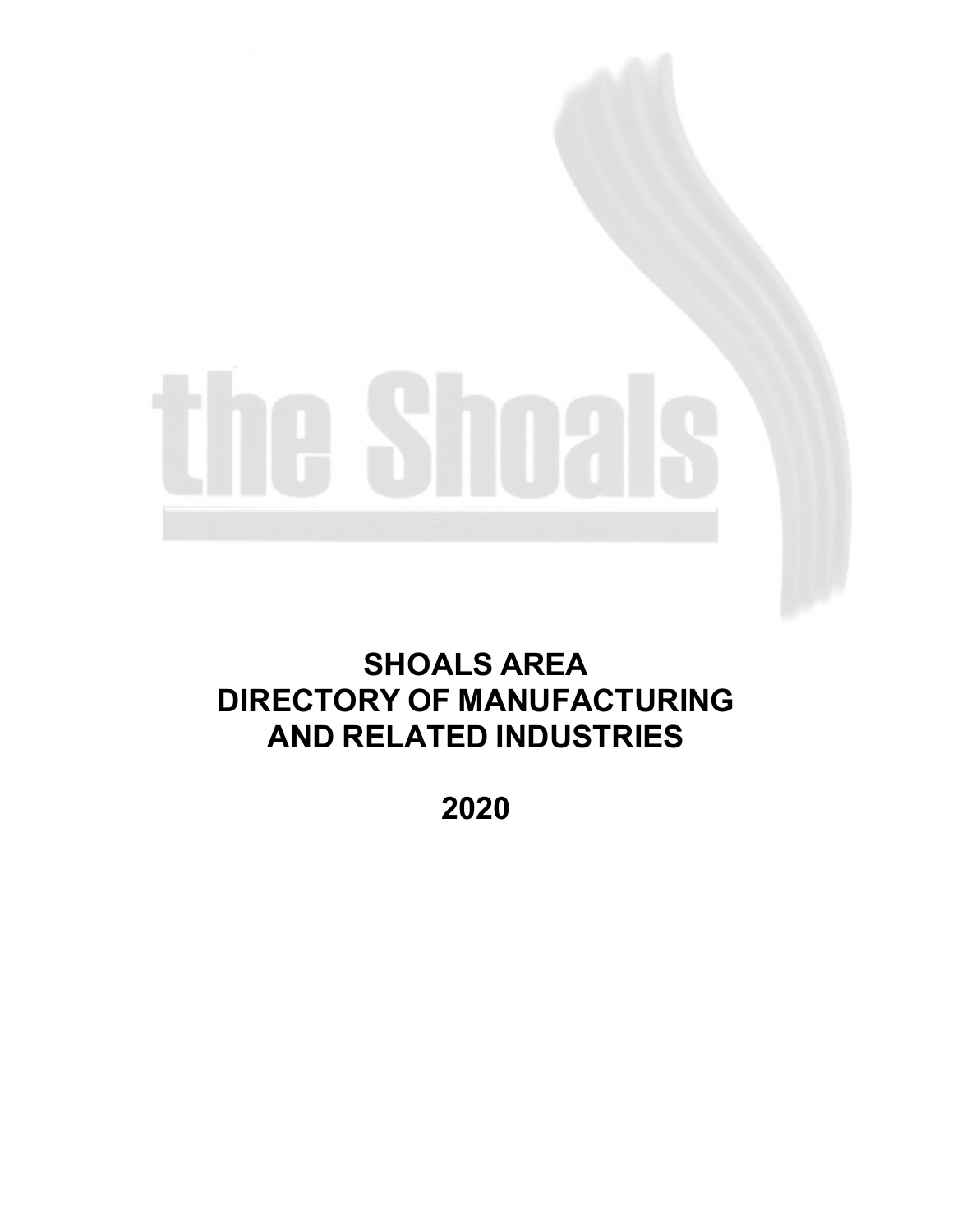### PUBLISHED AND DISTRIBUTED BY

SHOALS ECONOMIC DEVELOPMENT AUTHORITY 20 HIGHTOWER PLACE, SUITE 1 FLORENCE, ALABAMA 35630 TELEPHONE: 256-349-5632 FAX: 256-764-3850 E-MAIL: [SHOALSEDA@SEDA-SHOALS.COM](mailto:shoalseda@seda-shoals.com) WEB PAGE: [WWW.SEDA-SHOALS.COM](http://www.seda-shoals.com/)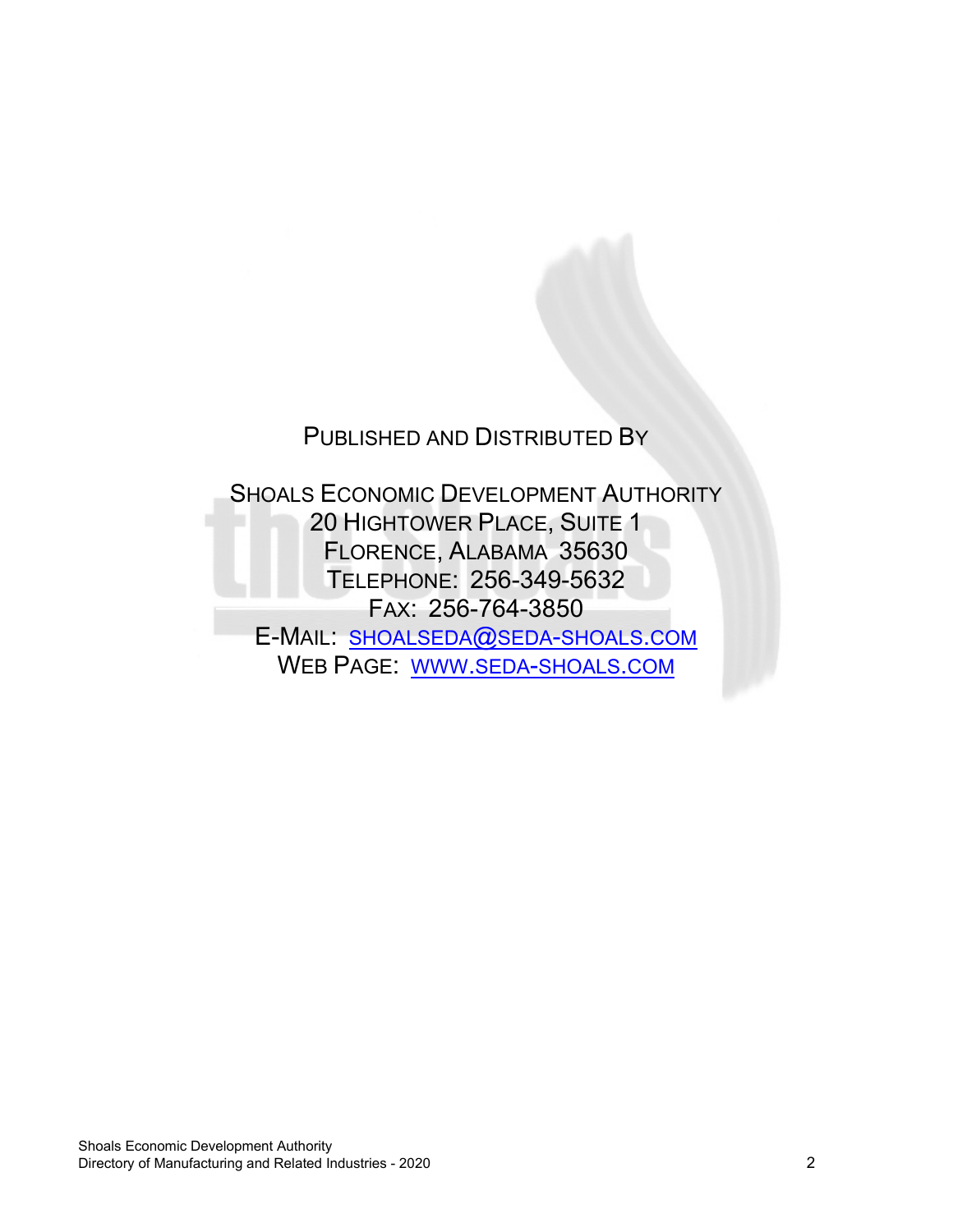#### TABLE OF CONTENTS

| GUIDE TO USE OF THE DIRECTORY OF MANUFACTURING AND RELATED INDUSTRIES  4 |
|--------------------------------------------------------------------------|
| HOW TO USE THE DIRECTORY OF MANUFACTURING AND RELATED INDUSTRIES 4       |
|                                                                          |
|                                                                          |
|                                                                          |
|                                                                          |
| 55                                                                       |
|                                                                          |
|                                                                          |
|                                                                          |
|                                                                          |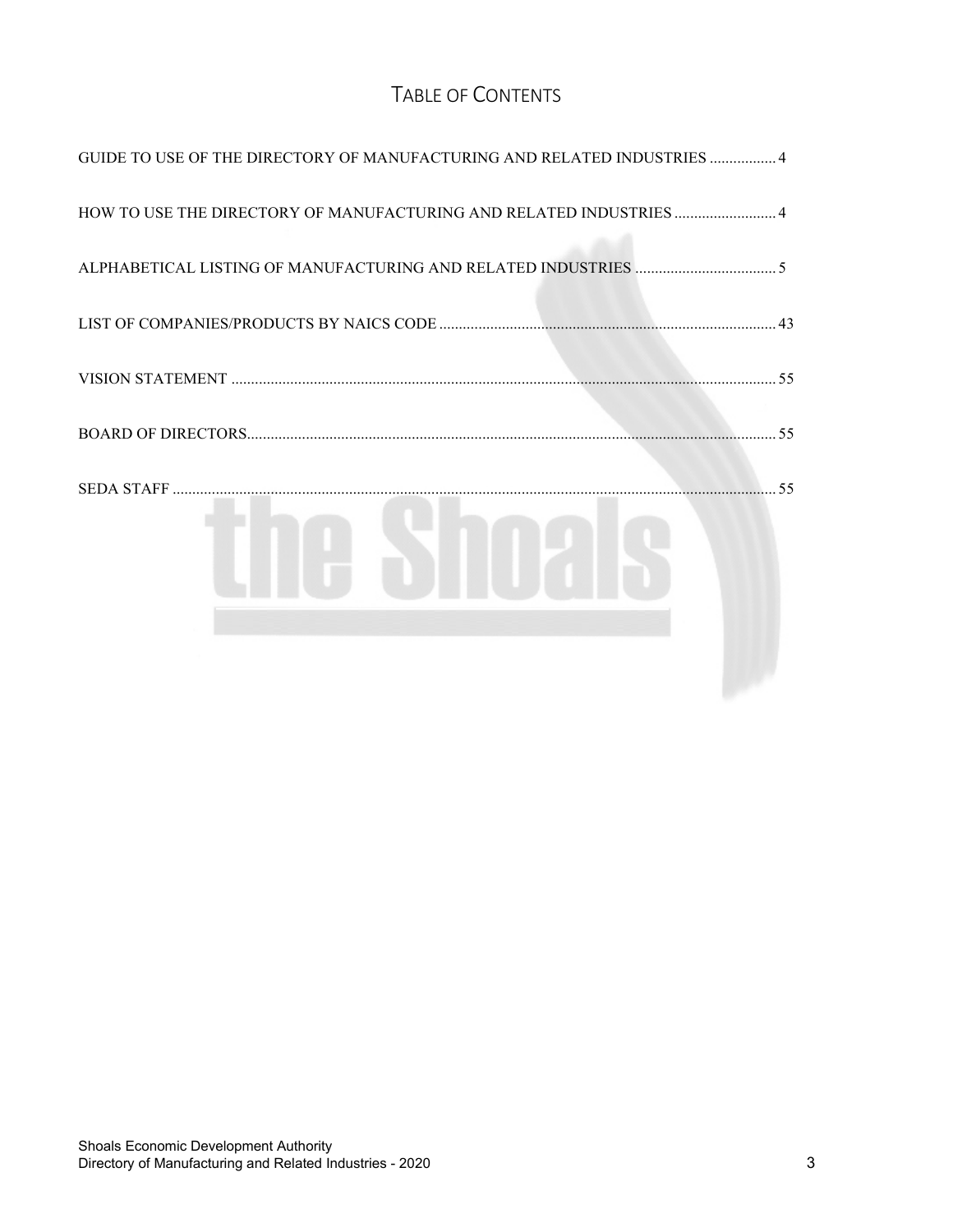#### **GUIDE TO USE OF THE DIRECTORY OF MANUFACTURING AND RELATED INDUSTRIES**

<span id="page-3-0"></span>THIS DIRECTORY, PUBLISHED BY THE SHOALS ECONOMIC DEVELOPMENT AUTHORITY, IS INTENDED TO BE AN UP-TO-DATE GUIDE OF SHOALS AREA MANUFACTURERS AND RELATED INDUSTRIES.

#### **HOW TO USE THE DIRECTORY OF MANUFACTURING AND RELATED INDUSTRIES**

<span id="page-3-1"></span>IN THIS DIRECTORY, YOU WILL FIND AN "ALPHABETICAL LISTING OF MANUFACTURERS AND RELATED INDUSTRIES" SECTION AND THE "LIST OF COMPANIES/PRODUCTS BY NAICS CODE." WHEN LOCATING A SPECIFIC PRODUCT, SUPPLIER OR CUSTOMER, YOU CAN USE THE INDEX TO IDENTIFY THE PROPER NAICS CODE. THE "LIST OF COMPANIES/PRODUCTS" CAN THEN BE REFERRED TO IDENTIFY SHOALS AREA COMPANIES WITHIN SPECIFIC CLASSIFICATIONS.

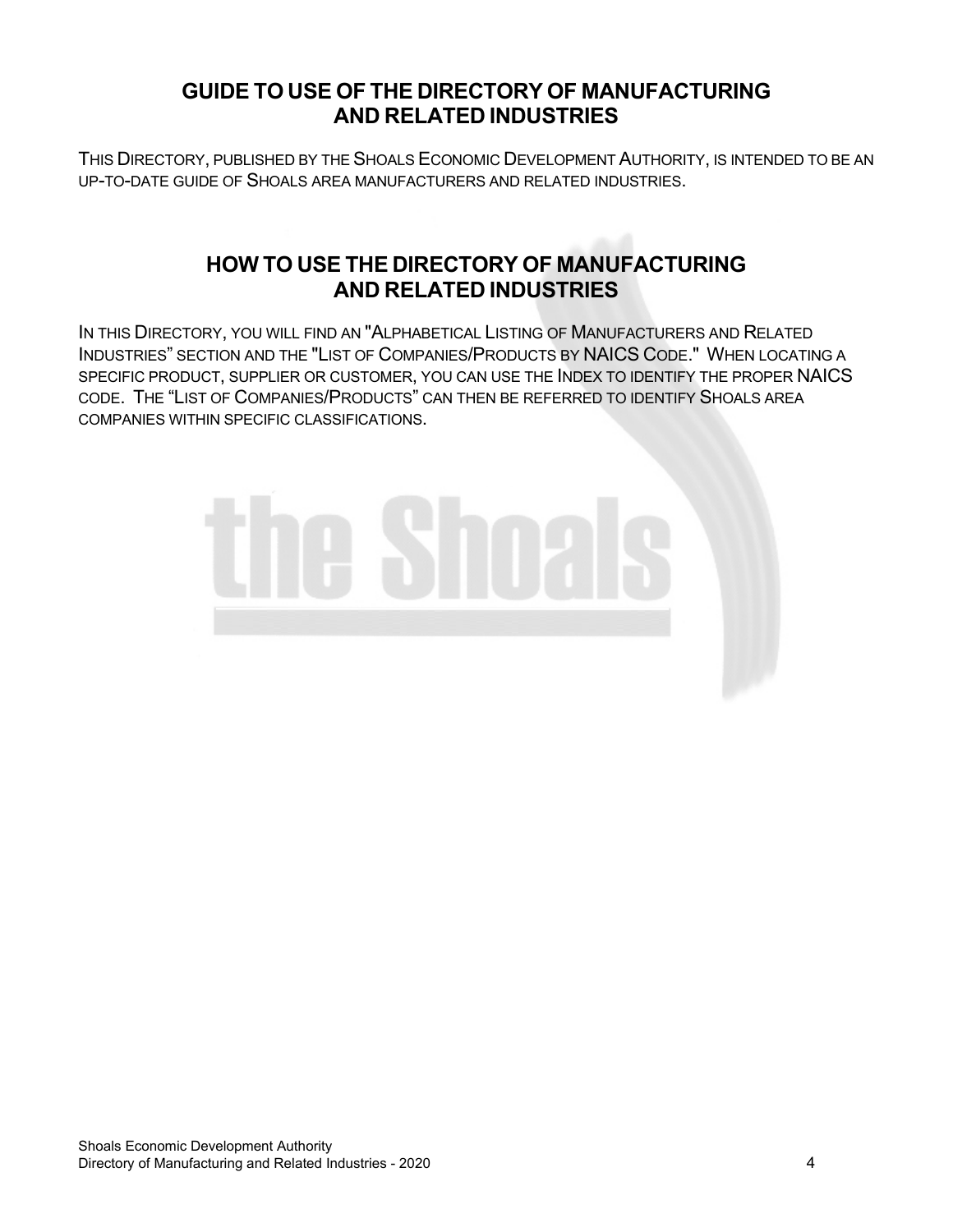<span id="page-4-0"></span>**ALPHABETICAL LISTING OF MANUFACTURING AND RELATED INDUSTRIES**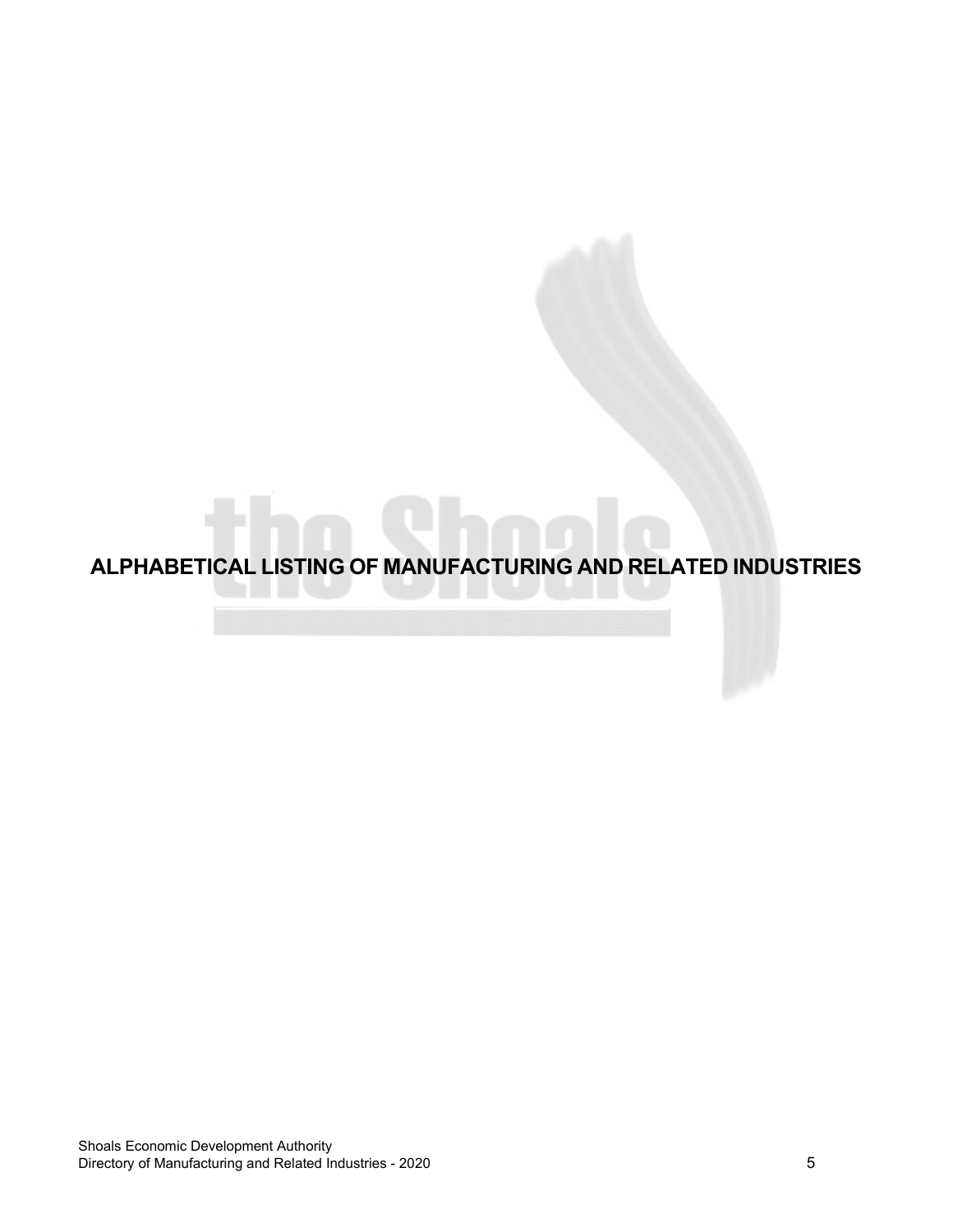#### **A & M Printing, Inc.**

P.O. Box 326 Sheffield, AL 35660 NAICS: 323110 Product: Commercial Printing

#### **A-1 Machine & Fab., Inc.**

1707 West 8th Street Sheffield, AL 35660 NAICS: 333120 Product: Steel Fabrication

#### **ACC Performance Products, Inc.**

2817 Avalon Avenue Muscle Shoals, AL 35661 NAICS: 335312 Product: Torque Converters Website: www.accperformance.com

#### **Acclaim Restoration**

3115 Northington Court Florence, AL 35630 Florence-Lauderdale Industrial Park NAICS: 238160 Product: Industrial Roof Installation and Maintenance Website: https://www.acclaimrestoration.com/

#### **Adventech, LLC**

4021 Parkway Dr Florence, AL 35630 Florence-Lauderdale Industrial Park NAICS: 335312 Product: Energy Efficient Electric Motors Website: www.adventechinc.com

#### **Alabama Awnings**

| Alabama Bands, Inc.                      |                   |                |
|------------------------------------------|-------------------|----------------|
| Website: www.alabamaawnings.com          | Import/Export:    | <b>Neither</b> |
| <b>Product: Awnings and Patio Covers</b> | # Employees:      | 10             |
| <b>NAICS: 314912</b>                     | Year Established: | 1984           |
| Florence, AL 35630                       | Fax Number:       | (256) 767-1985 |
| 4617 Huntsville Road                     | Phone Number:     | (256) 767-1900 |

202 Industrial Drive Muscle Shoals, AL 35661 NAICS: 336350 Product: Automatic Transmission Bands; Band Linings Website: www.transmissionbands.com

| Import/Export:                                            | Neither                |
|-----------------------------------------------------------|------------------------|
| <b>Phone Number:</b><br>Year Established:<br># Employees: | (256) 366-5071<br>2013 |

Phone Number: (256) 381-1252

Phone Number: (256) 381-1965 Fax Number: (256) 381-1190 Year Established: 1997 # Employees: 20 Import/Export: Neither

Year Established: # Employees: 4

Phone Number: (256) 740-5645 Year Established: 2017 Import/Export: Neither

(256) 381-1292<br>1977

Phone Number: (256) 712-5783 Year Established: 2019 # Employees: 23

| Phone Number:     | $(256)$ 386-0027  |
|-------------------|-------------------|
| Fax Number:       | $(256)$ 381-6486  |
| Year Established: | 1982              |
| # Employees:      | 32                |
| Import/Export:    | Import and Export |
|                   |                   |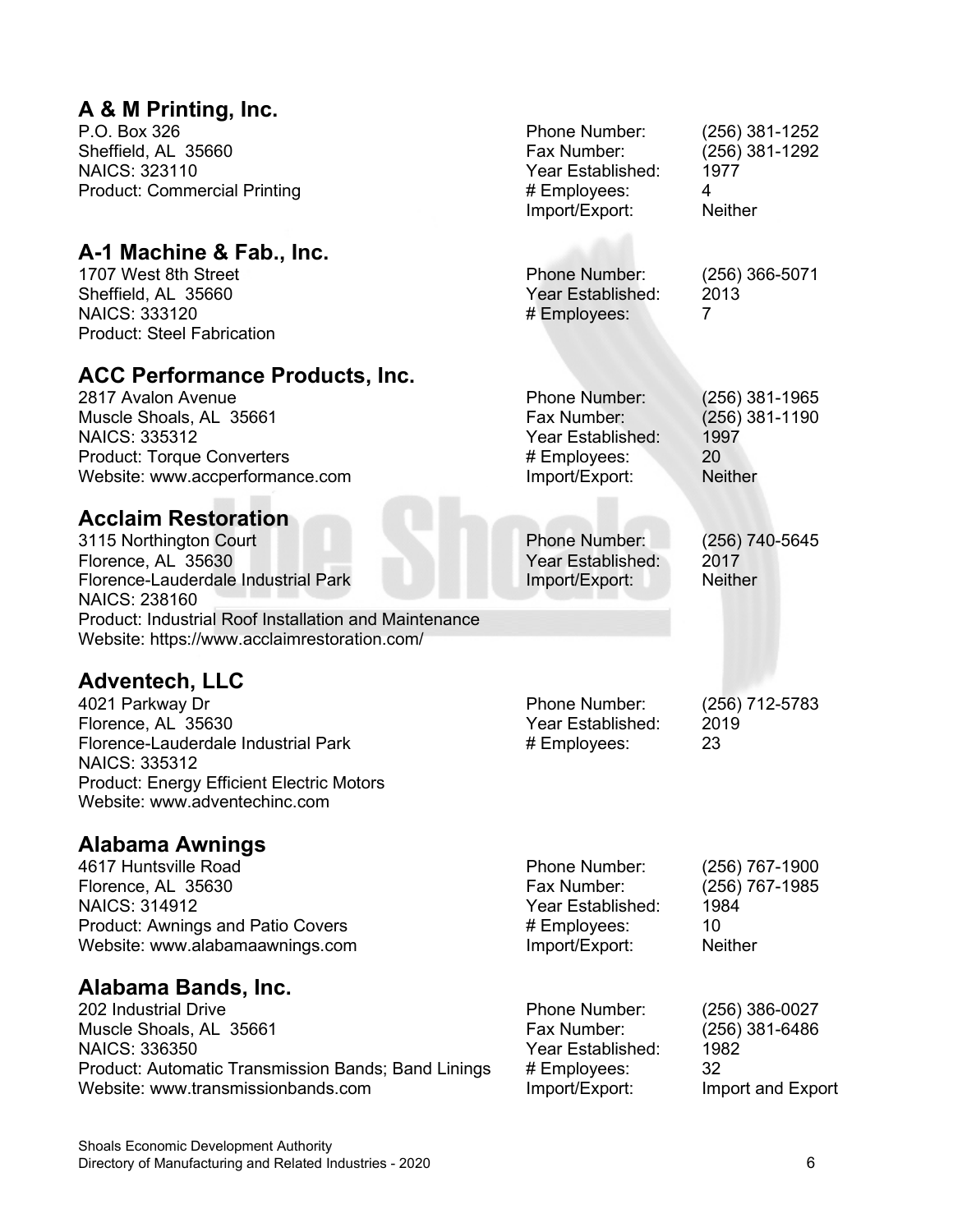#### **Alabama Chanin** 462 Lane Drive Florence, AL 35630 Florence-Lauderdale Industrial Park NAICS: 315280 Product: Organic Cotton Clothing Website: www.alabamachanin.com Phone Number: (256) 760-1090 Fax Number: (256) 760-1091 Year Established: 2006 # Employees: 25 Import/Export: Export **Alabama Hose Products** 610 Tyler Avenue Muscle Shoals, AL 35661 NAICS: 332999 Product: Hydraulic Hoses Phone Number: (256) 381-6643 Fax Number: (256) 381-6646 Year Established: 1980<br># Emplovees: 9 # Employees: 9<br>Import/Export: 9<br>Neither Import/Export: **Alabama Industrial Solutions, Inc.** 4325 Parwkay Drive Florence, AL 35630 Florence-Lauderdale Industrial Park NAICS: 333514 Product: Assembly Equipment Manufacture Phone Number: (256) 349-5054 # Employees: 5 **Alabama Interconnect** 1212 Veterans Drive Florence, AL 35630 NAICS: 517911 Product: Telecommunications Website: www.alconnect.com Phone Number: (256) 767-6147 (256) 766-2637 Year Established: 1983 # Employees: 7<br>Import/Export: 7<br>Neither Import/Export: **Alabama Welding & Machine** 3151 County Road 71 Killen, AL 35645 NAICS: 332312 Product: Industrial Fabrication, Welding, Machine Shop Phone Number: (256) 757-5792 Fax Number: (256) 757-3007 Year Established: 1985<br># Employees: 2 # Employees: 2 Import/Export: Neither **Alliance Automation & Control, Inc.** 287 Tracey Lane Rogersville, AL 35652 NAICS: 541330 Product: Automation & Control Systems Solutions Website: www.alliance-automation.com Phone Number: (256) 247-1898<br>Fax Number: (256) 247-1851 (256) 247-1851 Year Established: 2000 # Employees: 12 Import/Export: Neither **Ally Communications** 2222 Chisholm Rd Ste 4 Florence, AL 35630 NAICS: 517 Phone Number: (256) 740-3990 Fax Number: (855) 648-4010 # Employees: 5

Shoals Economic Development Authority

Import/Export: Neither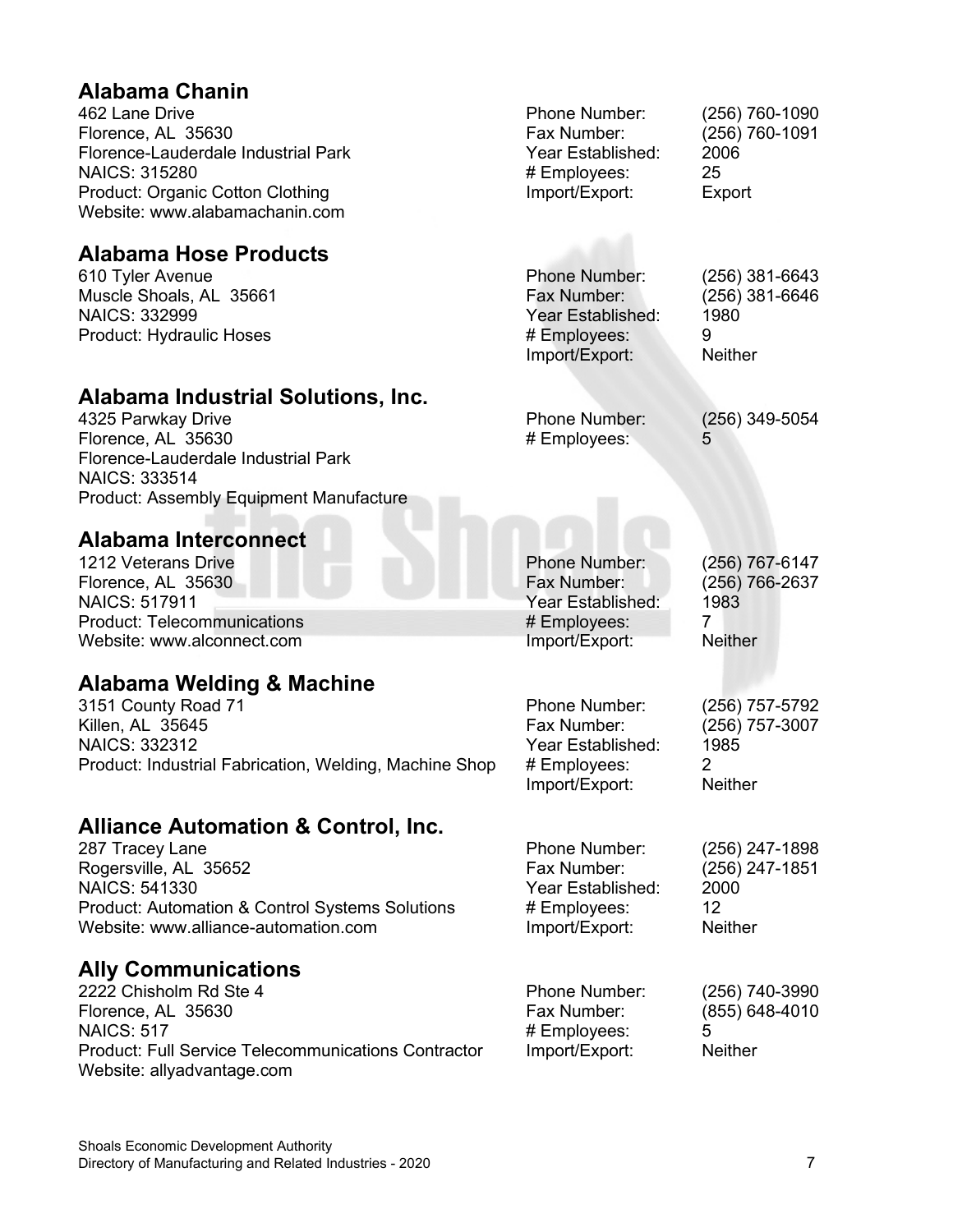| American Excelsior Co., Fiberex Div.<br>4032 Parkway Drive<br>Florence, AL 35630<br>Florence-Lauderdale Industrial Park<br>NAICS: 321999<br>Product: Excelsior Wood Fiber; Erosion Control Products<br>Website: www.americanexcelsior.com                                                                                                      | Phone Number:<br>Fax Number:<br>Year Established:<br># Employees:<br>Import/Export:        | (256) 764-4613<br>(256) 767-7606<br>1985<br>33<br>Export           |
|------------------------------------------------------------------------------------------------------------------------------------------------------------------------------------------------------------------------------------------------------------------------------------------------------------------------------------------------|--------------------------------------------------------------------------------------------|--------------------------------------------------------------------|
| <b>American Machine &amp; Tool</b><br>P.O. Box 2677<br>Muscle Shoals, AL 35662<br><b>NAICS: 333514</b><br><b>Product: Sheet Metal Dies</b>                                                                                                                                                                                                     | <b>Phone Number:</b><br>Fax Number:<br>Year Established:<br># Employees:<br>Import/Export: | $(256)$ 386-0051<br>(256) 389-9943<br>1987<br>7<br><b>Neither</b>  |
| <b>American Paper &amp; Twine</b><br>P.O. Drawer J<br>Sheffield, AL 35660<br>NAICS: 423840<br>Product: Industrial Supplies; Office Supplies<br>Website: www.paperandchemical.com                                                                                                                                                               | Phone Number:<br>Fax Number:<br>Year Established:<br># Employees:<br>Import/Export:        | $(256)$ 383-3912<br>(256) 386-7312<br>1949<br>57<br><b>Neither</b> |
| <b>American Wholesale Book Company</b><br>4350 Bryson Boulevard<br>Florence, AL 35630<br>Florence-Lauderdale Industrial Park<br><b>NAICS: 424920</b><br>Product: Book Distributor<br>Website: www.booksamillion.com                                                                                                                            | <b>Phone Number:</b><br>Fax Number:<br>Year Established:<br># Employees:<br>Import/Export: | (256) 718-8300<br>(256) 718-8342<br>1918<br>700<br>Import          |
| <b>Anderson Press Inc.</b><br>4003 Helton Drive<br>Florence, AL 35630<br>Florence-Lauderdale Industrial Park<br><b>NAICS: 423920</b><br>Product: Distributor - Guides, Albums, and Supplies for<br>Coin and Stamp Collectors; Gift bags; Photo Albums;<br>Tissue; Children's Activity<br>Website: www.andersonpress.com                        | Phone Number:<br>Fax Number:<br>Year Established:<br># Employees:<br>Import/Export:        | (256) 246-1126<br>(256) 246-1125<br>1974<br>110<br><b>Neither</b>  |
| <b>Applied Chemical Technology</b><br>4350 Helton Drive<br>Florence, AL 35630<br>Florence-Lauderdale Industrial Park<br><b>NAICS: 333298</b><br>Product: Special Industry Machinery; Fluid Bed Systems;<br>Pilot Plants; Process Plant Design; Process<br>Automation; Fabrication & Erection; Rotary Drums<br>Website: www.appliedchemical.com | Phone Number:<br>Fax Number:<br>Year Established:<br># Employees:<br>Import/Export:        | (256) 760-9600<br>(256) 760-9638<br>1981<br>72<br>Export           |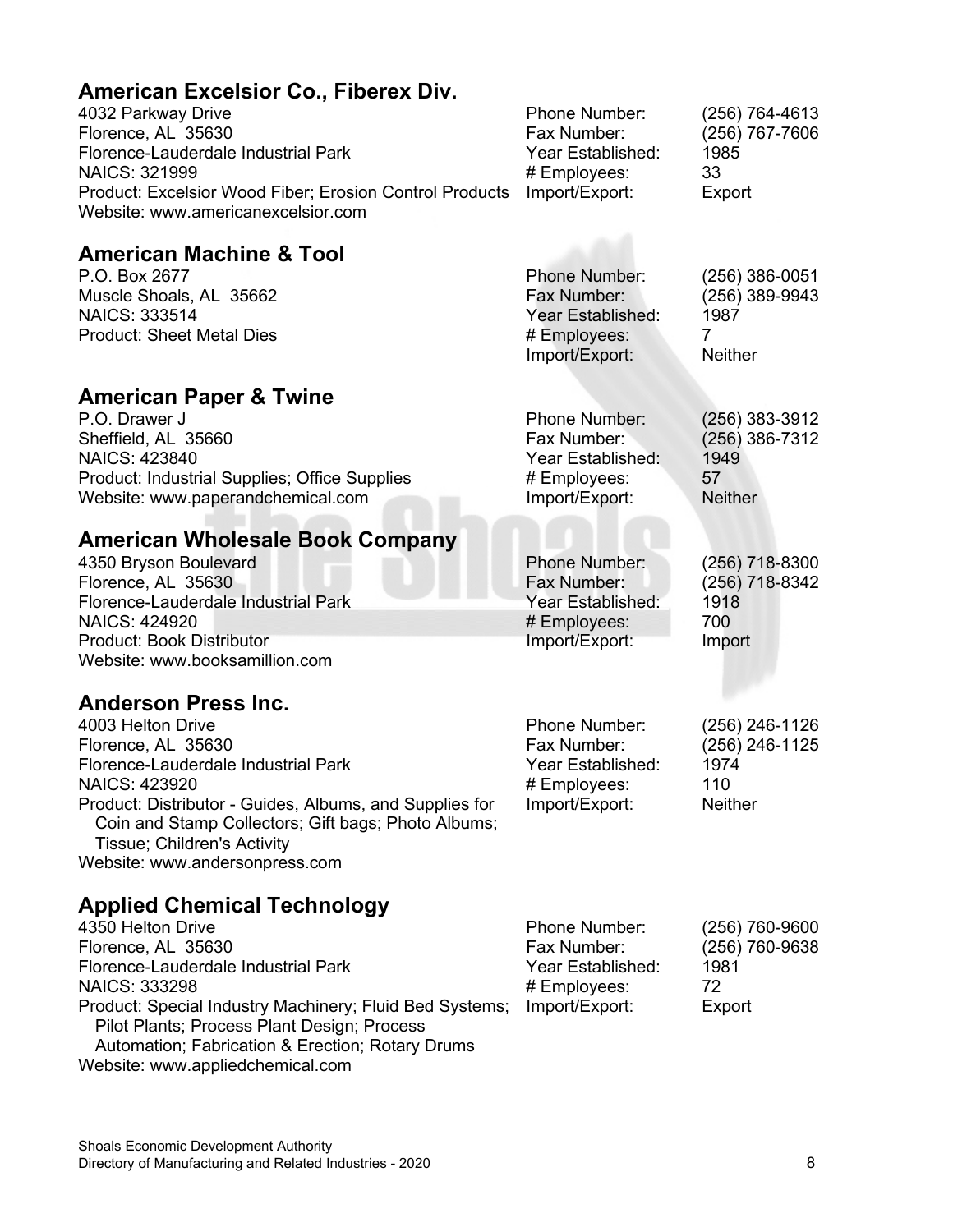#### **Applied Plastics, Inc.**

P.O. Box 207 Tuscumbia, AL 35674 NAICS: 327999 Product: Teflon Coated Belts; Asbestos Replacement Parts for Glass Industry; Teflon Coated Metal for Industry Website: https://www.applonapc.com/

#### **Arcadian Services, Inc.**

3109 Northington Court Florence, AL 35630 Florence-Lauderdale Industrial Park NAICS: 325612 Product: Car Wash Parts and Supplies Website: www.arcadianservices.com

#### **Ark Innovations, Inc.**

401 S. Cherry Street Florence, AL 35630 NAICS: 334514 Product: Water Monitoring Devices Website: https://thearklabs.com/

#### **ArtiCrafts**

511 Woodward Avenue Muscle Shoals, AL 35661 NAICS: 423920 Product: Wholesale / Warehouse distribution Website: www.articraftsusa.com

#### **Assembled Products, Inc.**

331 Tracey Lane Rogersville, AL 35652 NAICS: 334412 Product: Printed Circuit Assembly (Electronic Assembly) Website: www.api-assembled.com

#### **Austin Powder**

1080 Industrial Drive Cherokee, AL 35616 NAICS: 325920 Product: Blasting Agents Website: www.austinpowder.com

Phone Number: (256) 383-6700 Fax Number: (256) 381-5297 Year Established: 1964 # Employees: 15 Import/Export: Export

Phone Number: (256) 766-7734 Year Established: # Employees: 10 Import/Export: Import

(256) 764-8848<br>1988

Phone Number: 256-263-4080 Year Established: 2015 # Employees: 7 Import/Export: Export

Phone Number: (256) 767-3747 Fax Number: (256) 386-7895 Year Established: 1993 # Employees: 1<br>Import/Export: Import Import/Export:

Phone Number: (256) 247-7338 Year Established: 19<br>
# Employees: 8 # Employees: Import/Export: Neither

(256) 247-7340<br>1986

Phone Number: (740) 438-1435 Year Established: 2007<br># Emplovees: 7 # Employees: 7<br>Import/Export: Neither Import/Export: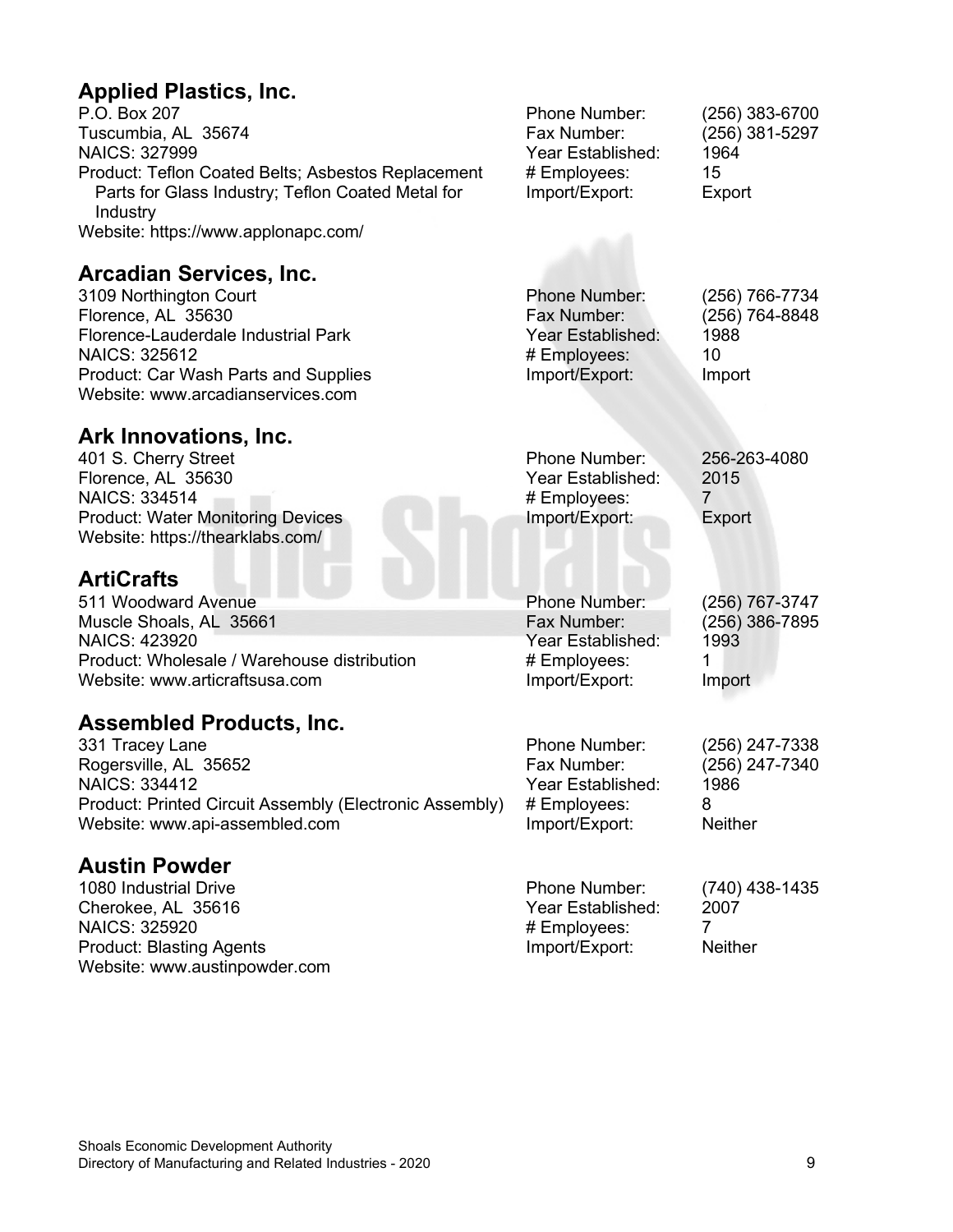#### **B & W Machine & Tool Co., Inc.**

P.O. Box 3150, 2815 East Avalon Avenue Muscle Shoals, AL 35662 NAICS: 333512 Product: General Machine Shop; Industrial Molds; Fabrication; Dies and Parts Website: www.bwmachine.com

#### **Babco Roofing Company**

P.O. Box 649 Tuscumbia, AL 35674 NAICS: 238160 Product: Roofing Contractor

#### **Ballman Metals (formerly Absolute Fabrication)**

3201 Roberson Rd. Florence, AL 35630 Florence-Lauderdale Industrial Park NAICS: 332999 Product: Metal Fabrication

#### **Beckman Monument Company**

7870 Highway 43 Florence, AL 35634 NAICS: 327991 Product: Stone Monuments; Building Products

#### **Bendall Printing Company**

105 South Dickson Tuscumbia, AL 35674 NAICS: 323110 Product: Offset Printing

#### **Bigbee Steel Buildings, Inc.**

P.O. Box 2314 Muscle Shoals, AL 35662 NAICS: 332311 Product: Pre-engineered Steel Buildings Website: www.bigbee.com

#### **Birthday Direct, Inc.**

120 Commerce Street Muscle Shoals, AL 35661 NAICS: 454110 Product: Design and Distribution of Party Related **Supplies** Website: www.birthdaydirect.com

Phone Number: (256) 383-2942 Fax Number: (256) 383-2945 Year Established: 1967 # Employees: 10<br>
Import/Export: Neither Import/Export:

Phone Number: (256) 383-4331 Fax Number: (256) 389-8482 Year Established: 1968<br># Employees: 8 # Employees: 8<br>Import/Export: 8<br>Neither Import/Export:

Phone Number: (256) 764-4279<br>Year Established: (2015) Year Established: # Employees: 39

Phone Number: (256) 272-0682 Year Established: 2008 # Employees: 8 Import/Export: Neither

(256) 383-8484

Phone Number: (256) 383-8484<br>Fax Number: (256) 383-8484 Year Established: 1970 # Employees: 3 Import/Export: Neither

Phone Number: (256) 383-7322 (256) 381-9669 Year Established: 1963 # Employees: 107 Import/Export: Export

| Phone Number:     | $(256)$ 381-0310 |
|-------------------|------------------|
| Fax Number:       | $(256)$ 381-6473 |
| Year Established: | 1996             |
| # Employees:      | 50               |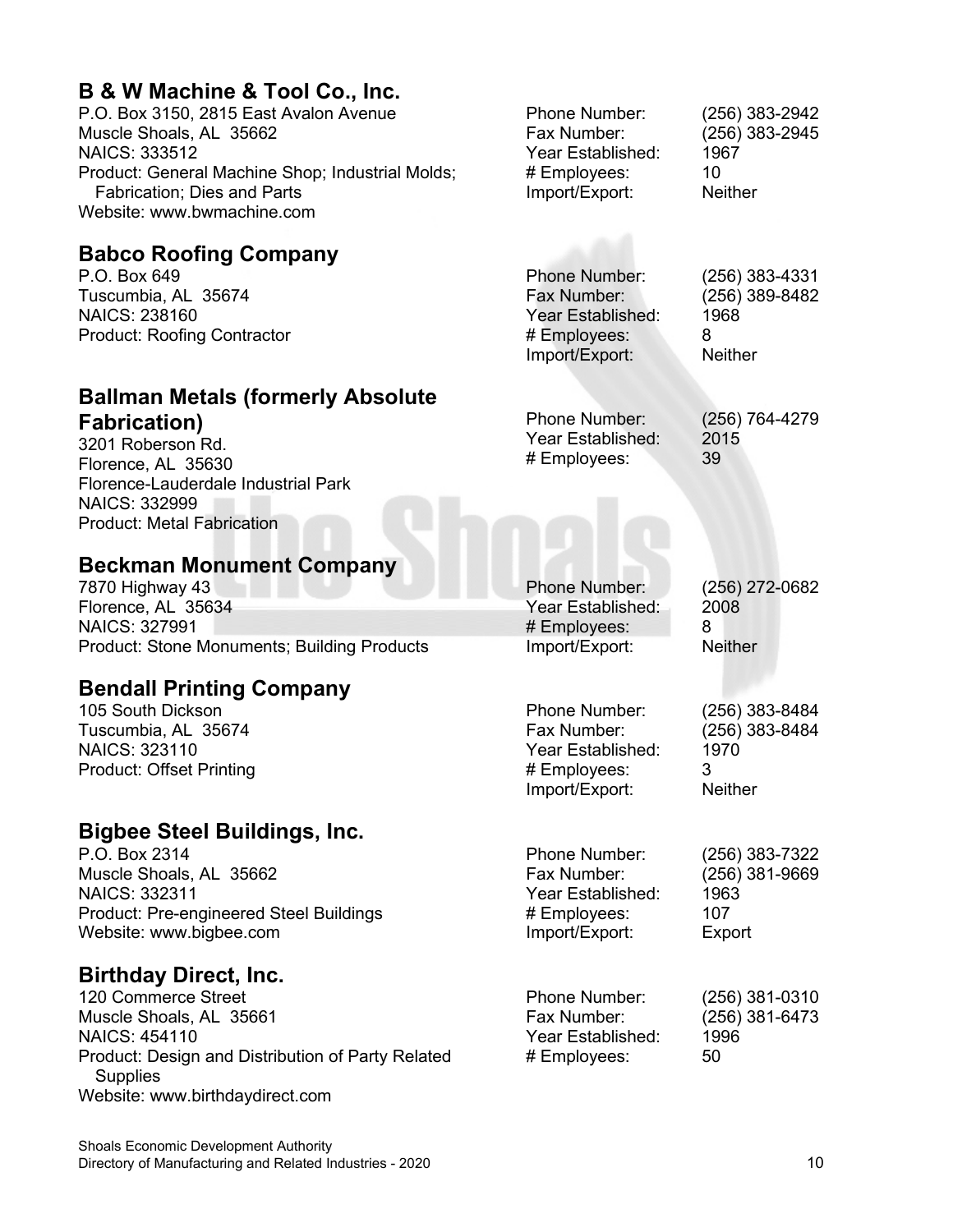#### **Black Eagle Minerals, LLC** P.O. Box 536 Tuscumbia, AL 35674 NAICS: 212319 Product: Crushed Stone Phone Number: (256) 314-0888 Fax Number: (256) 314-6380 Year Established: 1996 # Employees: 1 Import/Export: Neither **Blue Star Ready Mix USA** P.O. Box 740 Florence, AL 35631 NAICS: 327320 Product: Ready Mix Concrete; Concrete Blocks Website: Wendell Hathorn (archiew.hathorn@rmusa.cemex.com) Phone Number: (256) 766-0859 Fax Number: (256) 768-1822 Year Established: 1963 # Employees: 92<br>Import/Export: Neither Import/Export: **Boatwright & Scott Cabinets, Inc.** 719 Waverley Avenue Muscle Shoals, AL 35661 NAICS: 337110 Product: Custom Cabinets Phone Number: (256) 386-7235 (256) 383-7235<br>1982 Year Established: # Employees: 8 Import/Export: Neither **Bohler-Uddeholm North America** 1915 Highway 20 Tuscumbia, AL 35674 NAICS: 423510 Product: Steel Service Center Website: www.bucorp.com Phone Number: (256) 386-0606  $(256)$  386-0623 Import/Export: Neither **BrandPDQ (IPWatch)** 468 N. Court Street Florence, AL 35630 NAICS: 5415 Product: Intellectual Property Security Software Platform Website: brandpdq.com Phone Number: (256) 349-5436 Year Established: 2016 # Employees: 9 Import/Export: **Brooks Company (The)** 2623 Jackson Highway Sheffield, AL 35660 NAICS: 323110 Product: Commercial Printing; Office Supplies Phone Number: (256) 381-0827<br>Fax Number: (256) 381-6436 (256) 381-6436 Year Established: 1966 # Employees: 8 Import/Export: Neither **Buffalo Rock Pepsi Cola Company** 98 Hwy 43 South Tuscumbia, AL 35674 NAICS: 424490 Product: Pepsi Products; Full Line Vending Phone Number: (256) 383-2842 Fax Number: (256) 383-6828 Year Established: 1948 # Employees: 119 Import/Export: Neither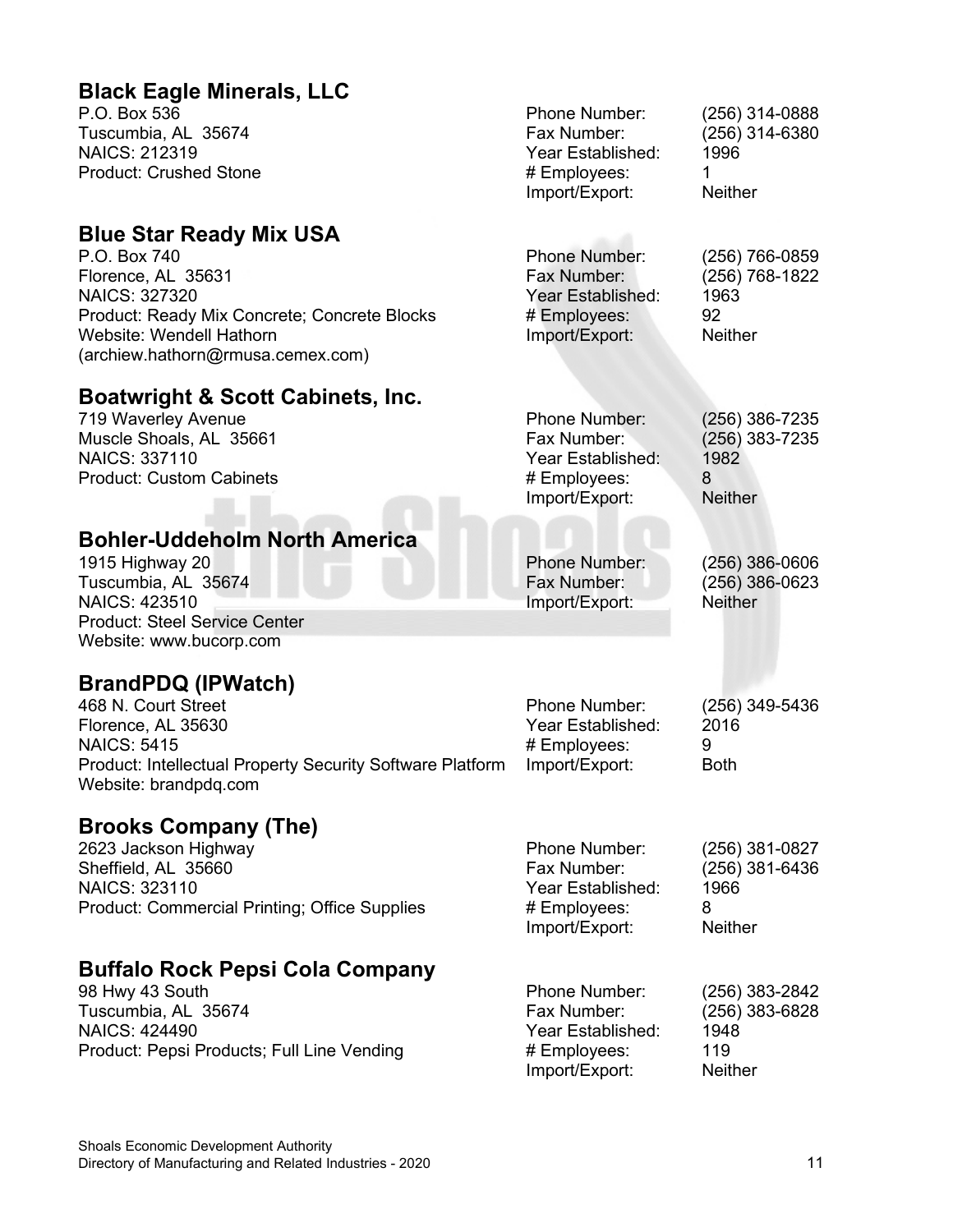#### **C & R Tool & Engineering, Inc.**

P.O. Box 249 Sheffield, AL 35660 NAICS: 333514 Product: Die Cast Dies Website: www.candrtool.com

#### **C3 Cast Stone**

10305 County Rd 51 County Rd 51, AL 35648 NAICS: 327390 Product: Cast Stone Website: c3caststone.com

#### **Cabinet Designs**

105 Commerce Street Muscle Shoals, AL 35661 NAICS: 337110 Product: Cabinetry; Millwork; Mantels

#### **CBC INGS America LLC**

3137 E. 6th St. Muscle Shoals, AL 35661 Shoals Research Airpark NAICS: 336321 Product: Automotive Plastic Injection Molding Website: www.cbcamerica.com

#### **Central Textil**

P.O. Box 3389 Florence, AL 35630 NAICS: 314911 Product: Industrial Bags; Custom-Designed Soft Packaging; Industrial Sewing Website: www.sedashoals.com/Business\_Climate/Existing\_Industry/Central Textil/index.html

#### **Central/Mid-South Extrusion Die Company**

P.O. Box 2850, 334 Washington Avenue Muscle Shoals, AL 35662 NAICS: 333514 Product: Extrusion Dies and Tooling Website: www.ckbent.com/cedmain.htm Fax Number: (256) 381-8664 # Employees: 132

Phone Number: (256) 383-0653 Fax Number: (256) 383-0652 Year Established: 1976 # Employees: 20 Import/Export: Neither

Phone Number: (256) 335-0632 Year Established: 2010 # Employees: 4 Import/Export: Neither

Phone Number: (256) 381-1609 Fax Number: (256) 381-1609 Year Established: 1999<br># Employees: 2 # Employees: Import/Export: Neither

Phone Number: (256) 383-7600 Fax Number: (256) 383-8224 Year Established: # Employees: 189 Import/Export: Neither

Phone Number: (256) 766-3650 Fax Number: (256) 766-4284 Year Established: # Employees: 46<br>Import/Export: Imp

Phone Number: (256) 381-8262

Import and Export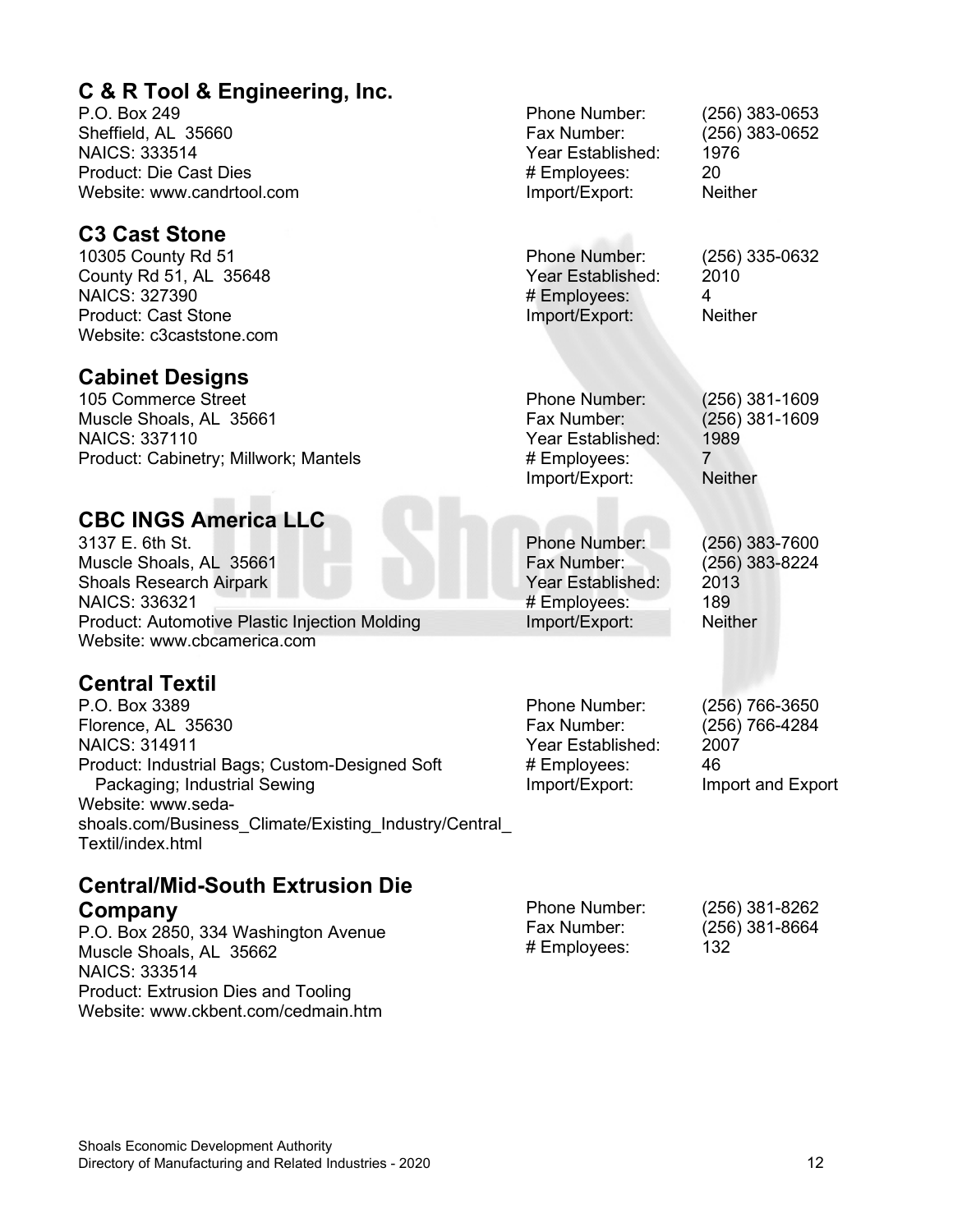### **Cherokee Nitrogen**

| יוספט וחור טטווטוש<br>P. O. Box 250, 1080 Industrial Drive<br>Cherokee, AL 35616<br><b>NAICS: 325311</b><br>Product: Nitrate Fertilizer; Ammonia Nitrate<br>Website: www.lsb-okc.com/lsb chem.shtml                                                                                                                           | Phone Number:<br>Fax Number:<br>Year Established:<br># Employees:<br>Import/Export:        | (256) 359-7206<br>(256) 359-4450<br>1962<br>135<br>Export                    |
|-------------------------------------------------------------------------------------------------------------------------------------------------------------------------------------------------------------------------------------------------------------------------------------------------------------------------------|--------------------------------------------------------------------------------------------|------------------------------------------------------------------------------|
| <b>CHG Building Components</b><br>7700 Highway 72<br>Killen, AL 35645<br><b>NAICS: 321992</b><br><b>Product: Manufactures Engineered Building Components</b><br>Website: chgcomponents.com                                                                                                                                    | <b>Phone Number:</b><br>Fax Number:<br>Year Established:<br># Employees:                   | (256) 757-0834<br>(256) 762-8455<br>2004<br>12                               |
| <b>Coble's Ornamental Iron, Inc.</b><br>P.O. Box 1322, 3525 Florence Boulevard<br>Florence, AL 35631<br><b>NAICS: 332323</b><br>Product: Ornamental/Structural Metal Products; Light<br><b>Steel Fabricating</b><br>Website: www.seda-<br>shoals.com/Business_Climate/Existing_Industry/Cobles_<br>Ornamental Iron/index.html | Phone Number:<br>Fax Number:<br>Year Established:<br># Employees:<br>Import/Export:        | (256) 766-6040<br>(256) 766-6040<br>1962<br>$\overline{7}$<br><b>Neither</b> |
| <b>Coca-Cola Bottling Company of Florence</b><br>4530 Starkey Drive<br>Florence, AL 35630<br>Florence-Lauderdale Industrial Park<br><b>NAICS: 424490</b><br>Product: Distribution of Carbonated and Non-Carbonated<br><b>Beverages</b><br>Website: www.cokeconsolidated.com                                                   | <b>Phone Number:</b><br>Fax Number:<br>Year Established:<br># Employees:<br>Import/Export: | (256) 764-5921<br>(256) 764-5962<br>1910<br>53<br><b>Neither</b>             |
| <b>Colbert County Reporter / Standard &amp;</b><br>Times<br>P.O. Box 1419<br>Tuscumbia, AL 35674<br><b>NAICS: 511110</b><br>Product: Weekly Newspaper                                                                                                                                                                         | Phone Number:<br>Fax Number:<br>Year Established:<br># Employees:<br>Import/Export:        | (256) 383-8471<br>(256) 383-8476<br>1911<br>6<br><b>Neither</b>              |
| <b>Coleman Group (The)</b><br>P.O. Box 1389<br>Killen, AL 35645<br>Florence-Lauderdale Industrial Park<br><b>NAICS: 314999</b>                                                                                                                                                                                                | Phone Number:<br># Employees:<br>Import/Export:                                            | (256) 718-4000<br>7<br><b>Neither</b>                                        |

Product: Embroidered items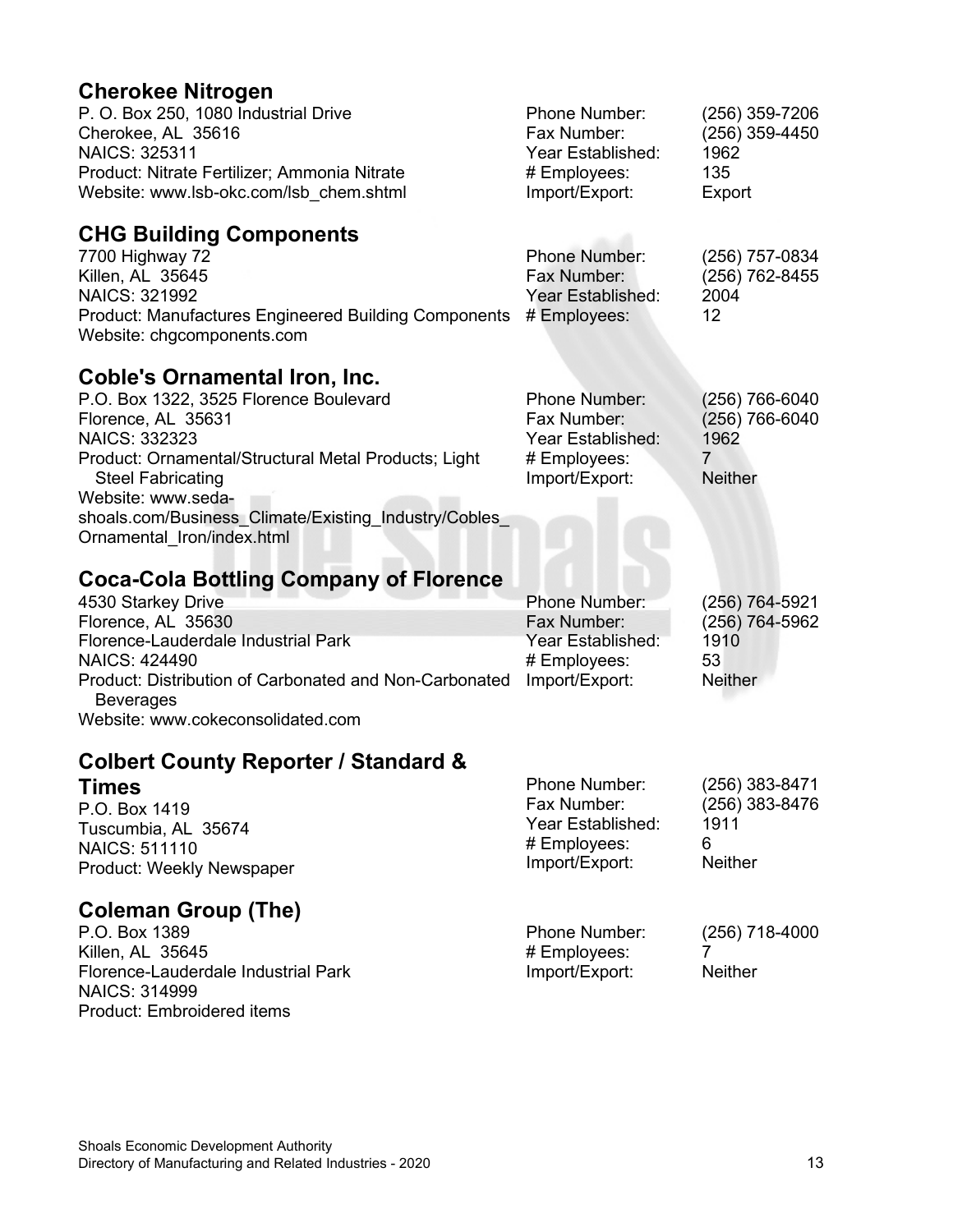### **Collier Equipment, Inc.**

| <b>PO Box 175</b>                                                                 | <b>Phone Number:</b> | (256) 229-6595 |
|-----------------------------------------------------------------------------------|----------------------|----------------|
| Lexington, AL 35648                                                               | Fax Number:          | (256) 229-6779 |
| <b>NAICS: 333249</b>                                                              | Year Established:    | 2013           |
| Product: Industrial Machinery and Equipment - Sewing<br>Website: www.sewtrain.com | # Employees:         | 15             |

#### **Commercial Millwork & Specialty Co., Inc.**

| <b>Commercial Millwork &amp; Specialty Co., Inc.</b> |                      |                |
|------------------------------------------------------|----------------------|----------------|
| 608 Thompson Street                                  | <b>Phone Number:</b> | (256) 766-3291 |
| Florence, AL 35630                                   | Fax Number:          | (256) 766-3354 |
| <b>NAICS: 337110</b>                                 | Year Established:    | 1965           |
| Product: Kitchen Cabinets; Millwork                  | # Employees:         | 5              |
|                                                      | Import/Export:       | <b>Neither</b> |

#### **Compliance Management, LLC**

| 711 Thompson Street                   | Phone Number:     | $(256)$ 248-0020 |
|---------------------------------------|-------------------|------------------|
| Florence, AL 35630                    | Year Established: | 2016             |
| NAICS: 541511                         | # Employees:      |                  |
| Product: Software as a Service        |                   |                  |
| Website: www.compliancemanagement.com |                   |                  |
|                                       |                   |                  |

# **Consolidated Tool, Inc. Consolidated Tool, Inc.**

| 333 Washington Avenue             | <b>Phone Number:</b> | (256) 381-9420 |
|-----------------------------------|----------------------|----------------|
| Muscle Shoals, AL 35661           | Fax Number:          | (256) 381-9421 |
| <b>Shoals Research Airpark</b>    | Year Established:    | 1990           |
| NAICS: 333514                     | # Employees:         | 35             |
| Product: Die Cast Tooling         | Import/Export:       | <b>Neither</b> |
| Website: www.consolidatedtool.com |                      |                |

#### **Constellium Muscle Shoals**

| Year Established: |
|-------------------|
|                   |
|                   |
|                   |
|                   |
|                   |
|                   |

#### **Courier Journal**

| 1828 Darby Drive                    | <b>Phone Number:</b> | (256) 764-4268   |
|-------------------------------------|----------------------|------------------|
| Florence, AL 35630                  | Fax Number:          | $(256)$ 760-9618 |
| Florence-Lauderdale Industrial Park | Year Established:    | 1884             |
| <b>NAICS: 511110</b>                | # Employees:         | 20               |
| Product: Weekly Newspaper           |                      |                  |
| Website: www.courierjournal.net     |                      |                  |

(256) 386-6000 (256) 386-6325

Import and Export

1941 1260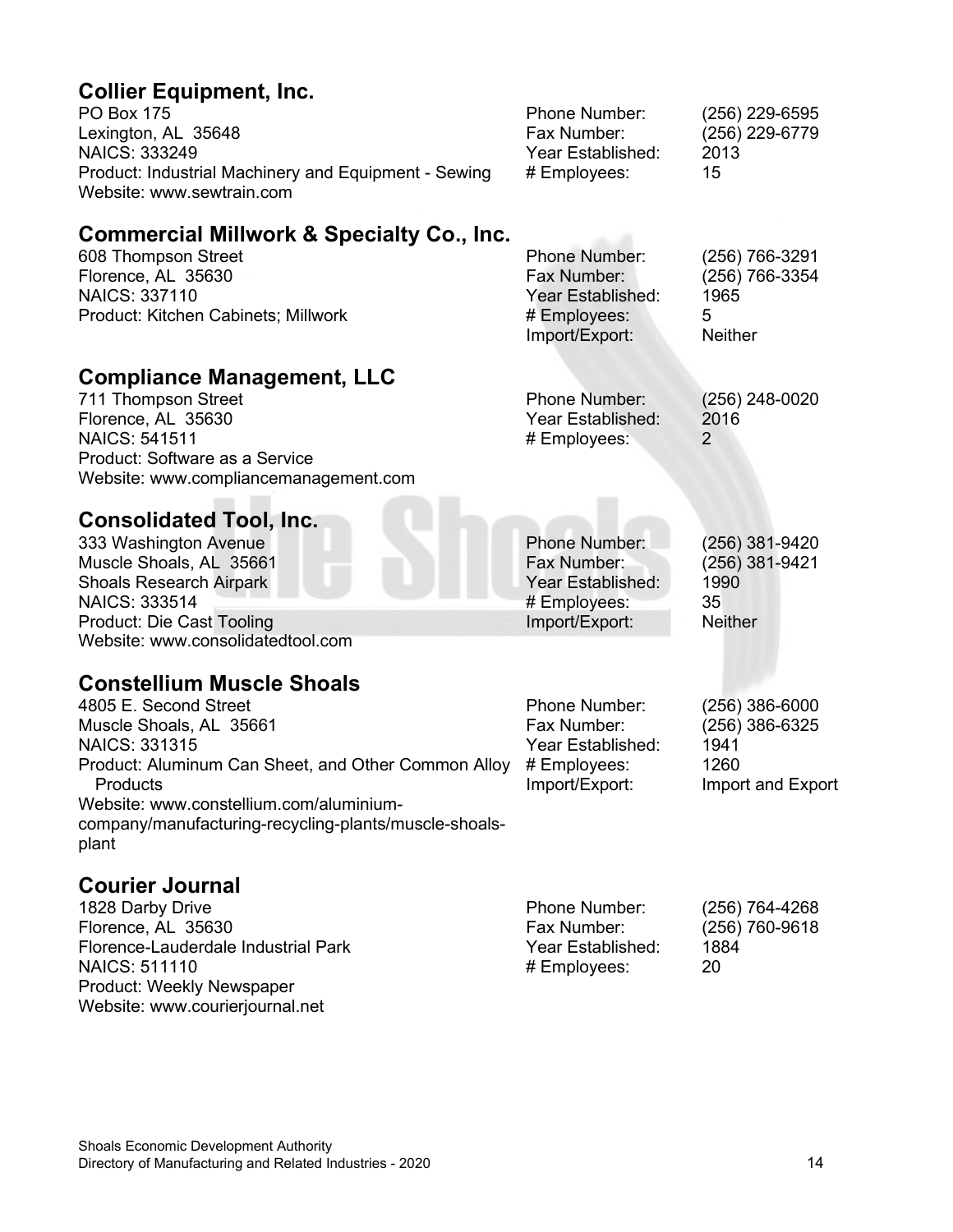#### **Custom Building Systems**

| P.O. Box 569                               | <b>Phone Number:</b> | (256) 247-6732 |
|--------------------------------------------|----------------------|----------------|
| Rogersville, AL 35652                      | Fax Number:          | (256) 247-6734 |
| <b>NAICS: 23822</b>                        | Import/Export:       | <b>Neither</b> |
| <b>Product: HVAC Equipment Fabrication</b> |                      |                |
| Website: www.cbsystemsinc.com              |                      |                |
|                                            |                      |                |

#### **Custom Synthetic Fibers**

| <b>Phone Number:</b> | $(256)$ 247-4003 |
|----------------------|------------------|
| Year Established:    | 2016             |
| # Employees:         | 60               |
| Import/Export:       | <b>Neither</b>   |
|                      |                  |

#### **Darby Doors, Inc.**

| P.O. Box 2820, 3110 Kendall Drive                                    | Phone Number:     | (256) 767-4680 |
|----------------------------------------------------------------------|-------------------|----------------|
| Florence, AL 35630                                                   | Fax Number:       | (256) 760-9656 |
| Florence-Lauderdale Industrial Park                                  | Year Established: | 1982           |
| NAICS: 321911                                                        | # Employees:      | 78             |
| Product: Pre-hung Doors, Millwork, Hardware, and Bath<br>Accessories | Import/Export:    | Export         |
| Website: www.darbydoors.com                                          |                   |                |

#### **DB Printing Inc**

607 East 2nd Street Sheffield, AL 35660 NAICS: 323110 Product: Commercial Printing

#### **Delta Steel & Tube**

410 Gerrard Drive Florence, AL 35630 Florence-Lauderdale Industrial Park NAICS: 331210 Product: Welded Steel Tubing; Laser-Cut Metal Tubing Website: www.deltasteelandtube.com

#### **Design the Space**

4155 Parkway Drive Florence, AL 35630 Florence-Lauderdale Industrial Park NAICS: 321918 Product: Fireplace Mantels Website: www.designthespace.com

Phone Number: (256) 383-2063 Year Established: # Employees: 3 Import/Export: Neither

Phone Number: (256) 766-2126 Fax Number: (256) 767-3673 Year Established: 2001<br># Employees: 92 # Employees: Import/Export: Neither

(256) 383-2063<br>1971

Phone Number: (256) 764-4178 (205) 449-4430 Import/Export: Neither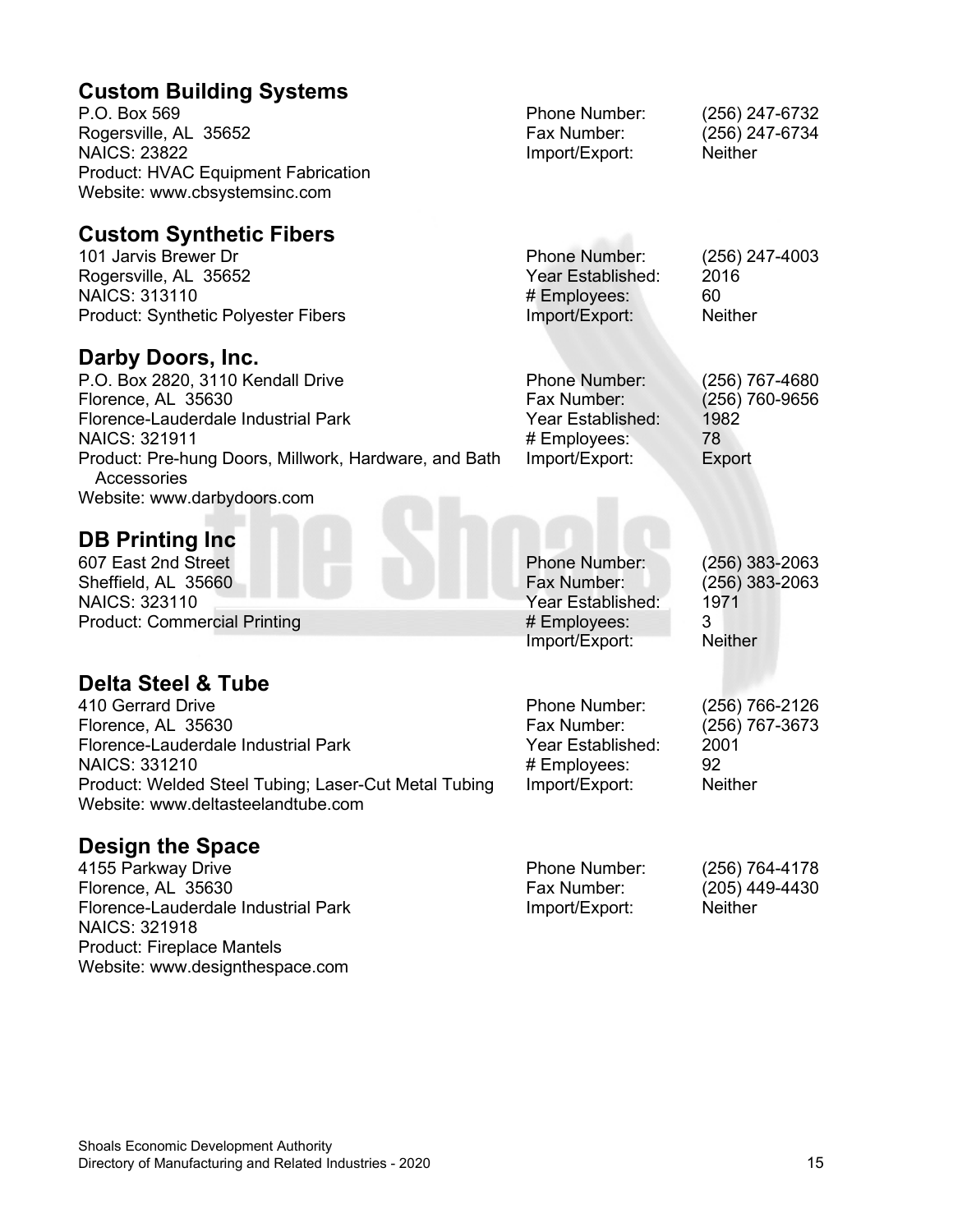| <b>Designers Graphics</b>                                                      |                                |                  |
|--------------------------------------------------------------------------------|--------------------------------|------------------|
| 1501 Broadway Street                                                           | Phone Number:                  | (256) 383-5217   |
| Sheffield, AL 35660                                                            | Fax Number:                    | (256) 383-8586   |
| NAICS: 339950                                                                  | Year Established:              | 1986<br>10       |
| Product: Signs; Window Film Distribution<br>Website: www.designersgraphics.com | # Employees:<br>Import/Export: | <b>Neither</b>   |
|                                                                                |                                |                  |
| Die-Tech, Inc.                                                                 |                                |                  |
| 4504 Helton Drive                                                              | Phone Number:                  | (256) 764-7077   |
| Florence, AL 35630                                                             | Fax Number:                    | (256) 764-2562   |
| Florence-Lauderdale Industrial Park                                            | Year Established:              | 1986             |
| <b>NAICS: 333511</b>                                                           | # Employees:                   | 85               |
| Product: Die Cast Dies; Extrusion Dies; Plastic Injection                      | Import/Export:                 | <b>Neither</b>   |
| Molds                                                                          |                                |                  |
| <b>Dill Engineering, Inc.</b>                                                  |                                |                  |
| 511 Staples Drive                                                              | Phone Number:                  | (256) 766-6602   |
| Florence, AL 35630                                                             | Fax Number:                    | (256) 764-9537   |
| Florence-Lauderdale Industrial Park                                            | Year Established:              | 1974             |
| NAICS: 333298                                                                  | # Employees:                   | 8                |
| <b>Product: Special Industry Machinery</b>                                     | Import/Export:                 | Export           |
| Website: www.dillengineering.com/                                              |                                |                  |
| <b>Diversified Plastics of Alabama</b>                                         |                                |                  |
| P.O. Box 190                                                                   | <b>Phone Number:</b>           | $(256)$ 383-6303 |
| Tuscumbia, AL 35674                                                            | Fax Number:                    | (256) 386-0180   |
| NAICS: 326199                                                                  | Year Established:              | 1970             |
| Product: Extruded Plastics Profiles; Thermoformed                              | # Employees:                   | 11               |
| <b>Plastics</b>                                                                | Import/Export:                 | <b>Neither</b>   |
| Website: www.diversified-plastics.com                                          |                                |                  |
| Dixie Signs & Decals, Inc.                                                     |                                |                  |
| 3116 Northington Court                                                         | Phone Number:                  | (256) 765-0434   |
| Florence, AL 35630                                                             | Fax Number:                    | (256) 765-9939   |
| Florence-Lauderdale Industrial Park                                            | Year Established:              | 1981             |
| NAICS: 339950                                                                  | # Employees:                   | 12               |
| Product: Signs; Screen Printing; Distribute Promotional<br>Items               | Import/Export:                 | <b>Neither</b>   |
| Website: www.decalscentral.com                                                 |                                |                  |
| Double M Hydraulic & Machine, Inc.                                             |                                |                  |
| P.O. Box 2786                                                                  | Phone Number:                  | (256) 381-8571   |
| Muscle Shoals, AL 35662                                                        | Fax Number:                    | (256) 381-8572   |

Muscle Shoals, AL 35662 NAICS: 332710 Product: Specialty Hydraulic Cylinders Website: http://www.doublemhydraulic.com/

Year Established: 1980<br># Employees: 4 # Employees: 4

Import/Export: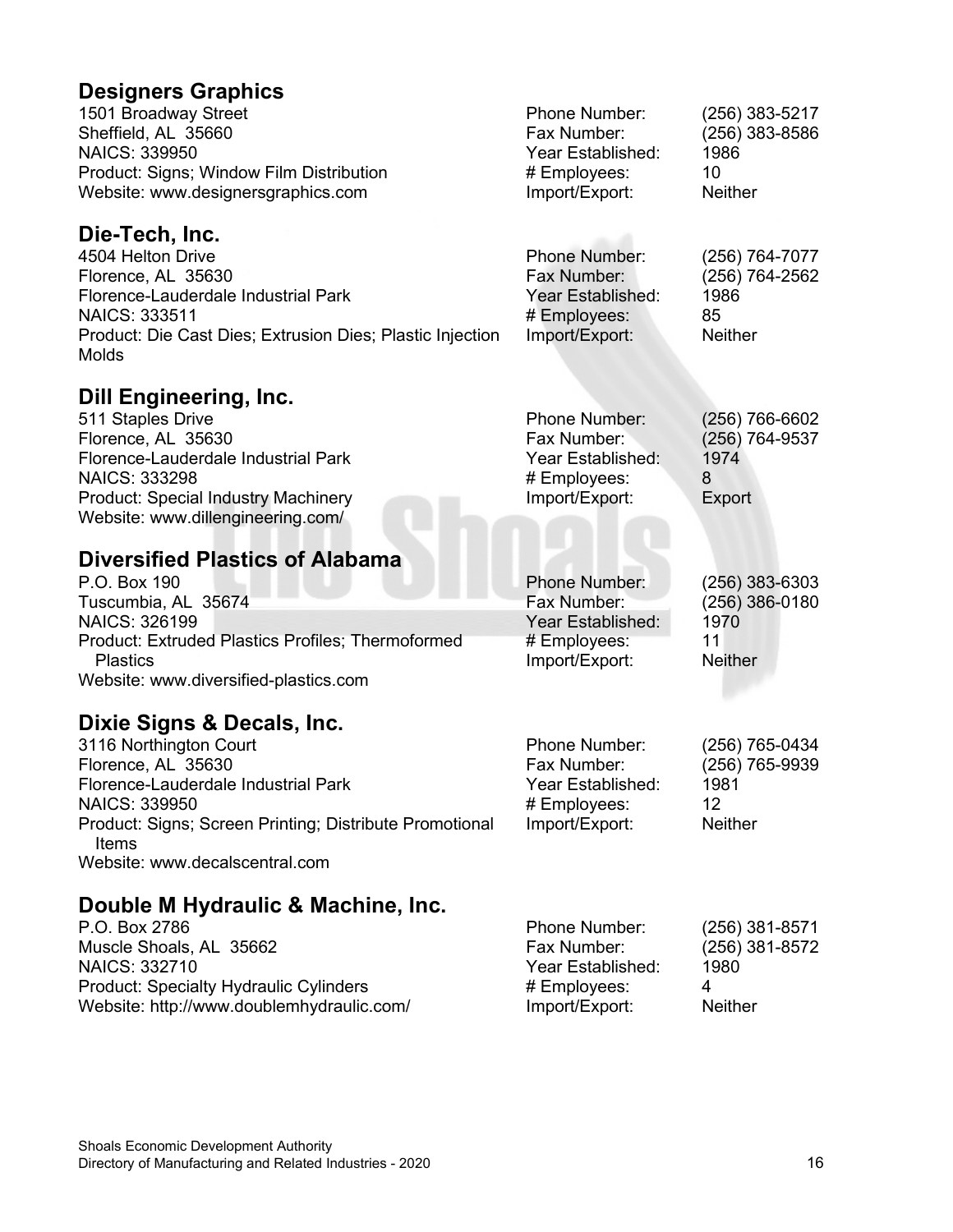## **E S Robbins Corporation**

| 2802 E. Avalon Avenue<br>Muscle Shoals, AL 35661<br><b>NAICS: 326113</b><br>Product: Plastic Containers; Kitchen Gadgets; Fencing<br>Products; Vinyl Chair Mats; Baby Nursers and<br>Accessories; Measuring Caps/Bottles<br>Website: www.esrobbins.com | Phone Number:<br>Fax Number:<br>Year Established:<br># Employees:<br>Import/Export: | (256) 248-2400<br>(256) 248-2420<br>1967<br>205<br>Import and Export |
|--------------------------------------------------------------------------------------------------------------------------------------------------------------------------------------------------------------------------------------------------------|-------------------------------------------------------------------------------------|----------------------------------------------------------------------|
| <b>Eagle Signs of All Kinds</b><br>608 East Michigan Avenue<br>Muscle Shoals, AL 35661<br><b>NAICS: 323110</b><br>Product: Signs                                                                                                                       | <b>Phone Number:</b><br>Import/Export:                                              | $(256)$ 381-5098<br><b>Neither</b>                                   |
| <b>East Lauderdale News</b><br>P.O. Box 479<br>Rogersville, AL 35652<br><b>NAICS: 511110</b><br>Product: Weekly Newspaper<br>Website: www.eastlauderdalenews.com/                                                                                      | Phone Number:<br>Fax Number:<br>Year Established:<br># Employees:<br>Import/Export: | $(256)$ 247-5565<br>(256) 247-1902<br>1966<br>7<br><b>Neither</b>    |
| <b>Elite-Medical</b><br>4001 Helton Drive, Bldg. E<br>Florence, AL 35630<br>Florence-Lauderdale Industrial Park<br>NAICS: 339100<br><b>Product: Medical Equipment</b>                                                                                  | <b>Phone Number:</b><br>Year Established:<br># Employees:                           | (256) 712-5239<br>2015<br>17                                         |
| <b>Elixir Door &amp; Metals</b><br>P.O. Box 309, 505 Hwy 20 East<br>Tuscumbia, AL 35674<br><b>NAICS: 332116</b><br>Product: Metal Mobile Home Parts; Metal Roofing; Vinyl<br>Siding<br>Website: www.elixirind.com                                      | Phone Number:<br>Fax Number:<br>Year Established:<br># Employees:<br>Import/Export: | (256) 381-5932<br>(256) 381-0039<br>1973<br>47<br>Export             |
| <b>Empire Electronics</b><br>602 John Aldridge Drive, Bldg C<br>Tuscumbia, AL 35674<br>NAICS: 336322<br><b>Product: Electronics Assembly/Warehousing</b><br>Website: www.empireelectronics.com                                                         | Phone Number:<br>Year Established:<br># Employees:<br>Import/Export:                | $(256)$ 381-7333<br>2008<br>60<br>Import                             |
| <b>Essity (SCA Tissue)</b><br>1834 Haley Drive<br>Cherokee, AL 35616<br><b>NAICS: 322121</b><br>Product: Paper Towels; Tissue; Napkins<br>Website: https://www.essity.com/                                                                             | Phone Number:<br>Fax Number:<br>Year Established:<br># Employees:<br>Import/Export: | 256 370 8100<br>256 370 8195<br>2002<br>523<br><b>Both</b>           |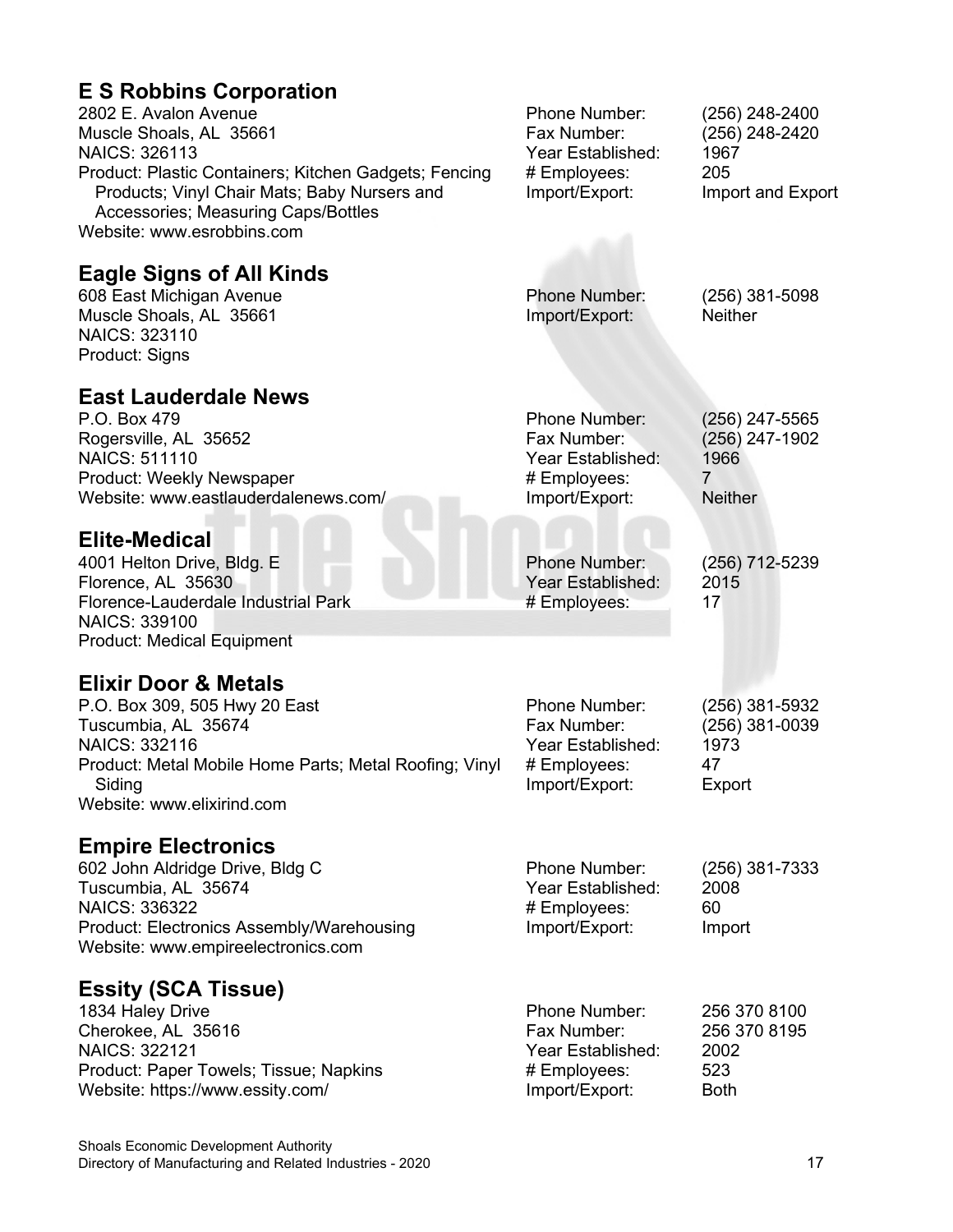| <b>Fabric Finders</b><br>205 N Court Street<br>Florence, AL 35630<br><b>NAICS: 424310</b><br><b>Product: Wholesale Cotton Fabrics</b><br>Website: www.fabricfindersinc.com                                            | Phone Number:<br>Fax Number:<br>Year Established:<br># Employees:                          | (256) 767-7615<br>(256) 767-8366<br>2017<br>3                |
|-----------------------------------------------------------------------------------------------------------------------------------------------------------------------------------------------------------------------|--------------------------------------------------------------------------------------------|--------------------------------------------------------------|
| <b>Farris Wholesale Outlets</b><br>220 Farris Drive<br>Tuscumbia, AL 35674<br><b>NAICS: 423</b><br>Product: Supplier for Closeouts, Over-runs, and<br><b>Discontinued Merchandise</b><br>Website: farriswholesale.com | <b>Phone Number:</b><br>Year Established:<br># Employees:<br>Import/Export:                | $(256)$ 381-3333<br>1990<br>22<br><b>Neither</b>             |
| <b>Fasco America</b><br>P.O. Box 2389, 105 Industrial Park Road<br>Muscle Shoals, AL 35662<br><b>NAICS: 423710</b><br>Product: Distribute Pneumatic Tools; Fasteners<br>Website: www.fascoamerica.com                 | <b>Phone Number:</b><br>Fax Number:<br>Year Established:<br># Employees:<br>Import/Export: | $(256)$ 381-6364<br>$(256)$ 381-6659<br>1991<br>16<br>Import |
| <b>FilterPro USA, LLC</b><br>4510 Helton Drive<br>Florence, AL 35630<br>Florence-Lauderdale Industrial Park<br><b>NAICS: 333411</b><br><b>Product: Air Filters</b><br>Website: www.filterpro.com                      | Phone Number:<br>Year Established:<br># Employees:                                         | 866-888-7336<br>1981<br>97                                   |
| <b>Firestone Building Products Company,</b><br><b>LLC</b><br>393 Denton Circle<br>Tuscumbia, AL 35674<br><b>NAICS: 326299</b><br><b>Product: Roofing Membranes</b><br>Website: www.firestonebpco.com                  | Phone Number:<br>Fax Number:<br>Year Established:<br># Employees:<br>Import/Export:        | (256) 386-8380<br>$(256)$ 386-8394<br>2000<br>140<br>Neither |
| <b>Flanders Electric Motor Services, Inc.</b><br>1714 Wall Street<br>Sheffield, AL 35660<br><b>NAICS: 335312</b><br>Product: Electric Motors; Motor Controls                                                          | Phone Number:<br>Fax Number:<br>Year Established:<br># Employees:                          | (256) 383-1490<br>$(256)$ 383-2391<br>1983<br>43             |

Website: https://www.flandersinc.com/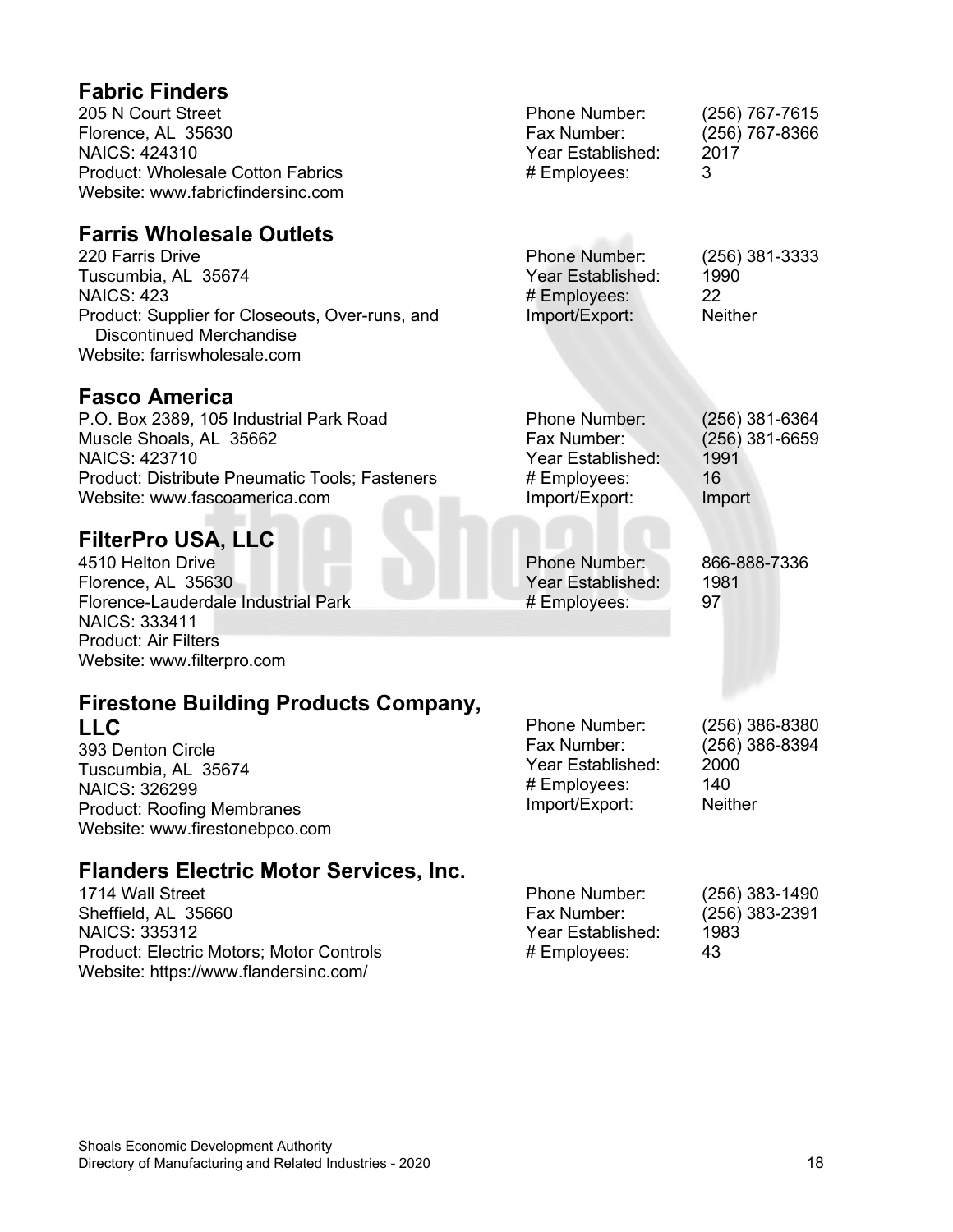## **Flexco Corporation**

| 1401 East 6th Street<br>Tuscumbia, AL 35674                  | Phone Number:<br>Fax Number: | (256) 383-7474<br>(256) 381-4145 |
|--------------------------------------------------------------|------------------------------|----------------------------------|
| NAICS: 326192                                                | Year Established:            | 1997                             |
| Product: Commercial Rubber and Vinyl Flooring                | # Employees:                 | 227                              |
| Website: www.flexcofloors.com                                | Import/Export:               | Export                           |
| <b>Florence Marble &amp; Granite Works</b>                   |                              |                                  |
| 7871 Hwy. 43 (Greenhill)                                     | Phone Number:                | (256) 764-5952                   |
| Florence, AL 35630                                           | Fax Number:                  | (256) 764-3680                   |
| <b>NAICS: 327991</b>                                         | Year Established:            | 1895                             |
| Product: Stone Monuments; Granite/Marble Countertops         | # Employees:                 | 11                               |
| Website: www.fmgworks.com                                    | Import/Export:               | Import                           |
| <b>Flowers Baking LLC Distribution Center</b>                |                              |                                  |
| 1404 East 6th Street                                         | Phone Number:                | $(256)$ 383-3426                 |
| Tuscumbia, AL 35674                                          | Import/Export:               | <b>Neither</b>                   |
| <b>NAICS: 424490</b>                                         |                              |                                  |
| <b>Product: Baked Goods Distribution</b>                     |                              |                                  |
| Forsythe & Long Engineering, Inc.                            |                              |                                  |
| 4560 Helton Drive                                            | <b>Phone Number:</b>         | (256) 760-0000                   |
| Florence, AL 35630                                           | Fax Number:                  | (256) 766-7113                   |
| Florence-Lauderdale Industrial Park                          | Year Established:            | 1989                             |
| NAICS: 333298                                                | # Employees:                 | 49                               |
| Product: Automation Equipment Design and Integration;        | Import/Export:               | Import and Export                |
| <b>Metal Fabrication</b><br>Website: www.forsytheandlong.com |                              |                                  |
|                                                              |                              |                                  |
| <b>Four Star Tool and Die</b>                                |                              |                                  |
| 315 Three Mile Lane                                          | Phone Number:                | 256-248-4738                     |
| Tuscumbia, AL 35674                                          | Year Established:            | 2016                             |
| <b>NAICS: 333514</b><br>Product: Tool & Die                  | # Employees:                 | 1<br><b>Neither</b>              |
|                                                              | Import/Export:               |                                  |
| <b>FreightCar America Barton</b>                             |                              |                                  |
| 1200 Haley Drive                                             | Phone Number:                | $(256)$ 370-5500                 |
| Cherokee, AL 35616                                           | Year Established:            | 2013                             |
| NAICS: 336510                                                | # Employees:                 | 941                              |
| <b>Product: Rail Cars</b>                                    | Import/Export:               | <b>Neither</b>                   |
| Website: www.freightcaramerica.com                           |                              |                                  |
| <b>Frito-Lay Inc</b>                                         |                              |                                  |
| 2910 Denton Road                                             | Phone Number:                | (256) 381-0134                   |
| Tuscumbia, AL 35674                                          | Fax Number:                  | (256) 381-1942                   |
| <b>NAICS: 424490</b>                                         | Year Established:            | 1999                             |
| <b>Product: Snack Food Distribution</b>                      | # Employees:                 | 15                               |
| Website: www.fritolay.com                                    | Import/Export:               | Neither                          |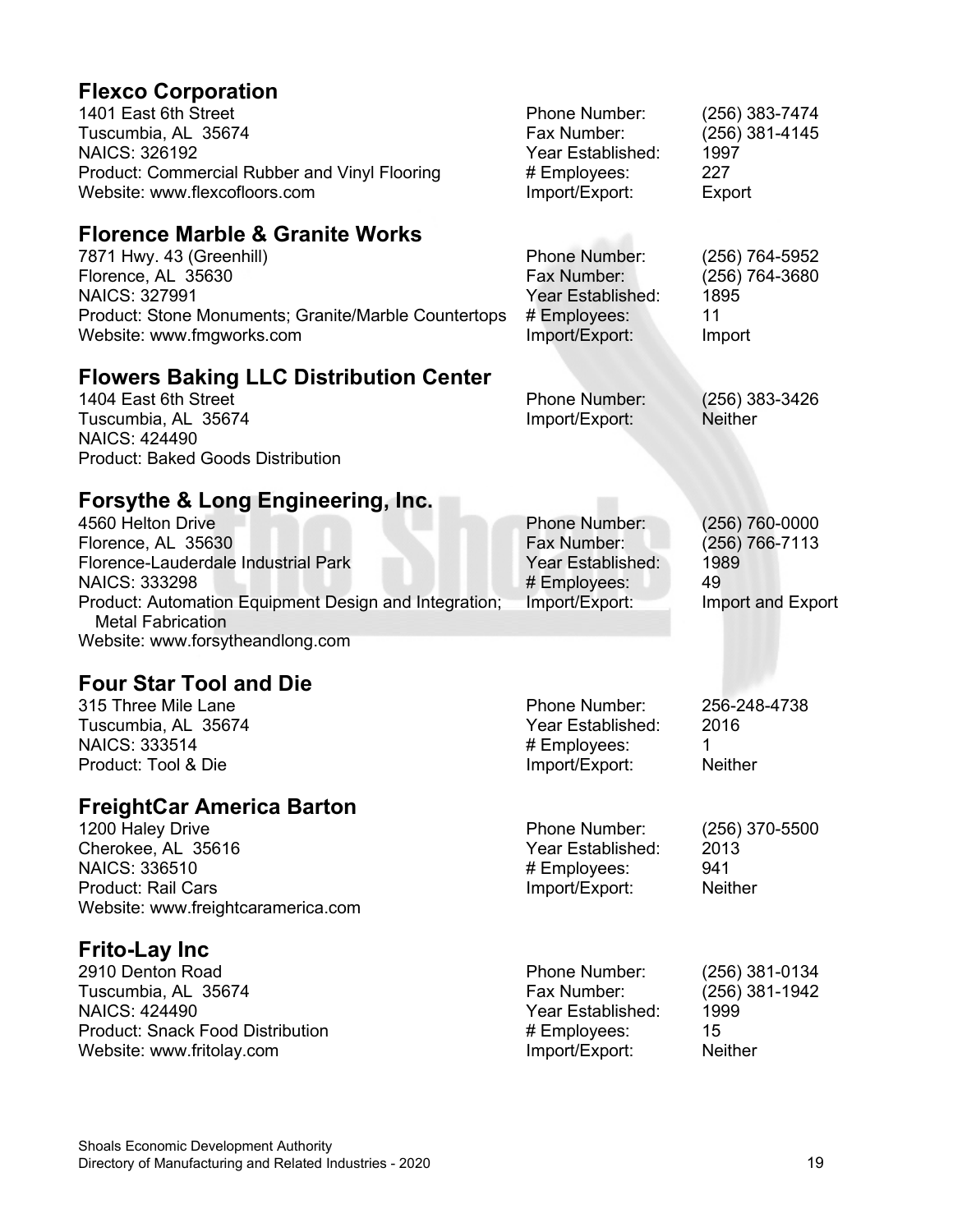#### **Furnace Hill Millworks LLC** 849 Sweetwater Avenue Florence, AL 35630 NAICS: 337110 Product: Millwork Website: www.furnacehillmillworks.com Phone Number: (256) 740-1547 Fax Number: (866) 257-5418 # Employees: 4 Import/Export: Neither **Gemstone Foods, LLC** 700 Seminary Street Florence, AL 35630 NAICS: 311615 Product: Value Added Poultry Products Website: www.gemstonefoods.com Phone Number: (256) 712-3232 Year Established: 2017 # Employees: 350 **General Sign Company** P.O. Box 884 Sheffield, AL 35660 NAICS: 339950 Product: Signs Phone Number: (256) 383-3176 Fax Number: (256) 383-3170 Year Established: 1964<br>Employees: 9 # Employees: Import/Export: Neither **Ginesis Natural Products** 2501 County Road 8 Waterloo, AL 35677 NAICS: 325199 Product: Hair Products Website: www.ginesis.com Phone Number: (256) 767-8256 Fax Number: (256) 767-8258 Year Established: # Employees: 13 Import/Export: Import **Global Fire Sprinklers, LLC** 4242 Bryson Blvd. Florence, AL 35630 Florence-Lauderdale Industrial Park NAICS: 238220 Product: Sprinkler Systems, Repair and Installation Website: www.globalfiresprinklers.com Phone Number: (256) 740-5633<br>Fax Number: (256) 760-8459 (256) 760-8459 Year Established: 1999 # Employees: 111 Import/Export: **Global Home Retail** 11054 Co Rd 71 Lexington, AL 35648 NAICS: 493110 Product: Wholesale and Distribution Phone Number: (256) 229-5551 # Employees: **Golden Flake Snack Foods Inc.** 103 Peachtree Street Muscle Shoals, AL 35661 NAICS: 424410 Phone Number: (256) 381-2964

Website: www.goldenflake.com

Product: Distributor of Prepackaged Food Products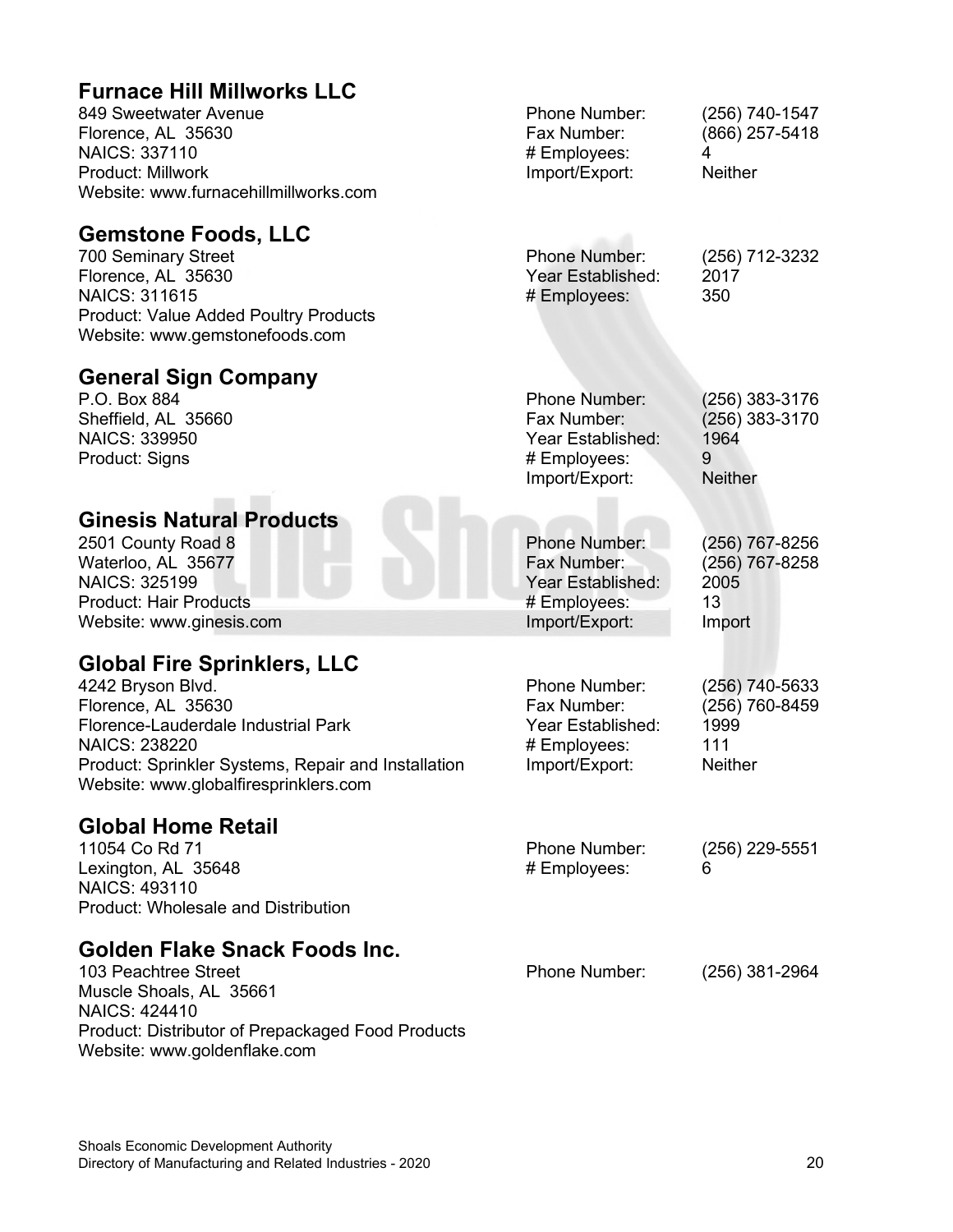#### **Graves Plating Company**

P.O. Box 1052 Florence, AL 35631 NAICS: 332813 Product: Metal Finishing/Electroplating Website: www.gravesplating.com

#### **Great Southern Wood of N.A., Inc.**

P.O. Box 2739 Muscle Shoals, AL 35662 NAICS: 321114 Product: Treated Lumber Website: www.greatsouthernwood.com

#### **Hanger Prosthetics & Orthotics, Inc.**

2804 W. Mall Road Florence, AL 35630 NAICS: 339113 Product: Orthopedic/Prosthetic Appliances Website: www.hanger.com

#### **Harcros Chemicals**

300 Pepi Drive Muscle Shoals, AL 35661 NAICS: 325612 Product: Repackage Chlorine; Specialty Cleaning/Polishing Bleach Website: www.harcroschem.com

#### **Hendrix Glass Service, Inc.**

P.O. Box 774, 500 South Wood Avenue Florence, AL 35631 NAICS: 327215 Product: Glass and Glazing

#### **Herald Printing Company**

P.O. Box 1035 Florence, AL 35631 NAICS: 323110 Product: Commercial Printing; Office Supplies/Equipment Website: www.herald-printing.com

Phone Number: (256) 764-9487 Fax Number: (256) 764-9416 Year Established: 1945<br># Emplovees: 12 # Employees: 12<br>
Import/Export: Neither Import/Export: Phone Number: (256) 314-0504 Fax Number: (256) 314-0507 Year Established: 1996 # Employees: 110 Import and Export Phone Number: (256) 766-0810 Fax Number: (256) 766-1218 Year Established: 1993<br># Employees: 3 # Employees: Import/Export: Neither Phone Number: (256) 381-2420 Fax Number: (256) 381-2439 Year Established: # Employees: 18 Import/Export: Export Phone Number: (256) 764-9440 Fax Number: (256) 760-1189 Year Established: 1975<br># Employees: 17 # Employees: Import/Export: Neither Phone Number: (256) 764-0641<br>Fax Number: (256) 760-9175 (256) 760-9175 Year Established: 1884<br># Emplovees: 20 # Employees: Import/Export: Neither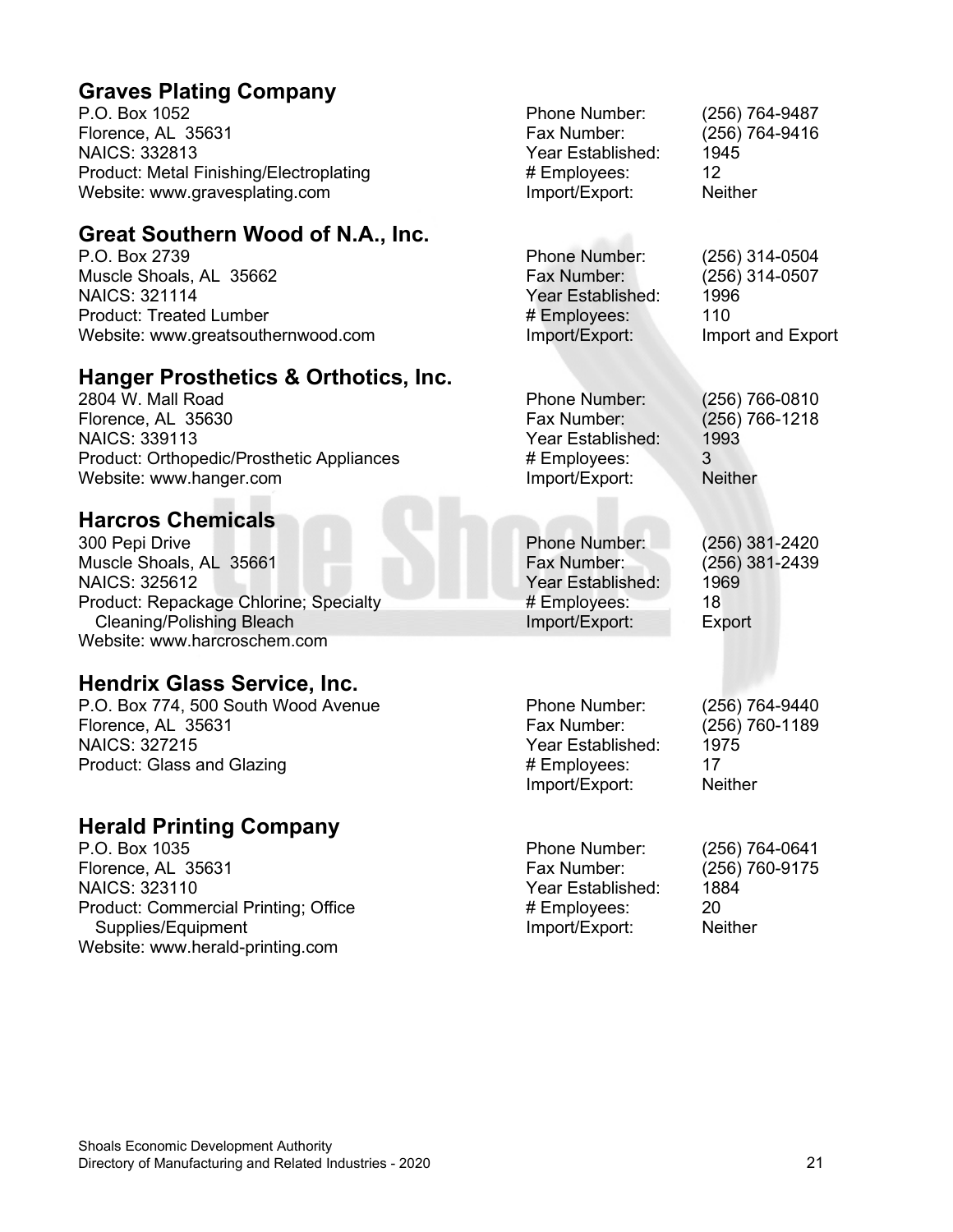#### **High Performance Subfloors**

515 Wilhite Street Florence, AL 35630 Florence-Lauderdale Industrial Park NAICS: 326199 Product: Primers, Repair Mortars, Floor Leveling Compounds, and Adhesives Website: www.hpsubfloors.com

**Hi-Temp Corporation**

P.O. Box 478 Tuscumbia, AL 35674 NAICS: 339991 Product: Replacement Parts for Food Industry Machines Website: www.hi-temp.biz

#### **House of Fame, Inc.**

603 East Avalon Avenue Muscle Shoals, AL 35661 NAICS: 512230 Product: Recordings; Publishings Website: www.fame2.com

#### **Images 2, Inc.**

3780 River Road Muscle Shoals, AL 35661 NAICS: 323113 Product: Screen Printing

#### **Imperial Casting Co., Inc.**

4440 Chisholm Road Florence, AL 35630 Florence-Lauderdale Industrial Park NAICS: 331511 Product: Gray Iron Casting Website: www.imperialcastinginc.com

#### **Jake Enterprises**

P.O. Box 932 Sheffield, AL 35660 NAICS: 332710 Product: Utility Trailers; Machine Shop Website: www.jaketrailers.com

Phone Number: (256) 246-0345 Year Established: 2010 Import/Export: Import

#### Phone Number: (256) 383-5066 Fax Number: (256) 383-5175 Year Established: 1966<br># Employees: 50 # Employees:

Import/Export: Import and Export

(256) 381-6337

Phone Number: (256) 381-0801 Year Established: 1961 # Employees: 5 Import/Export: Neither

Phone Number: (256) 446-5395 Fax Number: (256) 446-5621 Year Established: # Employees: 6 Import/Export: Neither

Phone Number: (256) 766-8720 Fax Number: (256) 764-0640 Year Established: # Employees: 60<br>
Import/Export: Export Import/Export:

Import/Export:

Phone Number: (256) 381-5253 Fax Number: (256) 381-5203 Year Established: # Employees: 4<br>
Import/Export: Neither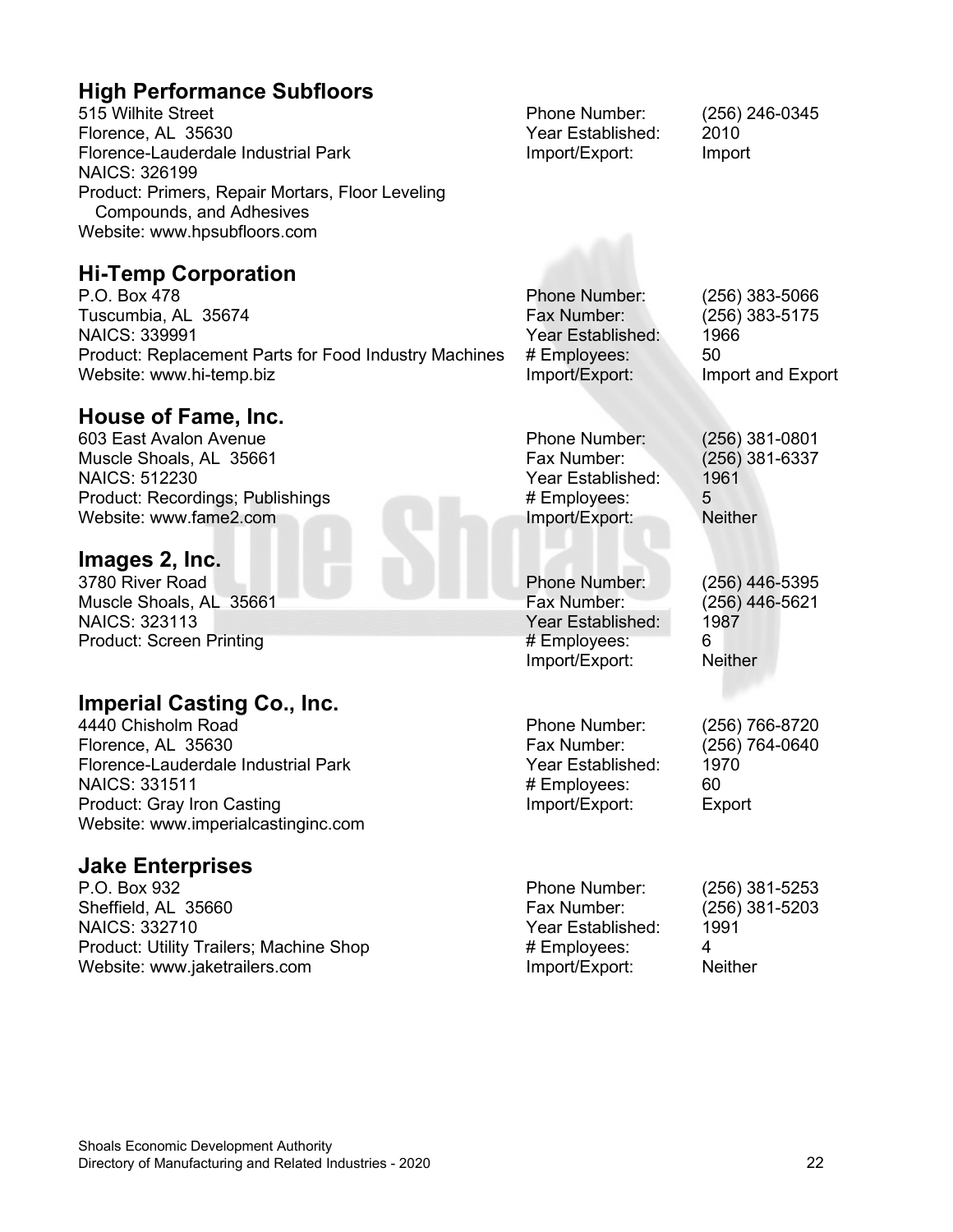#### **Johnson Companies**

| P.O. Box 3779                                         | Phone Number:     | $(256)$ 383-0313 |
|-------------------------------------------------------|-------------------|------------------|
| Muscle Shoals, AL 35662                               | Fax Number:       | $(256)$ 386-0234 |
| NAICS: 236210                                         | Year Established: | 1918             |
| Product: Industrial / Commercial / General Contractor | # Employees:      | 390              |
| Website: www.johnsoncont.com                          | Import/Export:    | <b>Neither</b>   |
|                                                       |                   |                  |

#### **Johnson Systems, Inc.**

3101 Kendall Drive Florence, AL 35630 Florence-Lauderdale Industrial Park NAICS: 333415 Product: Sheet Metal Parts for Cotton Gins, Grain Elevators, Paper and Wood Industries Website: www.jsifab.com Phone Number: (256) 767-3912 Fax Number: (256) 767-8367 Year Established: 2002 # Employees: 40<br>Import/Export: Neither Import/Export:

#### **Kaiser Aluminum**

| 1547 Helton Drive                                                  | <b>Phone Number:</b> | (256) 764-4271    |
|--------------------------------------------------------------------|----------------------|-------------------|
| Florence, AL 35630                                                 | Fax Number:          | (256) 767-5152    |
| Florence-Lauderdale Industrial Park                                | Year Established:    | 1951              |
| <b>NAICS: 331319</b>                                               | # Employees:         | 70                |
| Product: Welding Wire; Cold Heading Wire; Aluminum<br><b>Nails</b> | Import/Export:       | Import and Export |
| Website: www.nicholswire.com                                       |                      |                   |

### **Katie's Mustard Slaw**

| 1710 Northern Blvd                 | Phone Number:     | (256) 767-7417 |
|------------------------------------|-------------------|----------------|
| Florence, AL 35630                 | Fax Number:       | (256) 764-5999 |
| <b>NAICS: 311991</b>               | Year Established: | 2001           |
| <b>Product: Mustard Slaw</b>       | # Employees:      | 6              |
| Website: www.katiesmustardslaw.com | Import/Export:    | <b>Neither</b> |
|                                    |                   |                |

#### **Kent & Fuller Cabinets & Supply**

103 Industrial Drive Muscle Shoals, AL 35661 NAICS: 337110 Product: Custom Cabinets; Commercial Millwork; Cabinet Supplies

#### **KT Engineering**

120 Jarvis Brewer Drive Rogersville, AL 35652 Rogersville Business Park NAICS: 336419 Product: Aerospace Equipment Testing Website: http://www.kte-aerospace.com/

| (256) 767-7417 |
|----------------|
| (256) 764-5999 |
| 2001           |
| 6              |
| Neither        |

Phone Number: (256) 386-0254<br>Fax Number: (256) 386-0980 (256) 386-0980<br>1976 Year Established: # Employees: 10 Import/Export: Neither

Phone Number: 256.461.8522<br>Fax Number: 256-461-8523 256-461-8523 Year Established: 2014 # Employees: 1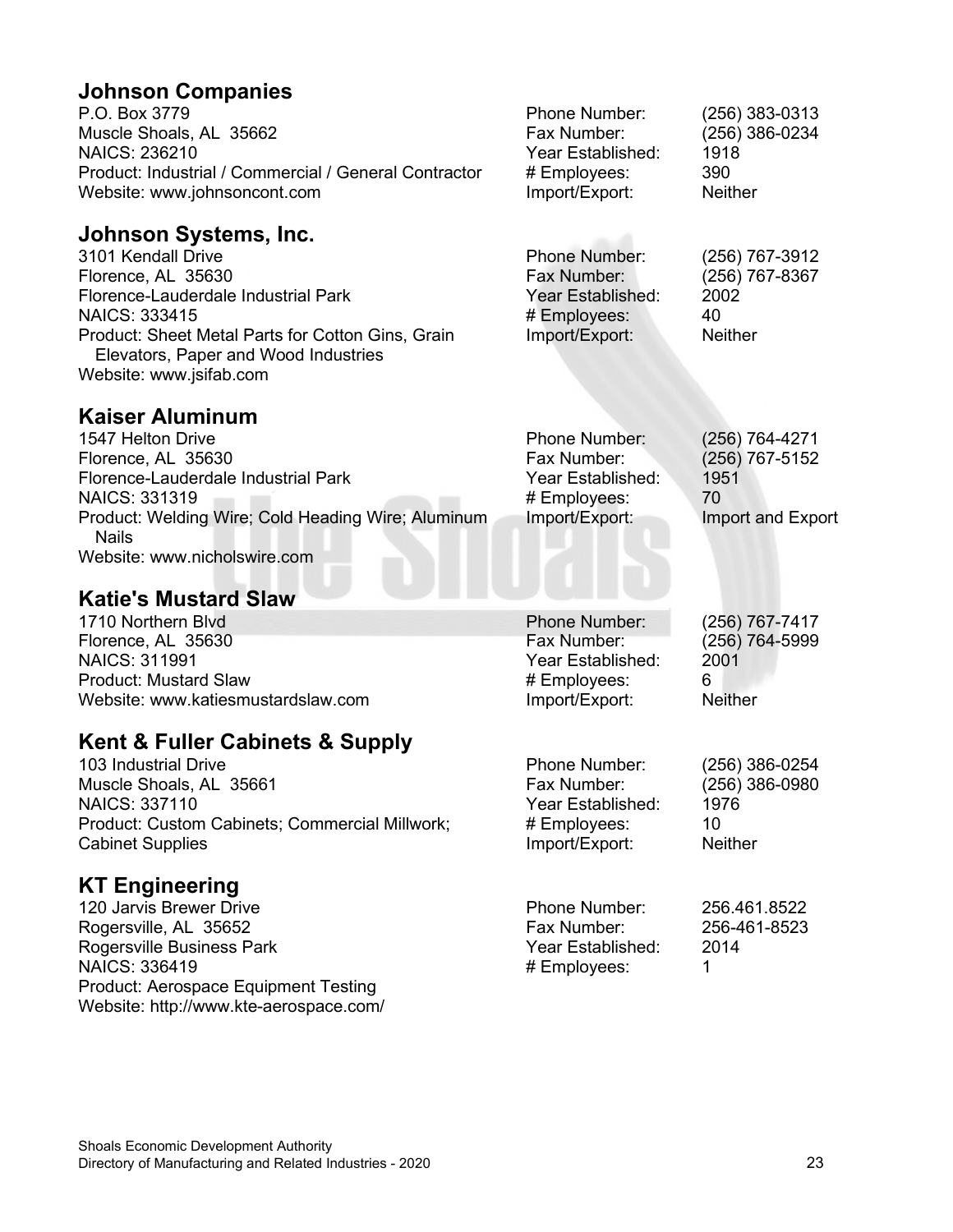#### **Lambert Book House**

4139 Parkway Drive Florence, AL 35630 Florence-Lauderdale Industrial Park NAICS: 511130 Product: Book Publisher Website: www.lambertbookhouse.com

#### **Lamtech Inc**

21359 County Road 8 Florence, AL 35633 NAICS: 337110 Product: Cabinet Manufacturer Website: http://www.lamtechinc.com/

#### **Lewey's Sports Apparel**

204 Woodward Avenue Muscle Shoals, AL 35661 NAICS: 323113 Product: Screen Printing; Graphics Website: www.leweysports.com

#### **Life Data Labs, Inc.**

P.O. Box 349 Cherokee, AL 35616 NAICS: 311119 Product: Animal Nutrition Products Website: www.lifedatalabs.com

#### **Linde, Inc.**

P.O. Box 217, 1040 Industrial Drive Cherokee, AL 35616 NAICS: 325120 Product: Industrial Gases Website: www.boc-gases.com

#### **Lowery Lumber Company, LLC**

3320 Waldrep Loop Leighton, AL 35646 NAICS: 321114 Product: Sawmill Website: https://lowerylumbercollc.com/

#### **LP Brown Co., Inc.**

406 Gerrard Drive Florence, AL 35630 Florence-Lauderdale Industrial Park NAICS: 332618 Product: Cotton Wire Ties Website: www.ifpco.com

Phone Number: (256) 764-4090 Fax Number: (256) 766-9200 Year Established: 1987<br># Emplovees: 17 # Employees: Import/Export: Neither

Phone Number: (256) 766-4112 Year Established: 1996 Import/Export: Neither

Phone Number: (256) 383-3113<br>Fax Number: (256) 383-7654 (256) 383-7654<br>2004 Year Established: # Employees: 5 Import/Export: Neither

Phone Number: (256) 370-7555 Year Established: 1979 # Employees: 16 Import/Export: Export

Phone Number: (256) 359-6100 Fax Number: (256) 359-6127 Year Established: 1979<br># Employees: 30 # Employees: Import/Export: Neither

Phone Number: (256) 577-1242<br>Year Established: (2013) Year Established: # Employees: 2 Import/Export: Neither

 $(256)$  370-7509

Phone Number: (256) 767-0686 Fax Number: (256) 767-1813 Year Established: 1978 # Employees: 50 Import/Export: Import and Export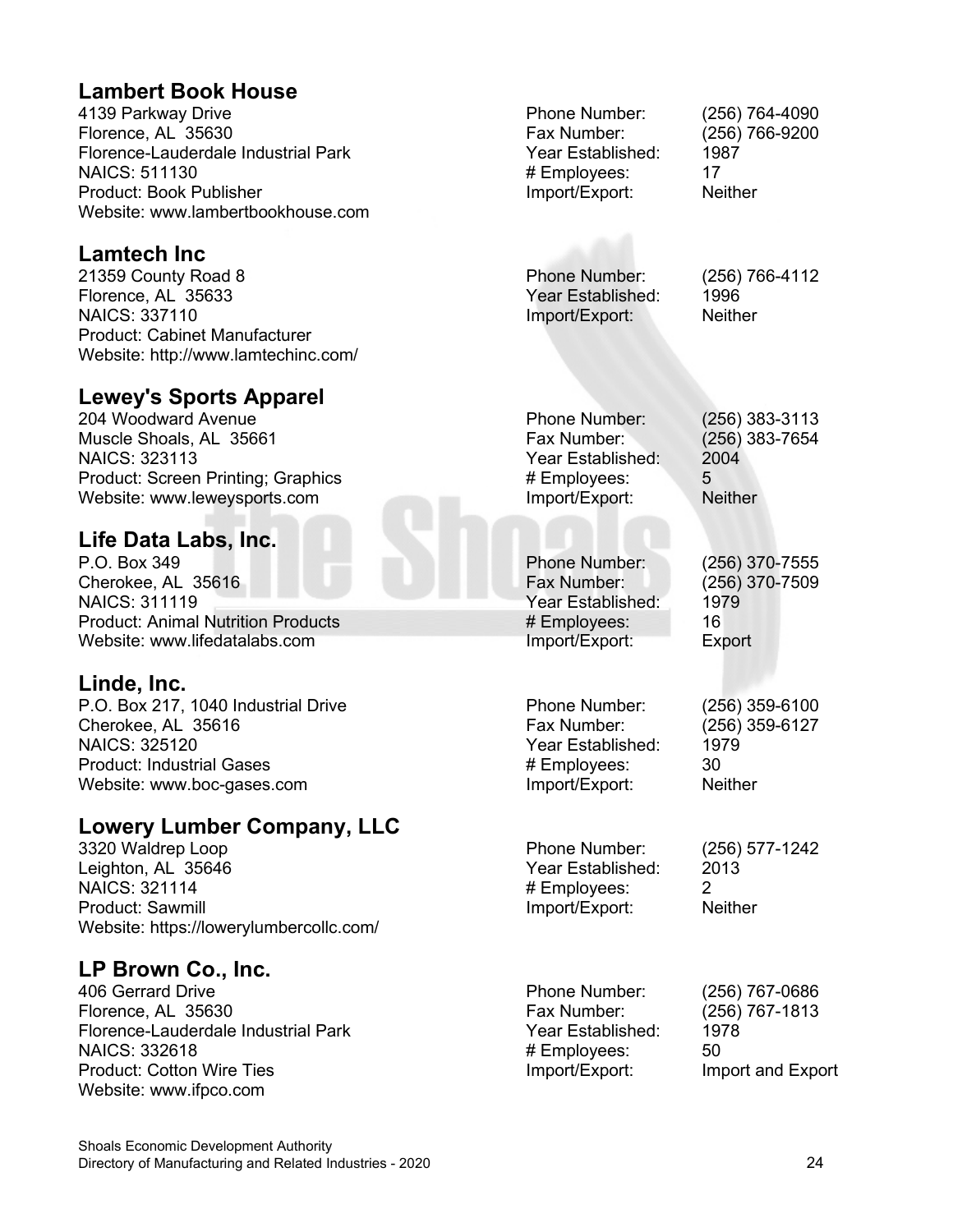#### **Lumber One Wood Preserving**

755 W. 20th Avenue Sheffield, AL 35660 NAICS: 321114 Product: Treated Lumber: F Website: www.lumberoneco.

#### **Mangas Tool & Die I**

2721 Avalon Avenue Muscle Shoals, AL 35661 NAICS: 333514 Product: Die Cast Tooling Website: www.paceind.com/facilities/

#### **Mansell & Associates**

Po Box 380 Tuscumbia, AL 35674 NAICS: 333994 Product: Foundry Equipmer Website: http://mansellanda

#### **MantelCraft, Inc.**

4145 Parkway Drive Florence, AL 35630 Florence-Lauderdale Indust NAICS: 321918 Product: Fireplace Mantels Website: www.mantelcraft.c

#### **Martin Supply Co., In**

200 Appleton Avenue Sheffield, AL 35660 NAICS: 423840 Product: Distributor of Industrial Product & Power Tools, Safety Pr Abrasives, Electrical Prod Pumps & Compressors, F Adhesives, OEM Fastene Website: www.mscoinc.com

#### **McDaniel Machine Shop**

136 County Road 276 Florence, AL 35633 NAICS: 332710 Product: Machine Shop Website: http://www.mcdanielmachine.com/

| Remanufactured Lumber<br>o.com                                                                                                   | Phone Number:<br>Fax Number:<br>Year Established:<br># Employees:<br>Import/Export: | (256) 383-7995<br>(256) 248-6318<br>2002<br>45<br><b>Neither</b>   |
|----------------------------------------------------------------------------------------------------------------------------------|-------------------------------------------------------------------------------------|--------------------------------------------------------------------|
| <b>Division</b><br>general/information.asp                                                                                       | Phone Number:<br>Fax Number:<br>Year Established:<br># Employees:<br>Import/Export: | (256) 383-7300<br>(256) 383-7340<br>1967<br>85<br><b>Neither</b>   |
| è,<br>٦t<br>associates.net/                                                                                                      | Phone Number:<br>Fax Number:<br>Year Established:<br># Employees:<br>Import/Export: | (256) 366-9325<br>(256) 389-9449<br>1974<br>11<br><b>Neither</b>   |
| trial Park<br>com                                                                                                                | Phone Number:<br>Fax Number:<br>Year Established:<br># Employees:<br>Import/Export: | (256) 764-4178<br>(256) 767-2916<br>1986<br>21<br><b>Neither</b>   |
| nc.<br>strial Products Including Hand<br>oducts, Cutting Tools &<br>ducts, Motors & Drives,<br>Paints, Lubricants &<br>ers<br>J. | Phone Number:<br>Fax Number:<br>Year Established:<br># Employees:<br>Import/Export: | $(256)$ 383-3131<br>(256) 383-3136<br>1934<br>78<br><b>Neither</b> |

| <b>Phone Number:</b> | (256) 767-7496 |
|----------------------|----------------|
| Year Established:    | 1994           |
| # Employees:         | 11             |
| Import/Export:       | <b>Neither</b> |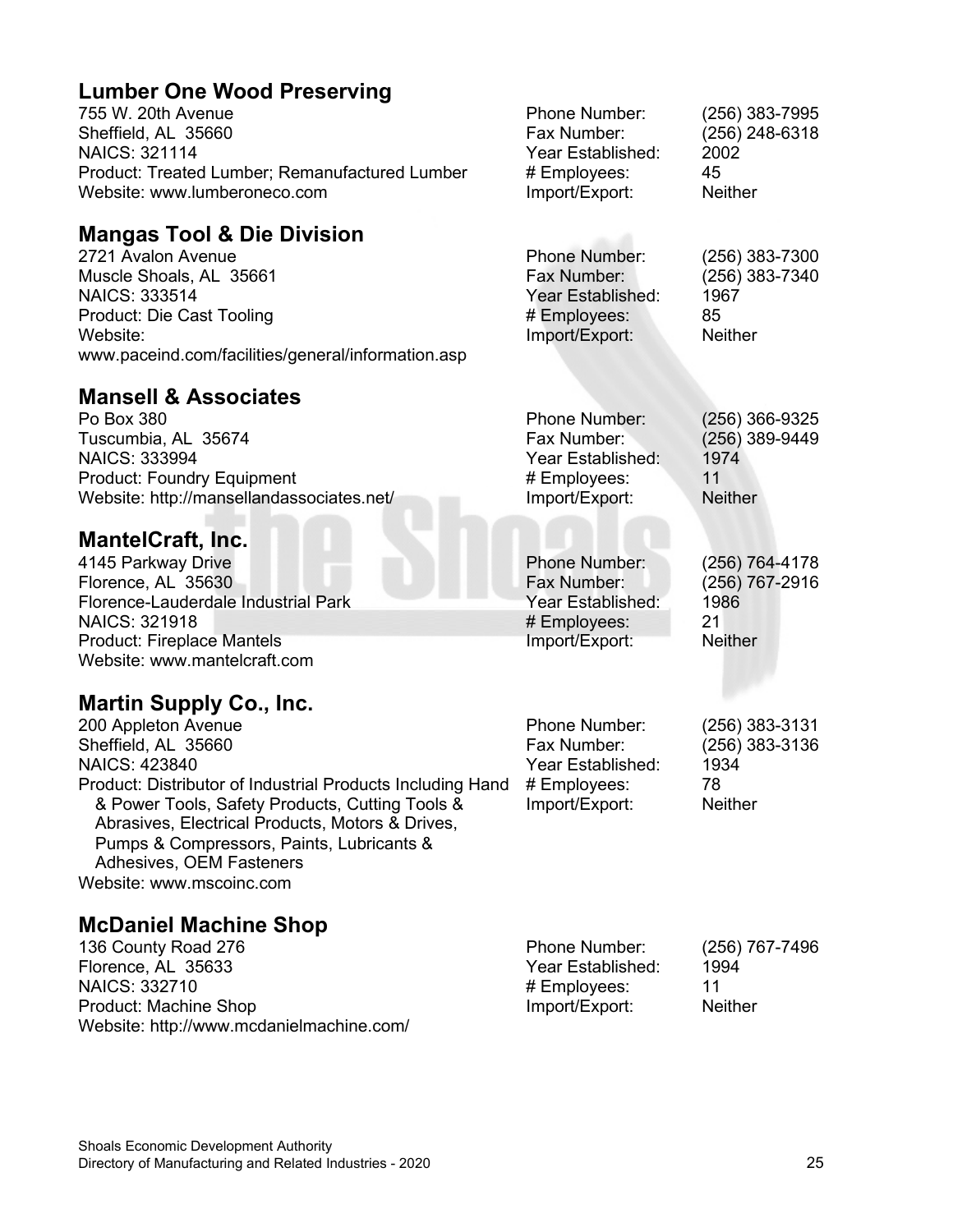#### **McDaniel Window & Door**

| 300 East Tennessee Street            | <b>Phone Number:</b> | (256) 767-2568 |
|--------------------------------------|----------------------|----------------|
| Florence, AL 35630                   | Fax Number:          | (256) 767-2566 |
| Florence-Lauderdale Industrial Park  | # Employees:         | 19             |
| <b>NAICS: 321911</b>                 |                      |                |
| <b>Product: Windows and Doors</b>    |                      |                |
| Website: https://www.mcdanielwd.com/ |                      |                |

#### **McVantage Packaging LLC**

514 Hwy 43 South Tuscumbia, AL 35674 NAICS: 321920 Product: Wood Container and Pallet Manufacturing

#### **MechCo Group, LLC**

100 Mackey Street Rogersville, AL 35652 Rogersville Business Park NAICS: 236210 Product: Pipe and Steel Welding Phone Number: 256-247-5720 Fax Number: 2562470533<br>Year Established: 2012 Year Established: # Employees: 15

#### **Metro Welding & Hydraulic Hoses**

| 208 Industrial Drive               | <b>Phone Number:</b> | (256) 383-7174 |
|------------------------------------|----------------------|----------------|
| Muscle Shoals, AL 35661            | Fax Number:          | (256) 383-7119 |
| <b>NAICS: 332999</b>               | Year Established:    | 1986           |
| Product: Metal Fabrication, Repair | # Employees:         | Δ              |
|                                    | Import/Export:       | <b>Neither</b> |

#### **Mid-South Extrusion Die, Inc.**

| P.O. Box 2369, 334 Washington        | <b>Phone Number:</b> | (256) 381-3620    |
|--------------------------------------|----------------------|-------------------|
| Muscle Shoals, AL 35662              | Fax Number:          | $(256)$ 381-9146  |
| NAICS: 333514                        | Year Established:    | 1969              |
| <b>Product: Extrusion Dies</b>       | # Employees:         | 137               |
| Website: www.ckbent.com/msedmain.htm | Import/Export:       | Import and Export |

#### **Mid-South Paving, Inc.**

P.O. Drawer 937 Sheffield, AL 35660 NAICS: 324121 Product: Paving Materials; Asphalt Website: www.oldcastlematerials.com/southeast.htm

#### **Mid-South Signs**

15 Plant Street Sheffield, AL 35660 NAICS: 339950 Product: Signs Website: www.midsouthsigns.com

Fax Number: (256) 383-0701 Year Established: # Employees: 72 Import/Export: Neither

Phone Number: (256) 383-5981

Phone Number: (256) 314-4681

Year Established: 2002 # Employees: 131

Import/Export:

Phone Number: (256) 383-1941 (256) 383-0017 Year Established: 1999 # Employees: 9 Import/Export: Neither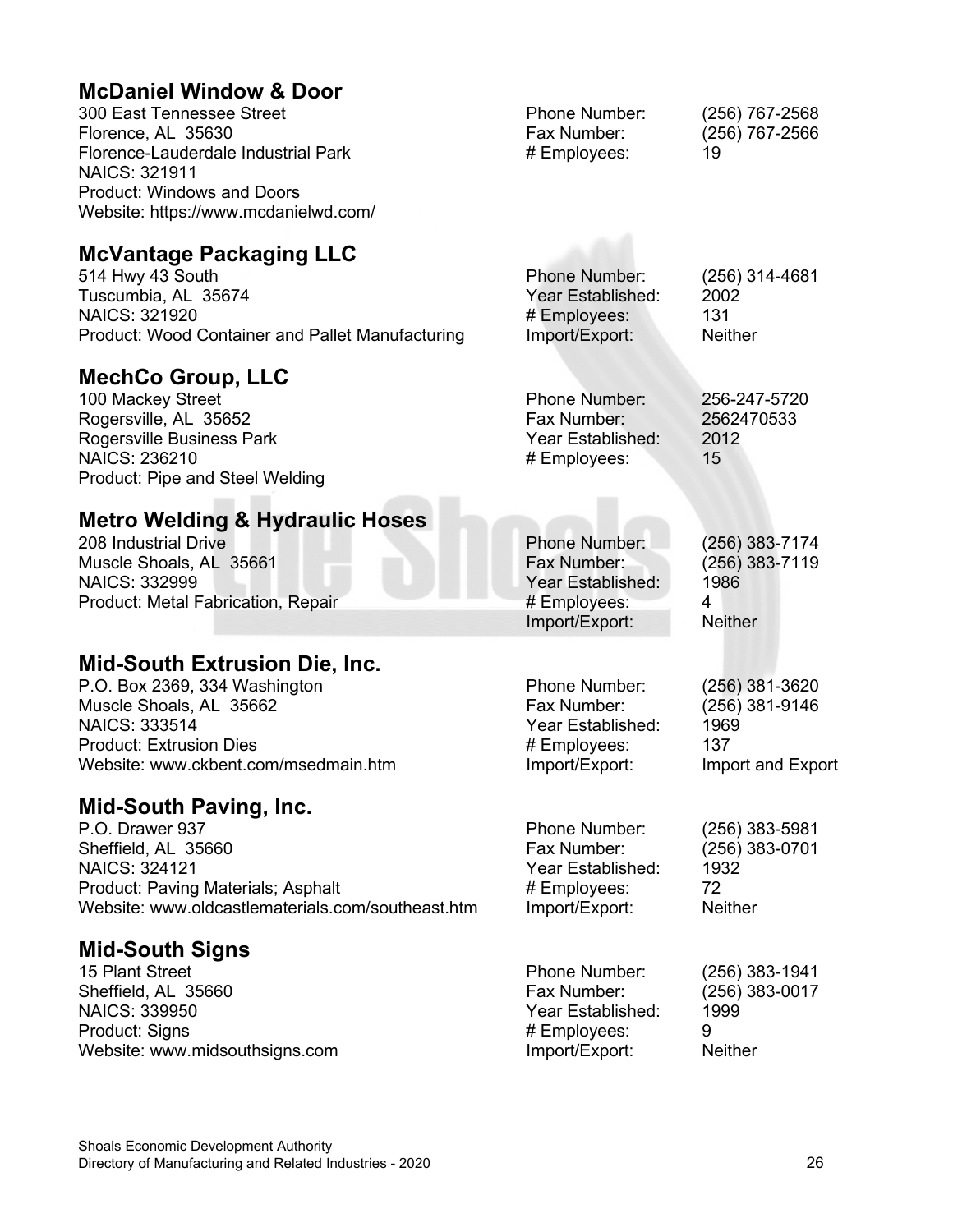#### **Millenium Industrial Tires**

433 Lane Drive Florence, AL 35630 Florence-Lauderdale Industrial Park NAICS: 326211 Product: Industrial Tires Website: www.millenniumtire.com/html/content/MTLocations.htm

**Miner Saw, Inc.**

P.O. Box 740309 Tuscumbia, AL 35674 NAICS: 332213 Product: Saw Blades; Band Saw Blades; Woodworking/Metalworking Website: www.minersawinc.com

#### **Mitchell Printing Company**

4320 Helton Drive Florence, AL 35630 Florence-Lauderdale Industrial Park NAICS: 323110 Product: Commercial Printing Website: www.mitchellprinting.com

#### **Monarch Ceramic Tile**

834 Rickwood Road Florence, AL 35630 NAICS: 327122 Product: Porcelain Wall Tile

#### **Mook's Cheese Straws**

204 S. LaFayette Street Tuscumbia, AL 35674 NAICS: 311821 Product: Cheese Straws Website: www.mookscheesestraws.com/index.html

#### **Mrs. Murphy & Company**

614 North Poplar Florence, AL 35630 NAICS: 311421 Product: Barbecue Sauce; Dressings; Jellies; Pickled Green Beans Website: www.mrsmurphy.com

Phone Number: (256) 764-2900 Fax Number: (256) 764-8601 Year Established: 2001 # Employees: 40

Import/Export: Import and Export

Phone Number: (256) 383-4099 Fax Number: (256) 386-7079 Year Established: 1997<br># Employees: 15 # Employees: 15<br>
Import/Export: Neither Import/Export:

Phone Number: (256) 764-4413 Fax Number: (256) 764-4483 Year Established: 1964 # Employees: 9<br>
Import/Export: Neither Import/Export:

(256) 718-4148

Phone Number: (256) 764-6197 Year Established: 1998<br># Emplovees: 250 # Employees: Import/Export: Import

Phone Number: (256) 386-7259<br>Fax Number: (256) 764-5999 Year Established: # Employees: 9 Import/Export: Neither

(256) 764-5999<br>2001

Phone Number: (256) 765-0036<br>Fax Number: (256) 760-6388 (256) 760-6388 Year Established: 1993 # Employees: 2 Import/Export: Neither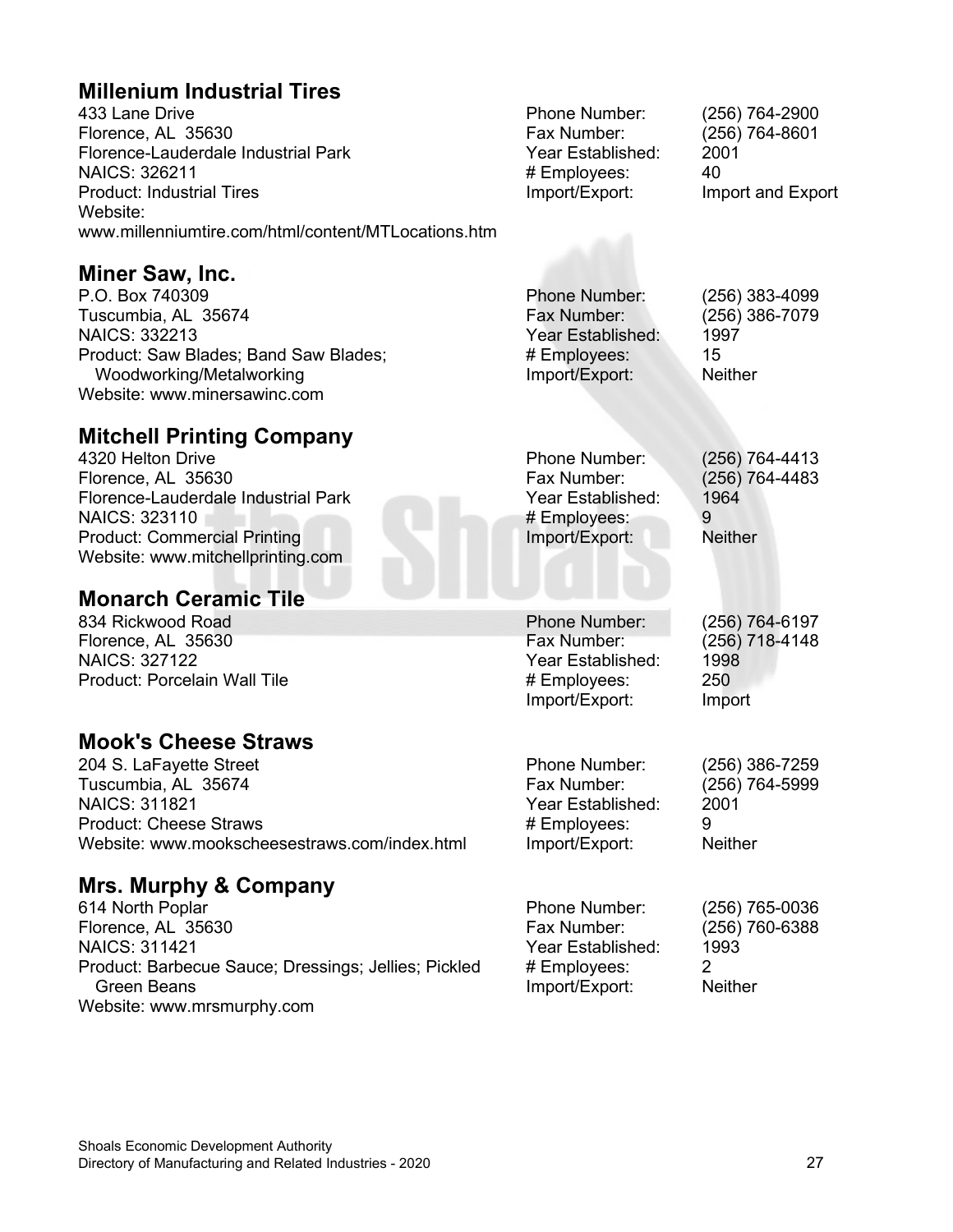#### **MS Metal Solutions Alaba**

4121 Rushton Florence, AL 35630 Florence-Lauderdale Industrial Park NAICS: 332996 Product: Seating Products

#### **North Alabama Composit (NACCO Aerospace)**

P.O. Box 677, #1 Don Hatch Circle Rogersville, AL 35652 NAICS: 336415 Product: Composite Rocket Motor Website: www.naccoaerospace.co

#### **North Alabama Screen Pr**

308 East College Street Florence, AL 35630 NAICS: 323113 Product: Screen-printed Wearing A Website: www.nascreen.com

#### **North American Lighting, Shoals**

100 Counts Drive Muscle Shoals, AL 35661 Shoals Research Airpark NAICS: 336321 Product: Automotive Lighting Fixtu Website: www.nal.com

#### **Northwest Hardwoods Ing. Weyerhaeuser)**

711 Highway 43 South Tuscumbia, AL 35674 NAICS: 423310 Product: Wood and Building Mater Website: www.nwhardwoods.com/

#### **nSide**

4031-B Parkway Drive Florence, AL 35630 Florence-Lauderdale Industrial Park NAICS: 541512 Product: School Safety Software Platform & Installation Website: https://nside.io/

| ama            |                                                                                     |                                                                   |
|----------------|-------------------------------------------------------------------------------------|-------------------------------------------------------------------|
| rk             | Phone Number:<br>Fax Number:<br>Year Established:<br># Employees:<br>Import/Export: | (256) 767-4100<br>(256) 767-5394<br>2014<br>100<br><b>Neither</b> |
| tes Co., Inc.  |                                                                                     |                                                                   |
| э              | <b>Phone Number:</b><br>Fax Number:<br>Year Established:<br># Employees:            | (256) 247-0911<br>(256) 247-1338<br>1984<br>29                    |
| Hardware<br>'n | Import/Export:                                                                      | <b>Neither</b>                                                    |
| rinting        |                                                                                     |                                                                   |
| Apparel        | <b>Phone Number:</b><br>Fax Number:<br>Year Established:<br># Employees:            | (256) 764-3820<br>(256) 764-2675<br>1979<br>$\overline{4}$        |
|                | Import/Export:                                                                      | <b>Neither</b>                                                    |
| . Inc. Muscle  |                                                                                     |                                                                   |
|                | <b>Phone Number:</b><br>Fax Number:<br>Year Established:<br># Employees:            | (256) 314-4200<br>(256) 383-1725<br>2006<br>1710                  |
| ıres           | Import/Export:                                                                      | Import and Export                                                 |
| c. (formerly   | Phone Number:<br>Fax Number:                                                        | (256) 381-3550                                                    |
| ials           | Year Established:<br># Employees:<br>Import/Export:                                 | (256) 381-2354<br>1970<br>45<br>Import                            |
| rk             | Phone Number:<br>Fax Number:<br>Year Established:                                   | (256) 712-5297<br>(256) 712-5297<br>2015                          |

Import/Export: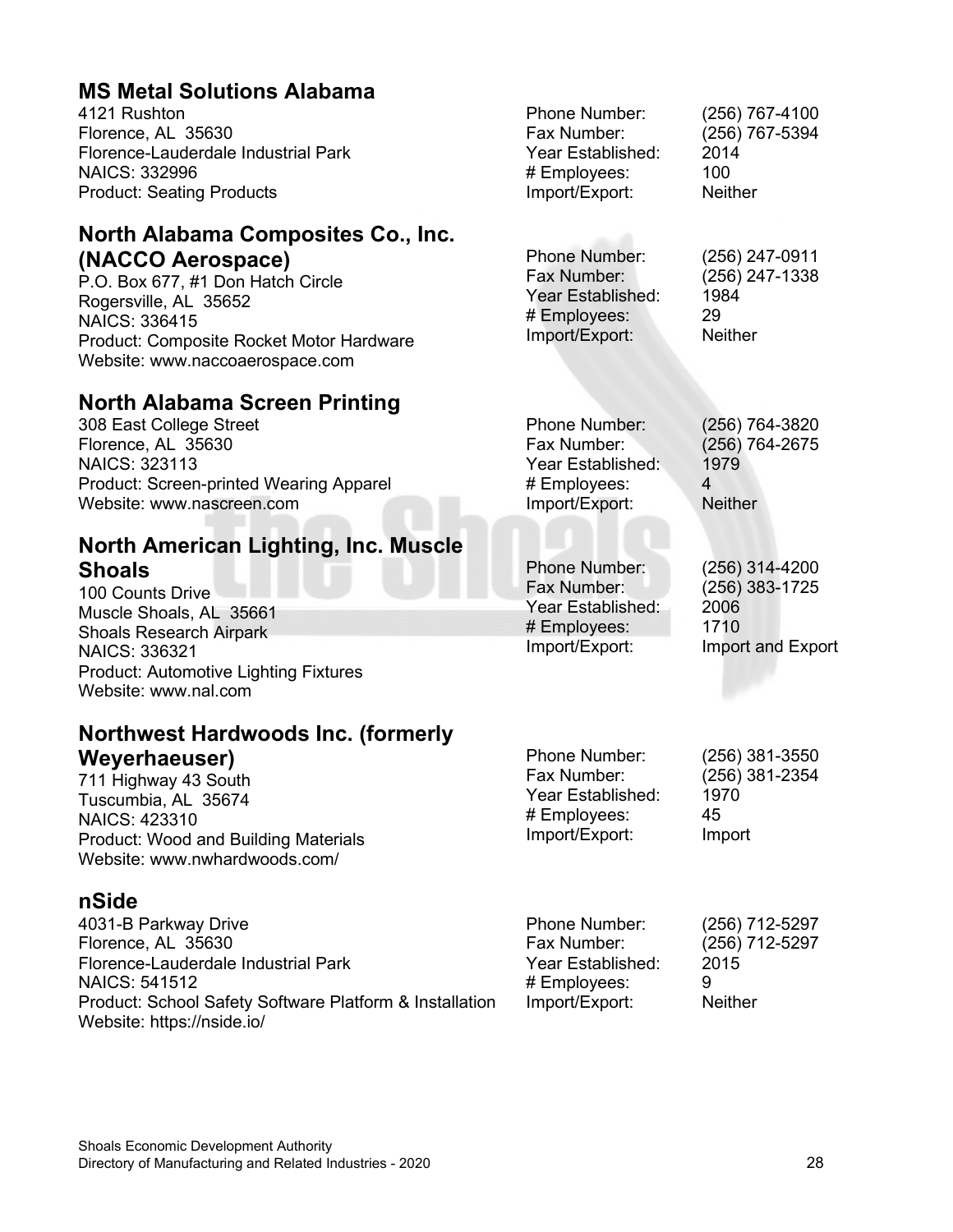#### **Oakland Metal Buildings Inc.**

| <b>Oakland Metal Buildings Inc.</b><br>24350 County Road 14<br>Florence, AL 35633<br><b>NAICS: 332311</b><br>Product: Metal Buildings; Metal Roofing and Siding for<br>Farm / Industrial / Commercial<br>Website: www.oaklandmetalbldgs.com                                      | Phone Number:<br>Fax Number:<br>Year Established:<br># Employees:<br>Import/Export:        | (256) 764-7943<br>(256) 764-7955<br>1962<br>85<br><b>Neither</b>      |
|----------------------------------------------------------------------------------------------------------------------------------------------------------------------------------------------------------------------------------------------------------------------------------|--------------------------------------------------------------------------------------------|-----------------------------------------------------------------------|
| <b>One Stop Manufacturing</b><br>4560 Helton Drive<br>Florence, AL 35630<br>Florence-Lauderdale Industrial Park<br><b>NAICS: 333298</b><br><b>Product: Specialty Chemicals and Food Additives</b><br>Website: www.forsytheandlong.com                                            | <b>Phone Number:</b><br>Fax Number:<br>Year Established:<br># Employees:<br>Import/Export: | $(256)$ 760-0000<br>(256) 766-7113<br>2002<br>15<br>Import and Export |
| <b>OnPoint Manufacturing</b><br>4001 Helton Drive<br>Florence, AL 35630<br>Florence-Lauderdale Industrial Park<br><b>NAICS: 313320</b><br>Product: Purchase Activated Mass Customization of<br>Apparel<br>Website: www.onpointmanufacturing.com<br><b>PartCycle Technologies</b> | <b>Phone Number:</b><br>Year Established:                                                  | $(256)$ 349-5136<br>2016                                              |
| Florence, AL 35630<br><b>NAICS: 5415</b><br>Product: Computer Systems Design<br>Website: partcycle.com                                                                                                                                                                           | Year Established:<br># Employees:<br>Import/Export:                                        | 2015<br>11<br><b>Neither</b>                                          |
| <b>Pavestone</b><br>310 3 Mile Lane<br>Tuscumbia, AL 35674<br>NAICS: 327120<br>Product: Manufacturer of Brick Pavers and Other Stone<br>Products<br>Website: https://www.pavestone.com/                                                                                          | Phone Number:<br>Year Established:<br># Employees:<br>Import/Export:                       | (256) 381-5195<br>2012<br>20<br><b>Neither</b>                        |
| <b>Performance Torque Converters</b><br>2717 East Avalon Avenue<br>Muscle Shoals, AL 35661<br><b>NAICS: 336350</b><br>Product: Race Converters & Transmission Design<br>Website: http://www.ptcrace.com/                                                                         | Phone Number:<br>Fax Number:<br>Year Established:<br># Employees:<br>Import/Export:        | $(256)$ 383-6868<br>$(256)$ 383-5655<br>1995<br>24<br>Neither         |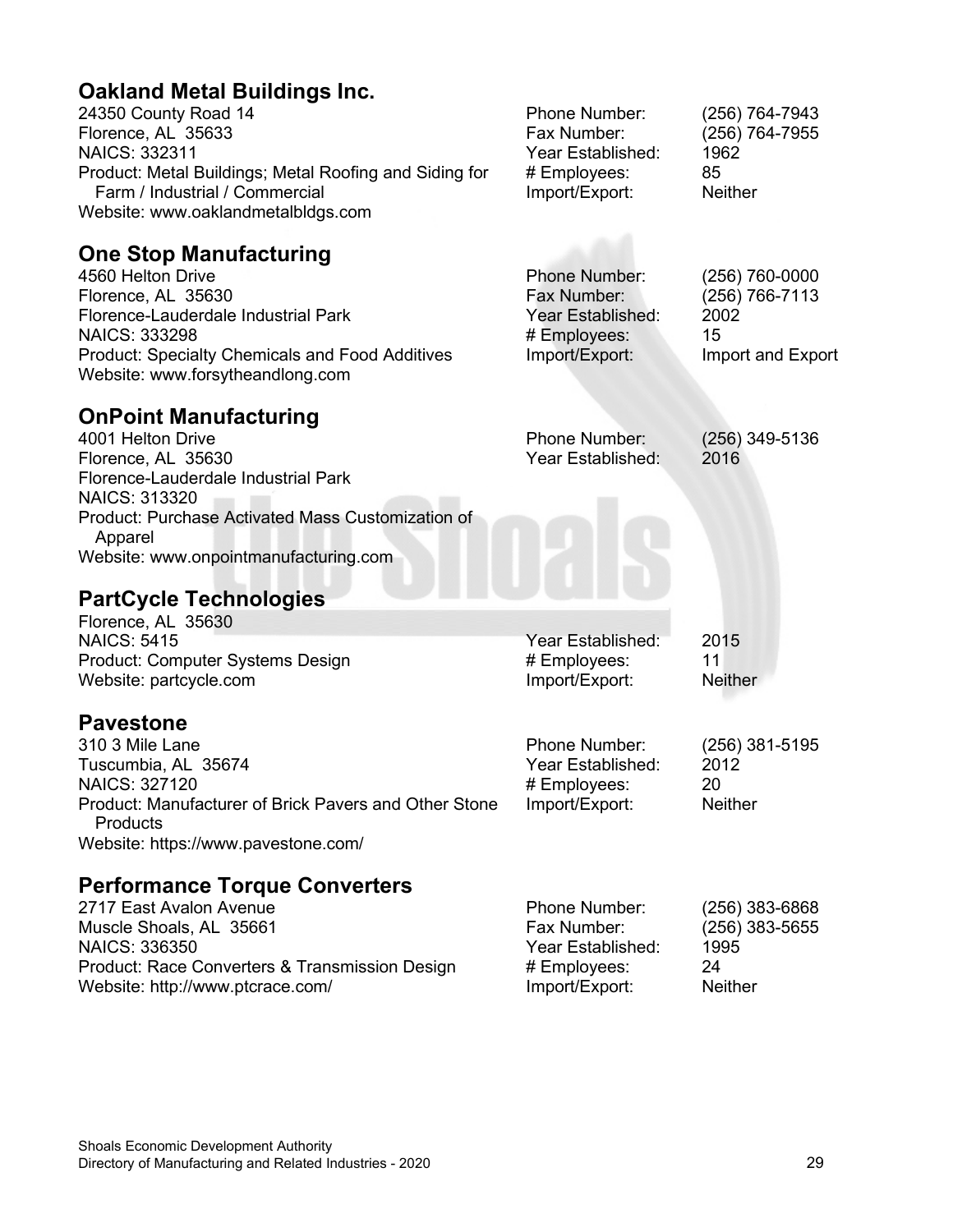### **Pet Depot**

| <b>Pet Depot</b>                                                                                                                                                                                                                         |                                                                                            |                                                                     |
|------------------------------------------------------------------------------------------------------------------------------------------------------------------------------------------------------------------------------------------|--------------------------------------------------------------------------------------------|---------------------------------------------------------------------|
| Florence-Lauderdale Industrial Park<br>NAICS: 453910<br>Product: Pet Supplies; Headquarters<br>Website: www.petdepotonline.com                                                                                                           | Phone Number:<br>Year Established:<br># Employees:                                         | (256) 760-7014<br>1994<br>8                                         |
| <b>Pettus Plumbing &amp; Piping, Inc.</b><br>P.O. Box 1047<br>Rogersville, AL 35652<br><b>NAICS: 238220</b><br>Product: HVAC Contractor; Plumbing Contractor;<br><b>General Contractor</b><br>Website: www.pettushvac.com                | <b>Phone Number:</b><br>Fax Number:<br>Year Established:<br># Employees:<br>Import/Export: | $(256)$ 389-8181<br>(256) 389-8182<br>1983<br>164<br><b>Neither</b> |
| <b>Pilgrim's Pride NWAL</b><br>2022 Golden Road<br>Tuscumbia, AL 35674<br><b>NAICS: 311119</b><br>Product: Chicken Feed<br>Website: www.pilgrimspride.com                                                                                | Phone Number:<br>Fax Number:<br>Year Established:<br># Employees:<br>Import/Export:        | (256) 389-9591<br>$(256)$ 389-9690<br>1991<br>63<br><b>Neither</b>  |
| <b>PolyPac Sheffield</b><br>505 Georgia Avenue<br>Sheffield, AL 35660<br>NAICS: 339990<br>Product: Custom Package Designs; Custom Pallets;<br>Warehouse and Shipping & Receiving Support Services                                        | <b>Phone Number:</b><br>Year Established:<br># Employees:<br>Import/Export:                | (256) 389-2862<br>1994<br>12<br><b>Neither</b>                      |
| <b>Premier Mantels Company, LLC</b><br>4270 Bryson Boulevard<br>Florence, AL 35630<br>Florence-Lauderdale Industrial Park<br><b>NAICS: 321918</b><br>Product: Fireplace Mantels<br>Website: www.premiermantelco.com                      | Phone Number:<br>Fax Number:<br>Year Established:<br># Employees:<br>Import/Export:        | (256) 767-0195<br>(256) 767-0278<br>1992<br>46<br><b>Neither</b>    |
| <b>Premiere Mold &amp; Die</b><br>P.O. Box 2910, 4140 Helton Drive<br>Florence, AL 35630<br>Florence-Lauderdale Industrial Park<br><b>NAICS: 333511</b><br>Product: Plastic Injection Molds; Blow Molds<br>Website: www.premieremold.com | Phone Number:<br>Fax Number:<br>Year Established:<br># Employees:<br>Import/Export:        | (256) 764-0402<br>(256) 764-0468<br>1986<br>8<br><b>Neither</b>     |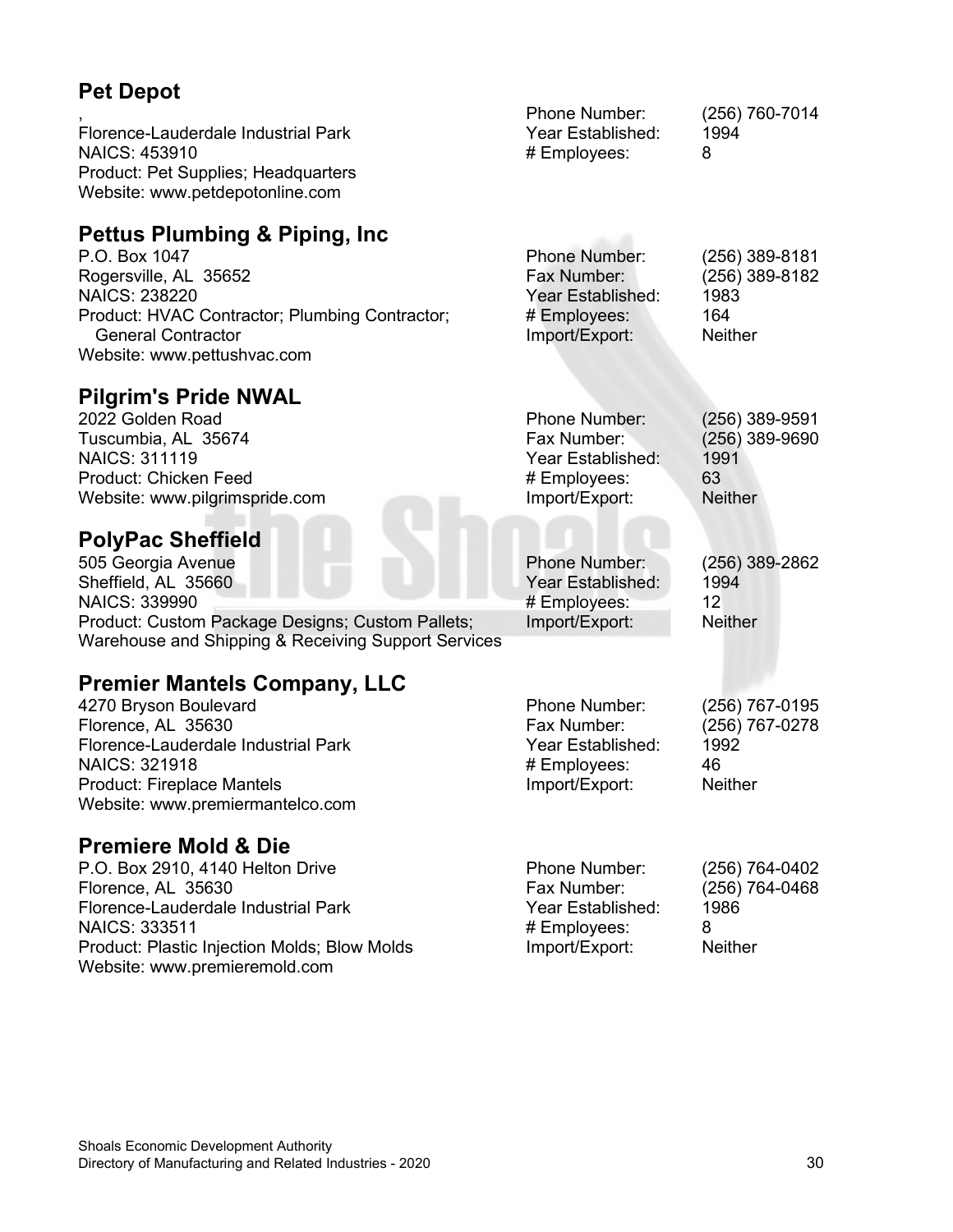#### **Printers & Stationers, Inc.**

P.O. Box T Florence, AL 35631 NAICS: 323110 Product: Commercial Printing; Office Pro Website: www.psi-online.net

#### **Proshot Concrete, Inc.**

P.O. Box 1636, 4158 Musgrove Drive Florence, AL 35630 Florence-Lauderdale Industrial Park NAICS: 327320 Product: Shotcrete Website: www.proshotconcrete.com/inde

#### **Purity Dairies, Inc.**

2908 Denton Road Tuscumbia, AL 35674 NAICS: 422430 Product: Distribute Dairy Products Website: www.puritydairies.com

#### **Quality Mold & Die Co, Inc.**

P.O. Box 342 Cherokee, AL 35616 NAICS: 333511 Product: Die Cast Toolings for Aluminum Plastic Injection Molds; General Machi Website: www.qualitydieinc.com

#### **ReAct Fastener Manufacturing**

704 17th Avenue SW Sheffield, AL 35660 NAICS: 332722 Product: Small Assorted Fasteners

#### **Ready Mix USA, Blue Star District**

1506 Veterans Drive Florence, AL 35630 NAICS: 327320 Product: Concrete Mixing and Distribution Website: http://www.readymixusa.com/

#### **Rebel Shop**

P.O. Box 2282 Muscle Shoals, AL 35662 NAICS: 332710 Product: Machine Shop; Welding Phone Number: (256) 383-9585 Year Established: 1958 # Employees: 2

| ducts                | Phone Number:<br>Fax Number:<br>Year Established:<br># Employees:<br>Import/Export:        | (256) 764-8061<br>(256) 764-5024<br>1933<br>54<br><b>Neither</b>  |
|----------------------|--------------------------------------------------------------------------------------------|-------------------------------------------------------------------|
| ex.php               | <b>Phone Number:</b><br>Fax Number:<br>Year Established:<br># Employees:<br>Import/Export: | (256) 764-5941<br>(256) 764-5946<br>1937<br>40<br>Import          |
|                      | <b>Phone Number:</b><br>Fax Number:<br>Year Established:<br># Employees:<br>Import/Export: | (256) 314-1995<br>(256) 314-6910<br>1993<br>23<br><b>Neither</b>  |
| Industry;<br>ne Work | <b>Phone Number:</b><br>Fax Number:<br>Year Established:<br># Employees:<br>Import/Export: | (256) 370-7301<br>$(256)$ 370-7561<br>1978<br>9<br><b>Neither</b> |
| g                    | Phone Number:<br>Fax Number:<br>Year Established:<br># Employees:<br>Import/Export:        | (256) 381-8111<br>(256) 381-8119<br>1996<br>3<br>Neither          |
| trict<br>n           | Phone Number:<br>Fax Number:<br># Employees:<br>Import/Export:                             | (256) 766-0859<br>(256) 768-1822<br>30<br><b>Neither</b>          |
|                      | Phone Number:<br>Year Established:<br># Employees:<br>Import/Export:                       | (256) 383-9585<br>1958<br>$\overline{2}$<br><b>Neither</b>        |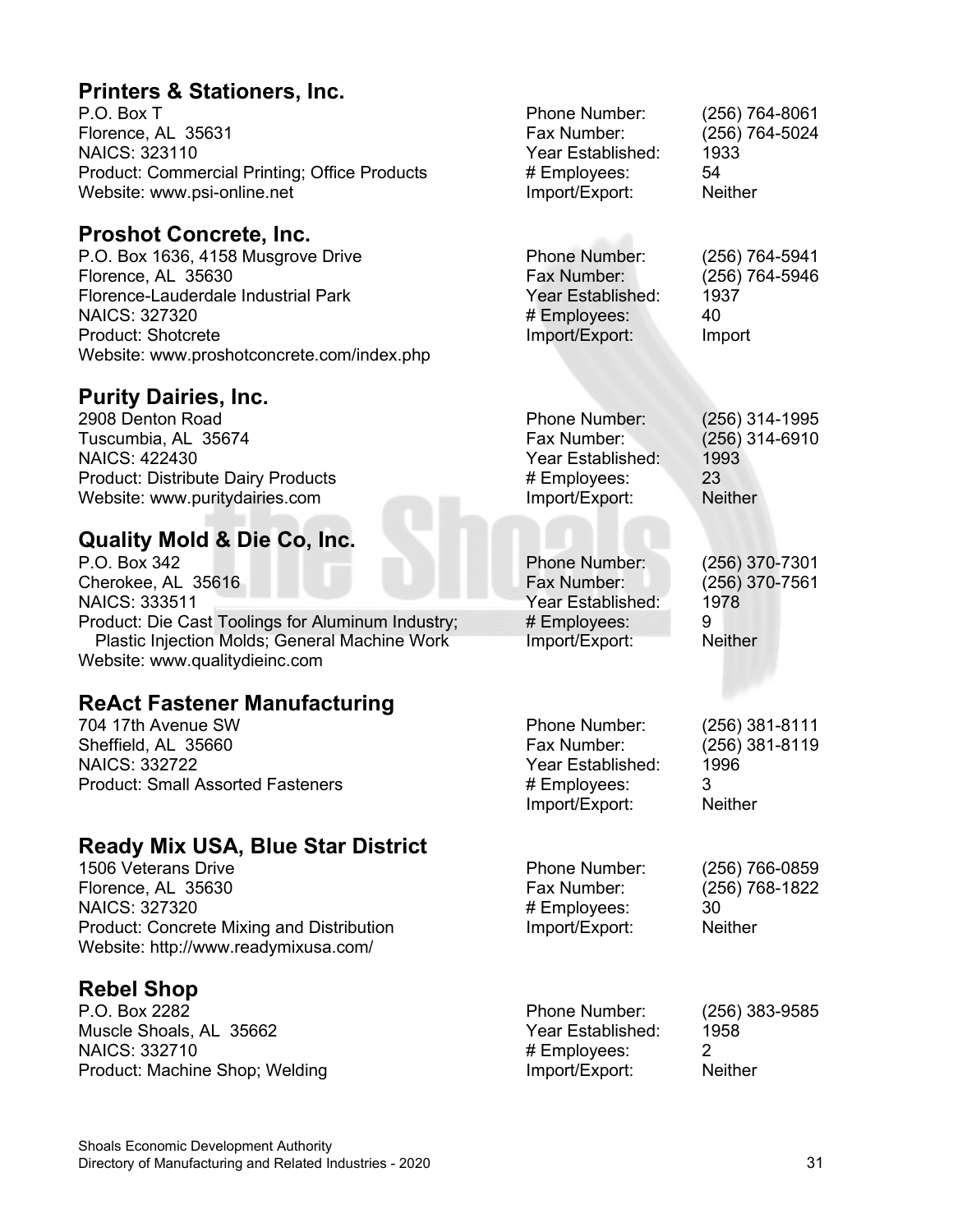### **Red Gingham Gourmet**

| <b>Red Olligham Gourmet</b><br>610W. College Street<br>Florence, AL 35630<br><b>NAICS: 311812</b><br>Product: Sourdough Bread; Baked Goods<br>Website:<br>www.shoalsec.com/HTML_%20Pages/red_gingham/red<br>_gingham_gourmet.html | Phone Number:<br>Fax Number:<br>Year Established:<br># Employees:<br>Import/Export:        | (256) 764-2249<br>(256) 764-5999<br>2004<br>15<br><b>Neither</b>     |
|-----------------------------------------------------------------------------------------------------------------------------------------------------------------------------------------------------------------------------------|--------------------------------------------------------------------------------------------|----------------------------------------------------------------------|
| <b>Redneck Trailer Supply</b><br>P.O. Box 2985<br>Muscle Shoals, AL 35662<br><b>NAICS: 441310</b><br><b>Product: Trailer Parts and axles</b><br>Website: www.redneck-trailer.com/locations/10.htm                                 | <b>Phone Number:</b><br>Fax Number:<br>Year Established:<br># Employees:<br>Import/Export: | (256) 386-0328<br>(256) 386-0340<br>1981<br>19<br><b>Neither</b>     |
| <b>Renovation Brands</b><br>3114 Kendall Drive<br>Florence, AL 35630<br><b>NAICS: 454111</b><br>Product: Internet Sales of Quality Home Products<br>Website: www.netdirectmerchants.com                                           | Phone Number:<br>Year Established:<br># Employees:                                         | (256) 765-2171<br>2009<br>30                                         |
| <b>RMR-Barton, LLC</b><br>510 Mulberry Lane<br>Barton, AL 35616<br>NAICS: 562920<br><b>Product: Materials Recovery Solutions</b>                                                                                                  | Year Established:<br># Employees:<br>Import/Export:                                        | 2016<br>20<br><b>Neither</b>                                         |
| <b>Robbins A HEXPOL Company</b><br>3415 Thompson Street<br>Muscle Shoals, AL 35661<br><b>NAICS: 326299</b><br>Product: Envelopes; Uni-Tubes; Curing Tubes; Custom<br>Mix and Custom Calendering<br>Website: www.robbinsllc.com    | Phone Number:<br>Fax Number:<br>Year Established:<br># Employees:<br>Import/Export:        | (256) 383-5441<br>(256) 381-6827<br>1921<br>138<br>Import and Export |
| <b>Robin Wade Furniture</b><br>226 River Point Road<br>Florence, AL 35634                                                                                                                                                         | Phone Number:<br>Year Established:                                                         | (256) 766-0049<br>2008                                               |

Florence, AL 35634 NAICS: 321918 Product: Wood Furniture Website: www.robinwadefurniture.com # Employees: 5 Import/Export: Neither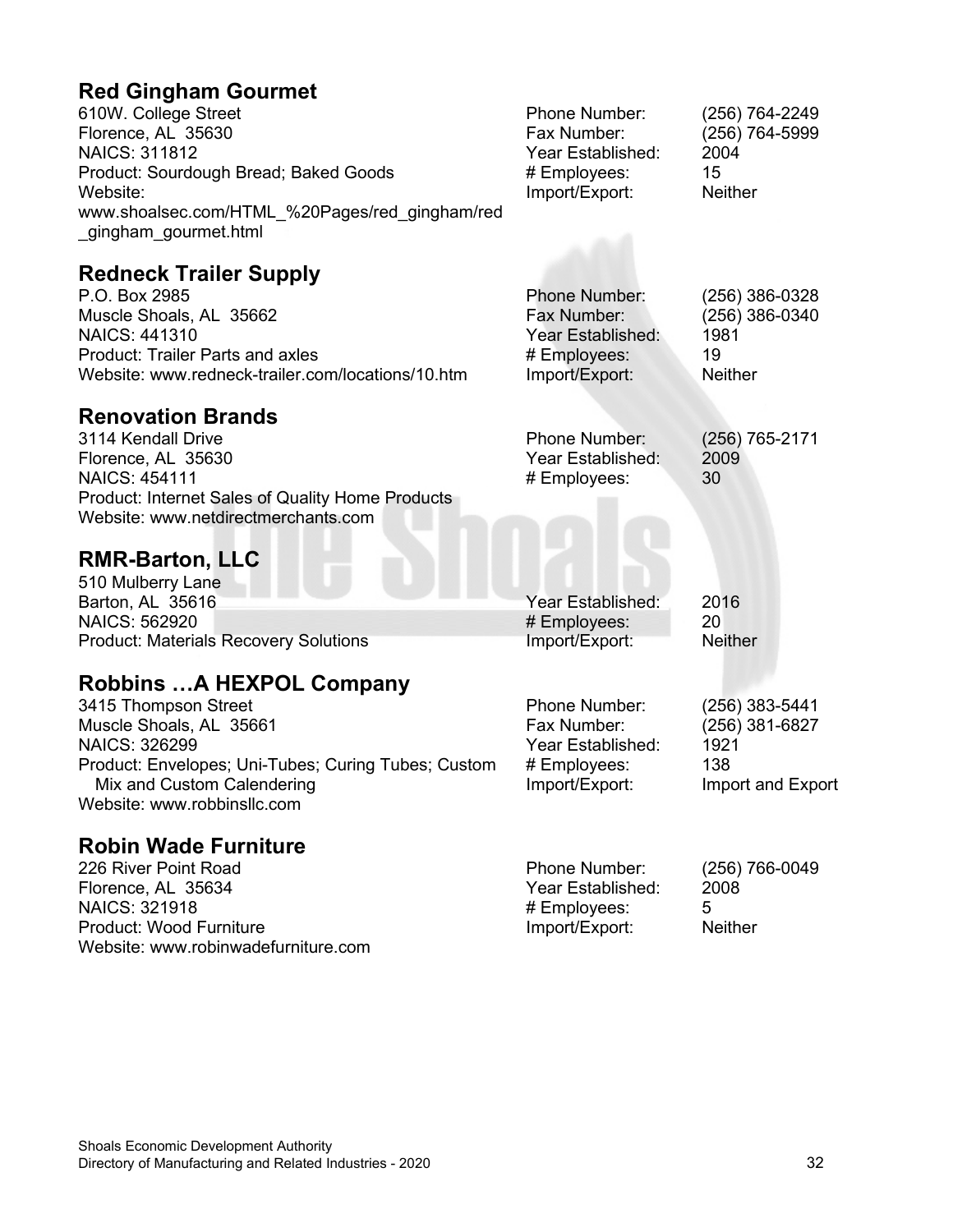### **Rock Solid Ready Mix**

| NOON OONG INGGUY IVIIA                    |                   |                  |
|-------------------------------------------|-------------------|------------------|
| 411 Sawmill Road                          | Phone Number:     | $(256)$ 381-5101 |
| Leighton, AL 35646                        | Year Established: | 2018             |
| <b>East Colbert Site</b>                  | # Employees:      | 13               |
| <b>NAICS: 327320</b>                      | Import/Export:    | <b>Neither</b>   |
| Product: Concrete Mixing and Distribution |                   |                  |
| Website: http://www.rocksolidmix.com/     |                   |                  |
|                                           |                   |                  |
| <b>Rockwood Studios</b>                   |                   |                  |
| 2103 Maryland St.                         | Phone Number:     | 2563664375       |
| Tuscumbia, AL 35674                       | Year Established: | 2012             |
| <b>Colbert County Industrial Park</b>     | # Employees:      | 11               |
| <b>NAICS: 339920</b>                      |                   |                  |
| Product: Playground Equipment             |                   |                  |
| Website: www.therockfan.com               |                   |                  |
|                                           |                   |                  |
| <b>Rogers Group, Inc.</b>                 |                   |                  |
| 520 Three Mile Lane                       | Phone Number:     | $(256)$ 383-1645 |
| Tuscumbia, AL 35674                       | Fax Number:       | $(256)$ 383-4464 |
| <b>NAICS: 212319</b>                      | Year Established: | 1951             |
| <b>DUILOUIDE LA LUIO ILOUIDE IL</b>       |                   | ––               |

Product: Crushed Stone / Asphalt / Sand / Gravel/ Construction Services Website: www.rogersgroupinc.com/locationsandproducts/alabama /tuscasphalt.htm # Employees: 75 Import/Export:

#### **Rolls Incorporated**

| P.O. Box 455                                      | <b>Phone Number:</b> | $(256)$ 446-8391 |
|---------------------------------------------------|----------------------|------------------|
| Leighton, AL 35646                                | Fax Number:          | (256) 446-5156   |
| <b>NAICS: 326291</b>                              | Year Established:    | 1968             |
| Product: Rubber Rollers; Steel Fabrication; Mixed | # Employees:         | 37               |
| Rubber                                            | Import/Export:       | <b>Neither</b>   |
| Website: www.rollsinc.com                         |                      |                  |
|                                                   |                      |                  |

#### **Running P Ropes, Inc.**

2801 E. Avalon Avenue Muscle Shoals, AL 35661 NAICS: 314991 Product: Lariat Ropes Website: www.runningpropes.com

#### **Senators Coaches**

P.O. Box 1075 Florence, AL 35631-1075 NAICS: 336211 Product: Custom Coaches Website: www.senatorscoach.com Phone Number: (256) 381-9204 (256) 314-1492 Year Established: 1992 # Employees: 13 Import/Export: Import and Export

Phone Number: (256) 272-0441<br>Fax Number: (256) 272-0337 (256) 272-0337 Year Established: 2004 # Employees: 47<br>
Import/Export: Import Import/Export: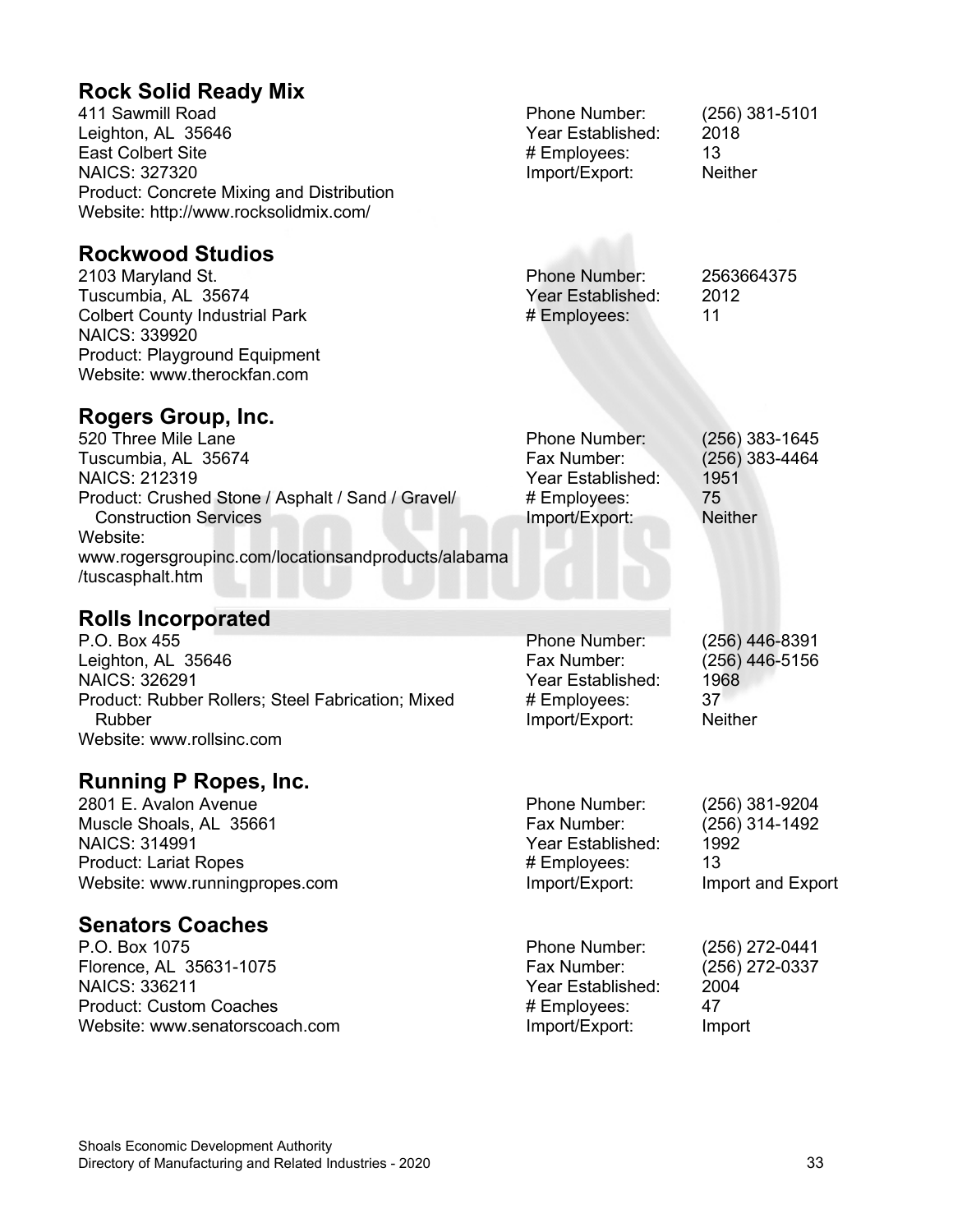#### **Shiloh Sewing Home Office**

505 Georgia Ave Sheffield, AL 35660 NAICS: 316998 Product: Straps; Seat Belts Website: www.shilohsewing.com

#### **Shoals Box & Pallet, LLC**

4400 Helton Drive Florence, AL 35630 Florence-Lauderdale Industrial Park NAICS: 322211 Product: Corrugated and Solid Fiber Boxes; Pallet **Containers** Website: www.boxgeek.com

#### **Shoals Fabricating**

P.O. Box 2209 Muscle Shoals, AL 35662 NAICS: 332312 Product: Structural Steel; Fabrication Website: shoalsfab.com

#### **Shoals Orthotics & Prosthetics**

840 Florence Boulevard Florence, AL 35630 NAICS: 339113 Product: Orthopedic / Prosthetic / Surgical Appliances Website: www.shoalsop.com

#### **Shoals Provisions, Inc.**

4144 Parkway Drive Florence, AL 35630 Florence-Lauderdale Industrial Park NAICS: 311612 Product: Food-Primarily Meat Website: www.shoalsprovision.com

#### **Shoals Rubber & Gasket Company**

P.O. Box 2858, 2810 E. Avalon Avenue Muscle Shoals, AL 35662 NAICS: 326220 Product: Hoses, Fittings, Conveyor Belts, Rubber Products Supply

| Phone Number:     | (779) 719-8982 |
|-------------------|----------------|
| Fax Number:       | (256) 389-2883 |
| Year Established: | 1994           |
| # Employees:      | 4              |
| Import/Export:    | <b>Neither</b> |
|                   |                |

| <b>Phone Number:</b> | (256) 767-3813 |
|----------------------|----------------|
| Fax Number:          | (256) 767-3842 |
| Year Established:    | 2005           |
| # Employees:         | 17             |
| Import/Export:       | <b>Neither</b> |
|                      |                |

| Phone Number:     | $(256)$ 383-0110 |
|-------------------|------------------|
| Fax Number:       | (256) 381-5846   |
| Year Established: | 1966             |
| # Employees:      |                  |
| Import/Export:    | <b>Neither</b>   |
|                   |                  |

Phone Number: (256) 764-8673<br>Fax Number: (256) 764-0872 Year Established: 1985 # Employees: 10 Import/Export: Neither

Phone Number: (256) 764-1851 Fax Number: (256) 764-1864 Year Established: 1972<br># Employees: 25 # Employees: 25 Import/Export:

(256) 764-0872

| Phone Number:     | $(256)$ 381-1015 |
|-------------------|------------------|
| Fax Number:       | (256) 381-1085   |
| Year Established: | 1978             |
| # Employees:      | 4                |
| Import/Export:    | <b>Neither</b>   |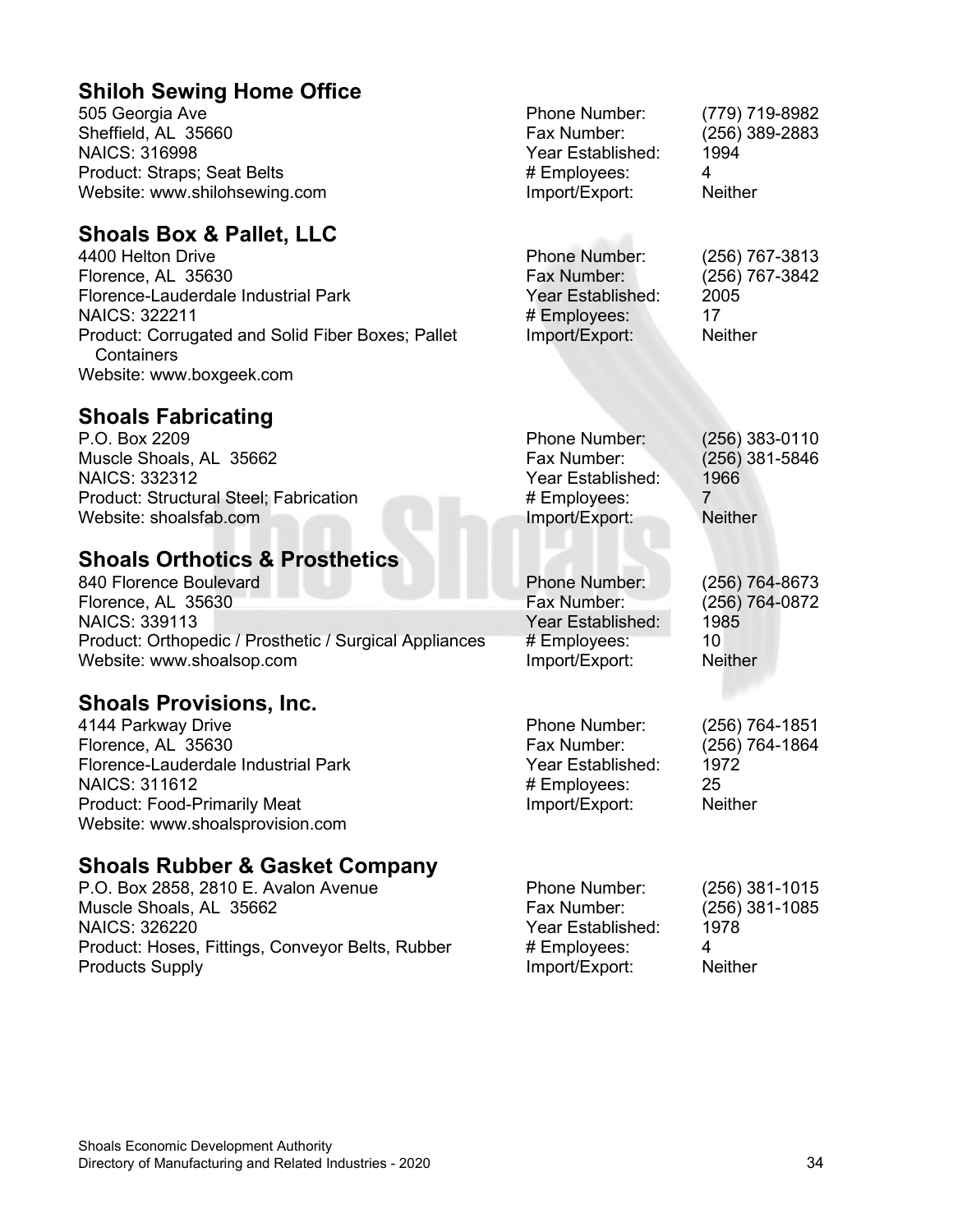#### **Shoals Technologies Group, Inc.**

215 Industrial Drive Muscle Shoals, AL 35661 NAICS: 336399 Product: Electro-mechanical components; Automotive wiring Website: www.shoalstech.com

#### **Shoals Torque Converters**

303 Raymond Street Muscle Shoals, AL 35661 NAICS: 336350 Product: Build/Repair Torque Converters

#### **Shoals Tubular, Inc.**

4501 Starkey Drive Florence, AL 35630 Florence-Lauderdale Industrial Park NAICS: 333415 Product: Air Conditioning Manifolds/Headers; Copper/Aluminum Tubing

#### **Signature Cabinets**

3105 Northington Court Florence, AL 35630 Florence-Lauderdale Industrial Park NAICS: 337110 Product: Custom Cabinets

#### **Simon Solutions**

451 Lane Drive Florence, AL 35630 Florence-Lauderdale Industrial Park NAICS: 511210 Product: Software Solution Developer Website: www.simonsolutions.com

#### **Sims Bark Company, Inc.**

P.O. Box 4049 Muscle Shoals, AL 35662 NAICS: 321113 Product: Special Products Sawmill Website: www.simsbark.com/index2.html

#### **Singing River Brewery Company, LLC**

526 East College Street Florence, AL 35630 NAICS: 312120 Product: Brewery

Phone Number: (256) 314-1119 Fax Number: (256) 314-1795 Year Established: 1996 # Employees: 150 Import/Export: Import and Export

Phone Number: (256) 383-7533 Year Established: 2006 # Employees: 3

Phone Number: (256) 767-7171 Fax Number: (256) 767-6774 Year Established: 1989<br># Employees: 300 # Employees: Import/Export: Neither

Phone Number: (256) 764-1141 Year Established: # Employees: 13<br>
Import/Export: Neither Import/Export:

Phone Number: (256) 764-7221 Year Established: 2006 # Employees: 12

(256) 764-1141<br>2003

| Phone Number:     | (256) 381-8323 |
|-------------------|----------------|
| Fax Number:       | (256) 381-6818 |
| Year Established: | 1975           |
| # Employees:      | 150            |
| Import/Export:    | <b>Neither</b> |
|                   |                |

Phone Number: (256) 856-0995 Year Established: 2013 # Employees: 6<br>Import/Export: 6<br>Neither Import/Export: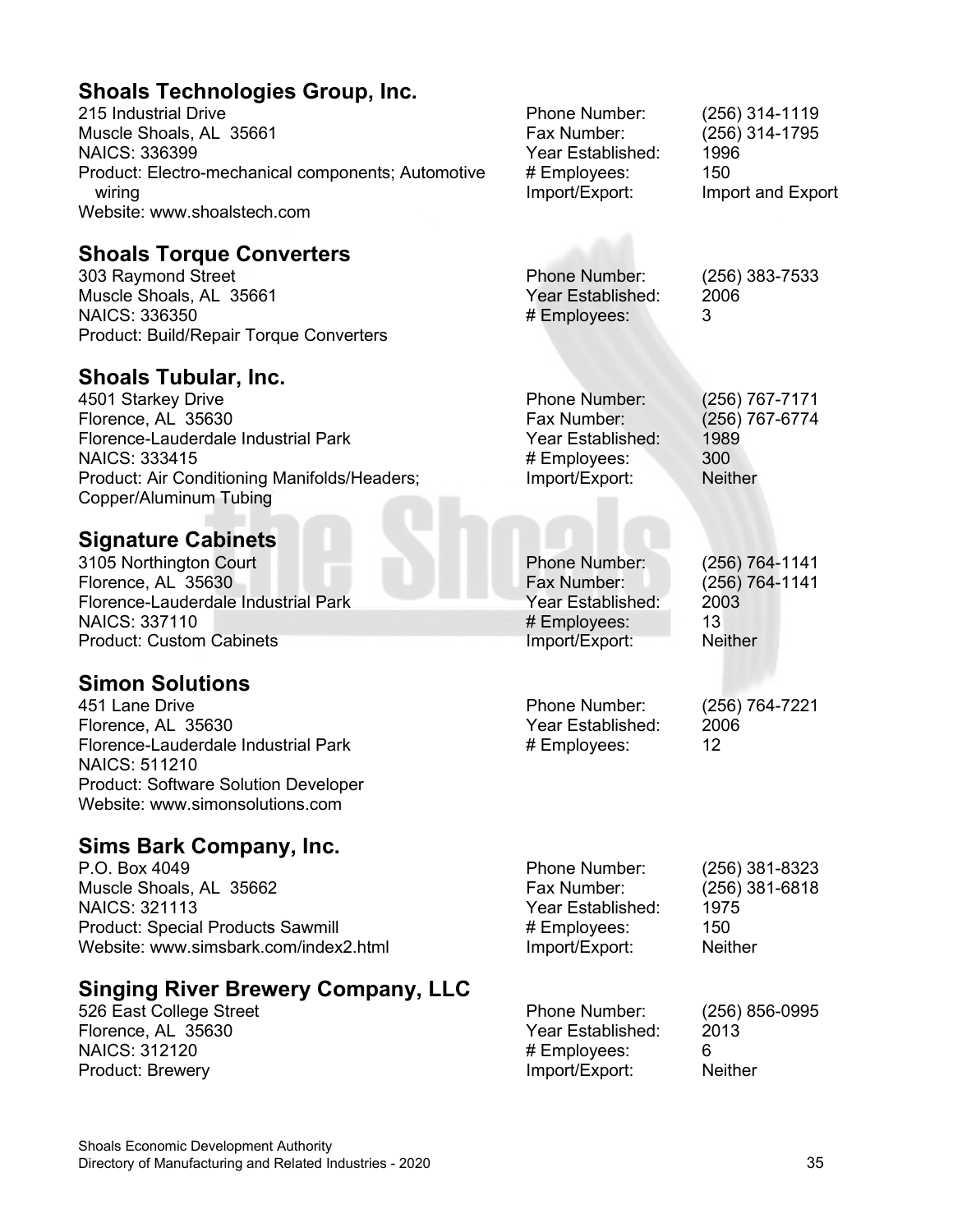#### **Southeastern Extrusion & Tool**

P.O. Box 2218 Florence, AL 35630 Florence-Lauderdale Industrial Park NAICS: 333514 Product: Precision Tool and Die Work Website: www.extrusion-tool.com

#### **Southern Accounting Systems**

P.O. Box 3299 Muscle Shoals, AL 35662 NAICS: 323110 Product: Printed Business Forms Website: www.sassystems.com

#### **Southern Plastics & Inventory Control, LLC**

1830 Amos Drive Muscle Shoals, AL 35661 NAICS: 811310 Product: Plastic Repair and Sanitizing Website: www.SouthernPIC.com

#### **Southwire Company**

4251 Helton Drive Florence, AL 35630 Florence-Lauderdale Industrial Park NAICS: 331421 Product: Insulated Copper Electrical Wire Website: www.southwire.com

#### **Sparks Industries**

P.O. Box 638 Sheffield, AL 35660 NAICS: 326199 Product: Extruded Plastic Profiles Website: www.sparksindustries.com

#### **Specialized Graphics & Stitchworks**

7990 Highway 43 Florence, AL 35634 NAICS: 339950 Product: Flashing Signs; Screen-printed Items

Phone Number: (256) 383-2029 Fax Number: (256) 381-0490 Year Established: 1958<br># Emplovees: 32 # Employees: 32<br>Import/Export: Neither Import/Export:

Phone Number: (256) 248-4659<br>Fax Number: (256) 542-1992 (256) 542-1992<br>2016 Year Established: # Employees: 7 Import/Export: Neither

Phone Number: (256) 767-4170 (256) 768-7802<br>1980 Year Established: # Employees: 412 Import/Export: Neither

Phone Number: (256) 381-3524<br>Fax Number: (256) 381-3525 Year Established: 1970 # Employees: 10 Import/Export: Neither

(256) 381-3525

Phone Number: (256) 757-7554 Fax Number: (256) 757-3282 Year Established: 1997<br># Emplovees: 11 # Employees: 11 Import/Export: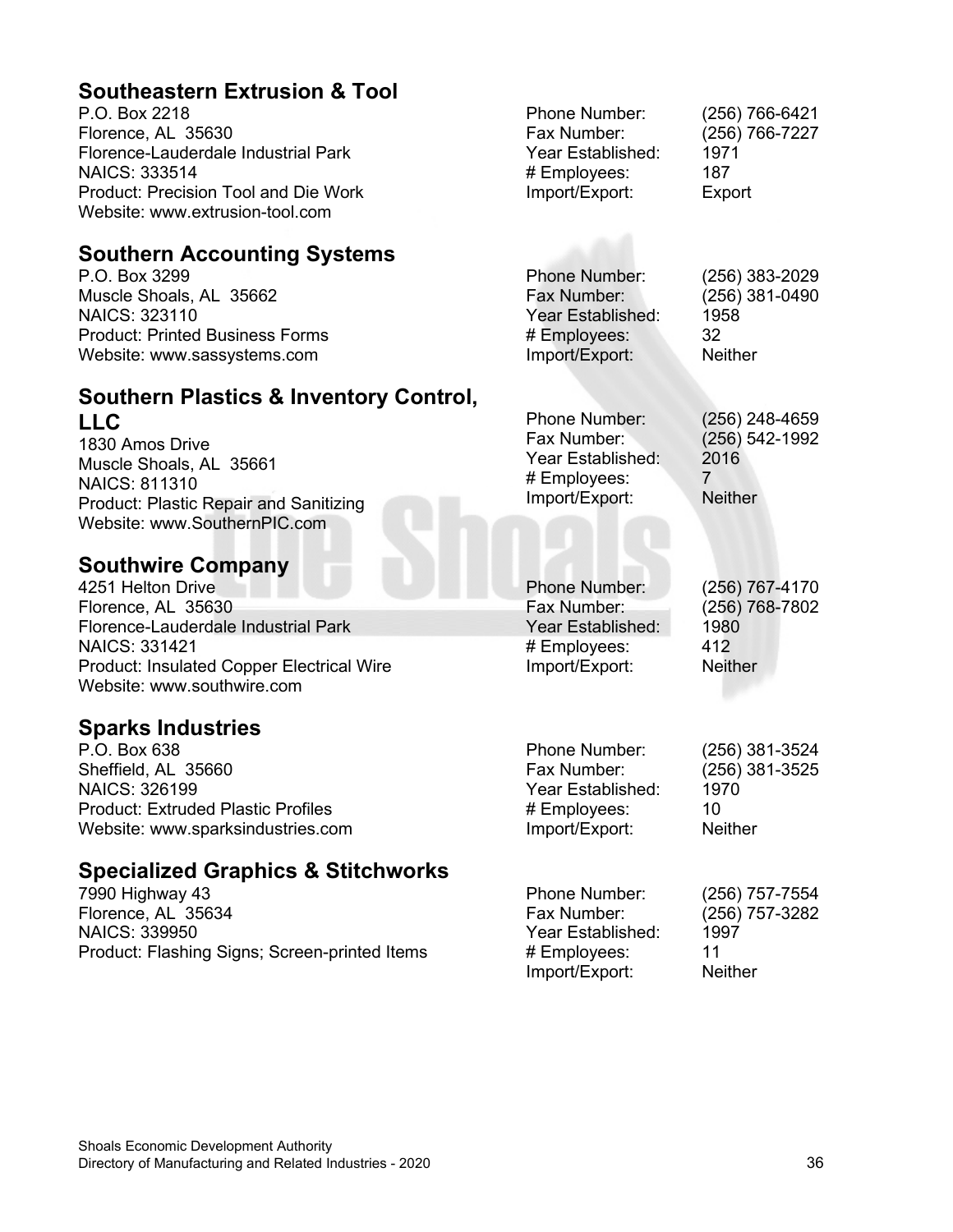#### **Spurrs Big Fix**

1450 Avalon Avenue Tuscumbia, AL 35674 NAICS: 325411 Product: Equine Antiseptic Website: http://spurrsbigfix.com/

#### **Sycamore Physician Contracting, LLC**

4031 Parkway Drive, Suite B Florence, AL 35630 Florence-Lauderdale Industrial Park NAICS: 54151 Product: Physician Contracting Software Solution Website: https://www.sycamorephysiciancontracting.com/

### **T.J. Moss Lumber Co., Inc.**

P.O. Box 539 15701 Hwy 72 Rogersville, AL 35652 NAICS: 321912 Product: Lumber

#### **Tandus-Centiva**

1701 Mars Hill Road Florence, AL 35630 Florence-Lauderdale Industrial Park NAICS: 326192 Product: Solid Vinyl Floor Tile Website: www.centiva.com

#### **Tarkett Alabama, Inc.**

430 County Road 30 Florence, AL 35634 Florence-Lauderdale Industrial Park NAICS: 326192 Product: Vinyl Flooring Website: www.tarkett.com

#### **Tasus Corporation**

4310 Parkway Drive Florence, AL 35630 Florence-Lauderdale Industrial Park NAICS: 326199 Product: Automotive Plastic Injection Molding Website: www.tsuchiya-northamerica.com

| Phone Number:     | $(256)$ 412-8600 |
|-------------------|------------------|
| Year Established: | 2014             |
| # Employees:      | 4                |
| Import/Export:    | <b>Neither</b>   |
|                   |                  |

Phone Number: (256) 269-4731 Year Established: 2016 # Employees: 1

Phone Number: (256) 247-3363<br>Fax Number: (256) 247-1157 (256) 247-1157 Year Established: 1957 # Employees: 25 Import/Export: Neither

Phone Number: (256) 767-4990 Fax Number: (256) 246-2138 Year Established: 1997 # Employees: 146 Import/Export: Export

Phone Number: (256) 766-0234 Year Established: 1957<br># Employees: 450  $#$  Employees: Import/Export: Import and Export

(256) 718-5346

Phone Number: (256) 764-6400 Fax Number: (256) 727-6809 Year Established: 2012 # Employees: 182 Import/Export: Neither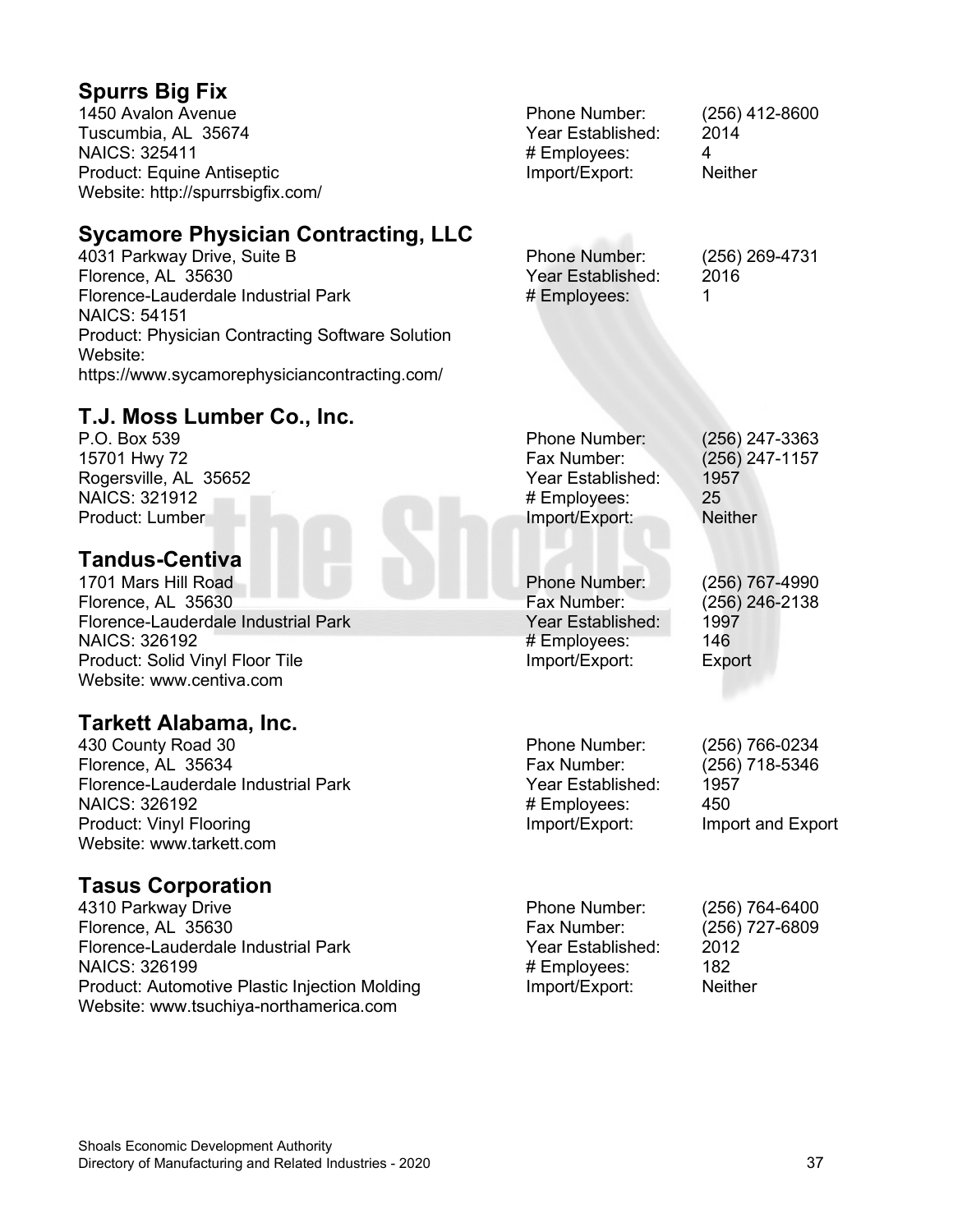#### **TBH Gmbh**

| 851 County Road 77<br>Rogersville, AL 35652<br>NAICS: 333411                          | Phone Number:<br>Year Established:<br># Employees: | $(256)$ 656-4407<br>2013 |
|---------------------------------------------------------------------------------------|----------------------------------------------------|--------------------------|
| <b>Product: Manufacturing Presence Consulting Firm</b><br>Website: www.tbh-online.com |                                                    |                          |

### **Thacker Casket Manufacturing, Inc.**

| 4122 Rushton Street                 | <b>Phone Number:</b> | $(256)$ 246-0401 |
|-------------------------------------|----------------------|------------------|
| Florence, AL 35630                  | Fax Number:          | $(256)$ 246-0403 |
| Florence-Lauderdale Industrial Park | Year Established:    | 2005             |
| <b>NAICS: 339995</b>                | # Employees:         | 200              |
| <b>Product: Burial Caskets</b>      | Import/Export:       | <b>Neither</b>   |
| Website: www.thackercaskets.com     |                      |                  |

#### **ThermaSAVE Worldwide, LLC**

| 4002 Helton Drive, (Shop) 11170 Hwy 20 (35633)                                                                                       | <b>Phone Number:</b> | $(256)$ 766-3378  |
|--------------------------------------------------------------------------------------------------------------------------------------|----------------------|-------------------|
| Florence, AL 35630                                                                                                                   | Fax Number:          | (256) 766-3340    |
| Florence-Lauderdale Industrial Park                                                                                                  | Year Established:    | 1984              |
| NAICS: 326140                                                                                                                        | # Employees:         | 12                |
| Product: ThermaSAVE Foam Insulated Panels for Roofs,<br>Walls, and Floors; Machines for Making Panels<br>Website: www.thermasave.us/ | Import/Export:       | Import and Export |

## **TheTechService (TTS)**

| 2222 Chisholm Rd, Ste 7                                              | <b>Phone Number:</b> | (256) 415-6887 |
|----------------------------------------------------------------------|----------------------|----------------|
| Florence, AL 35630                                                   | Fax Number:          | (877) 776-9504 |
| <b>NAICS: 541</b>                                                    | Year Established:    | 2012           |
| Product: IT Outsourcing, Network Engineering & Security # Employees: |                      | 9              |
| Website: https://thetechservice.com                                  |                      |                |

#### **TNT Fireworks**

| 4511 Helton Drive                      | <b>Phone Number:</b> | (256) 764-6131 |
|----------------------------------------|----------------------|----------------|
| Florence, AL 35630                     | Fax Number:          | (256) 767-7200 |
| Florence-Lauderdale Industrial Park    | Year Established:    | 1981           |
| NAICS: 423920                          | # Employees:         | 309            |
| <b>Product: Fireworks Distribution</b> | Import/Export:       | Import         |
| Website: www.tntfireworks.com          |                      |                |
| <b>Tool Masters, Inc.</b>              |                      |                |

#### P.O. Box 586 Tuscumbia, AL 35674 NAICS: 332116 Product: Metal Stampings Phone Number: (256) 383-3600<br>Fax Number: (256) 383-5225 (256) 383-5225<br>1969 Year Established: 196<br>
# Employees: 27 # Employees: 27<br>Import/Export: Neither Import/Export: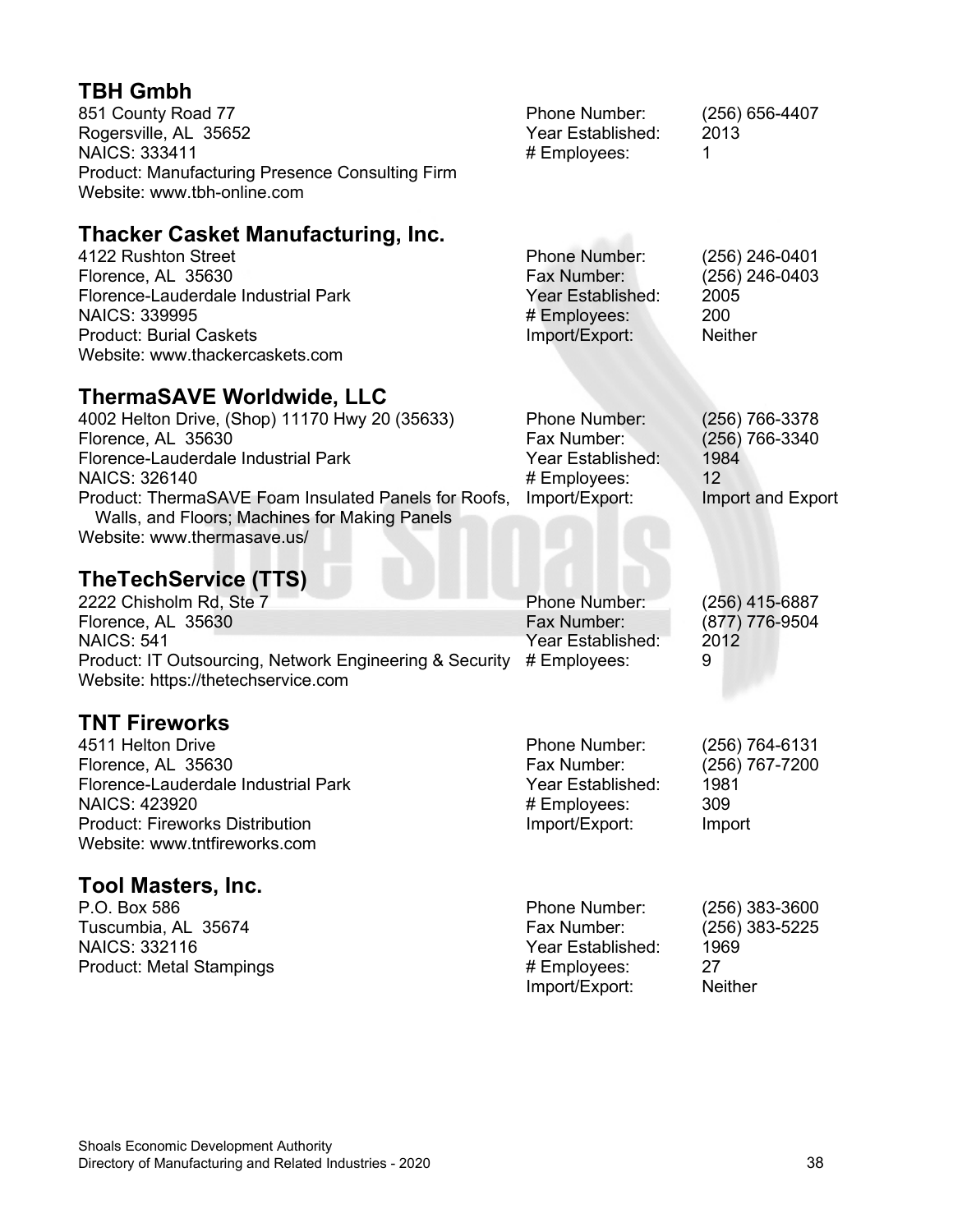#### **Total Support Tooling, Inc.**

508 Wilhite Street Florence, AL 35630 Florence-Lauderdale Industrial Park NAICS: 333514 Product: Precision Tool and Die Work

#### **Transtar Industries**

501 County Road 30 Florence, AL 35631 Florence-Lauderdale Industrial Park NAICS: 423120 Product: Automotive Parts Website: www.transtar1.com/location.asp?ID=76 Phone Number: (256) 767-3141 Fax Number: (256) 767-7455 Year Established: 1978 # Employees: 97<br>| Import/Export: 1m Import and Export

#### **Tri-Cities Manufacturing, Inc.**

| P.O. Box 558                                          | Phone Number:     | (256) 381-3271   |
|-------------------------------------------------------|-------------------|------------------|
| Tuscumbia, AL 35674                                   | Fax Number:       | $(256)$ 381-9553 |
| <b>NAICS: 326199</b>                                  | Year Established: | 2003             |
| Product: Contract Manufacturing; Electronic Assembly; | # Employees:      | 94               |
| Mechanical Assembly; Powder Coating; Wire             | Import/Export:    | Import           |
| Harnesses and Cables; Injection Molding               |                   |                  |
| Thermoplastic, Thermoset; Metal Stamping; Insert      |                   |                  |
| Molding; CNC Milling and EDM                          |                   |                  |
| Website: www.t-c-m-inc.com                            |                   |                  |
|                                                       |                   |                  |

#### **Trinity Ceramic Supply East, Inc.**

3107 Northington Court Florence, AL 35630 Florence-Lauderdale Industrial Park NAICS: 424690 Product: Raw Materials for Ceramic Industry

#### **Triple A Welding, Fabricating & Machine**

P.O. Box 728 Sheffield, AL 35660 NAICS: 332312 Product: Industrial Fabrication Website: www.tripleawelding.com

#### **Tri-State Metals Company, Inc.**

409 Gerrard Drive Florence, AL 35630 Florence-Lauderdale Industrial Park NAICS: 423510 Product: Steel Service Center Website: www.tristatemetals.com

| Phone Number:     | (256) 246-2146 |
|-------------------|----------------|
| Fax Number:       | (256) 246-2147 |
| Year Established: | 1999           |
| # Employees:      | З              |
| Import/Export:    | <b>Neither</b> |
|                   |                |

Phone Number: (256) 767-1406 Fax Number: (256) 767-1068

Year Established: 1991 # Employees: 30 Import/Export: Neither

| Phone Number:     | (256) 381-0281 |
|-------------------|----------------|
| Fax Number:       | (256) 381-0286 |
| Year Established: | 1964           |
| # Employees:      | 14             |
| Import/Export:    | <b>Neither</b> |
|                   |                |

| $(256)$ 760-0006 |
|------------------|
| (256) 760-9312   |
| 1991             |
| 17               |
| <b>Neither</b>   |
|                  |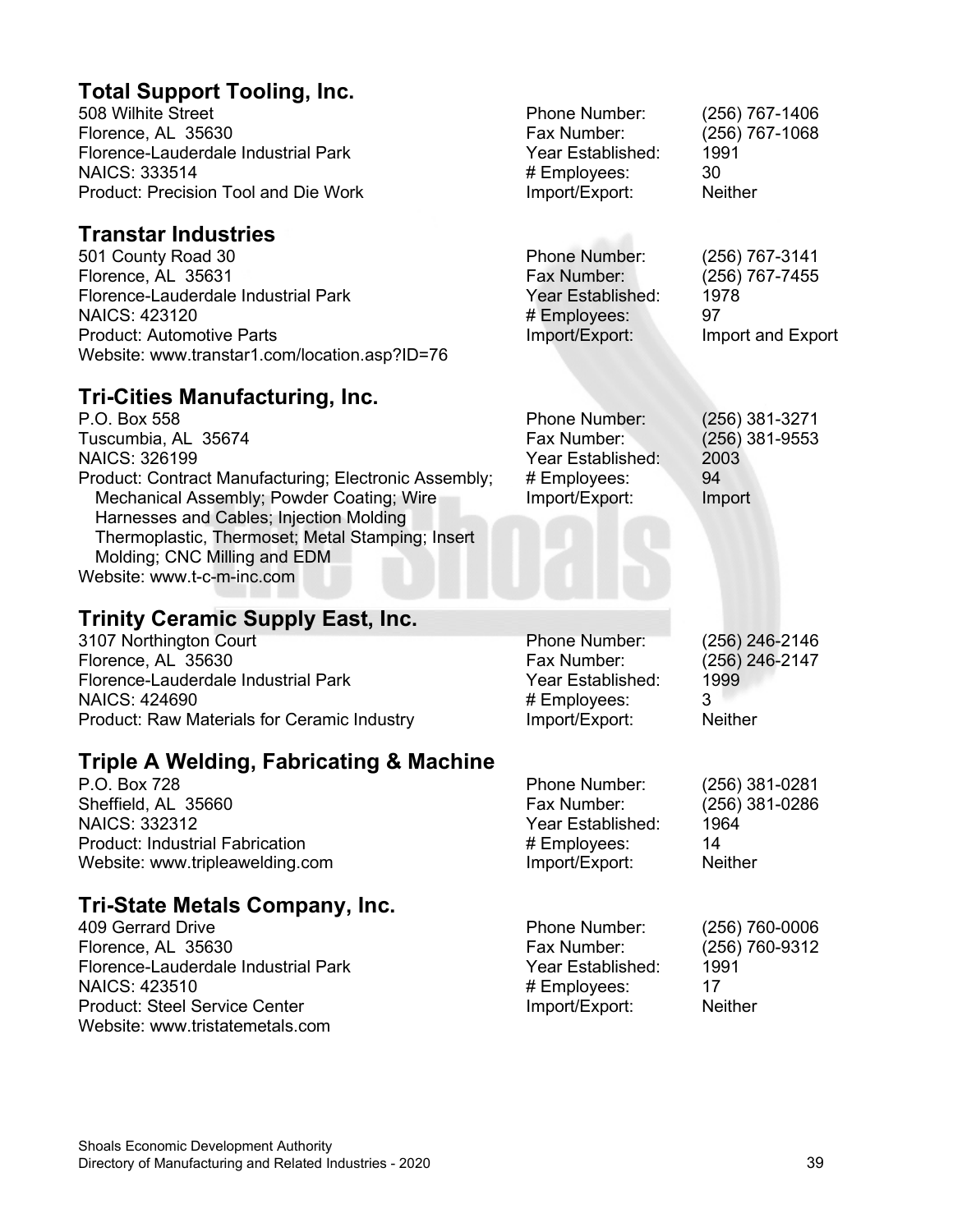| <b>Tuflex Rubber Products, LLC</b>                  |                      |                  |
|-----------------------------------------------------|----------------------|------------------|
| 1401 East Sixth Street                              | Phone Number:        | (256) 383-7474   |
| Tuscumbia, AL 35674                                 | Fax Number:          | (256) 381-0322   |
| <b>NAICS: 326192</b>                                | Year Established:    | 2007             |
| <b>Product: Rubber Sports Flooring</b>              | # Employees:         | 30               |
| Website: www.tuflex.com                             | Import/Export:       | <b>Neither</b>   |
| <b>Two Mama's Gourmet</b>                           |                      |                  |
| 15168 County Road 236                               | <b>Phone Number:</b> | (256) 974-5416   |
| Moulton, AL 35650                                   | Fax Number:          | (256) 764-5999   |
| <b>NAICS: 311421</b>                                | Year Established:    | 2002             |
| <b>Product: Gourmet Salsa</b>                       | # Employees:         | $\overline{4}$   |
| Website: www.twomamassalsa.com                      | Import/Export:       | <b>Neither</b>   |
| United Lumber & Remanufacturing, LLC                |                      |                  |
| 980 Ford Road                                       | Phone Number:        | $(256)$ 381-4151 |
| Muscle Shoals, AL 35661                             | Fax Number:          | $(256)$ 389-8980 |
| <b>NAICS: 321114</b>                                | Year Established:    | 2001             |
| Product: Wholesale and Remanufacture of Lumber      | # Employees:         | 84               |
| Website: www.unitedlumber.net                       | Import/Export:       | <b>Neither</b>   |
| <b>United Treating &amp; Distribution</b>           |                      |                  |
| 338 E. Washington Avenue, Suite D                   | <b>Phone Number:</b> | (256) 248-0944   |
| Muscle Shoals, AL 35661                             | Fax Number:          | (256) 386-5244   |
| <b>NAICS: 321114</b>                                | Year Established:    | 2006             |
| <b>Product: Wood Treating &amp; Preserving</b>      | # Employees:         | 47               |
| Website: www.unitedtreating.com                     |                      |                  |
| <b>Valley Fixtures, Inc.</b>                        |                      |                  |
| P.O. Box 3059                                       | Phone Number:        | (256) 314-6700   |
| Muscle Shoals, AL 35662                             | Fax Number:          | (256) 386-0304   |
| <b>NAICS: 337215</b>                                | Year Established:    | 1998             |
| Product: Wood Store Displays                        | # Employees:         | 37               |
| Website: www.valleyfixturesinc.com                  | Import/Export:       | <b>Neither</b>   |
| <b>Valley Metal Fabricating</b>                     |                      |                  |
| P.O. Box 2910                                       | Phone Number:        | (256) 381-9483   |
| Muscle Shoals, AL 35662                             | Fax Number:          | (256) 381-9618   |
| <b>NAICS: 332312</b>                                | Year Established:    | 1981             |
| Product: Structural/Miscellaneous Steel Fabrication | # Employees:         | 12               |
|                                                     | Import/Export:       | <b>Neither</b>   |
| Valmet Inc.                                         |                      |                  |
| 3102C Kendall Drive                                 | Phone Number:        | (256) 764-4951   |
| Florence, AL 35630                                  | Fax Number:          | (256) 764-4998   |
| Florence-Lauderdale Industrial Park                 | Year Established:    | 1974             |
| <b>NAICS: 333291</b>                                | # Employees:         | 65               |
| Product: Parts for Paper Industry Machinery         | Import/Export:       | Import           |
| Website: www.valmet.com                             |                      |                  |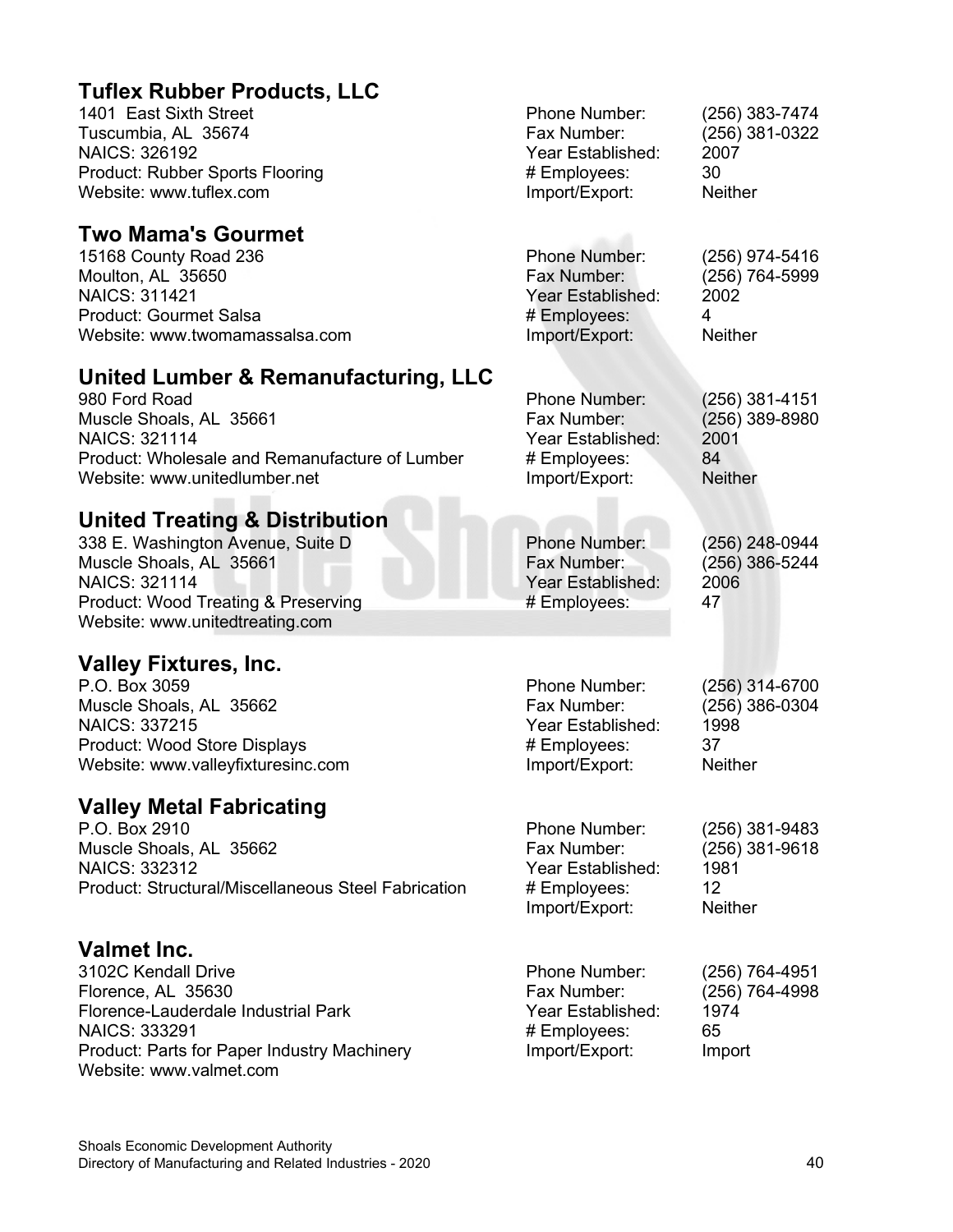## **Verus Works, LLC**

| <b>Verus Works, LLC</b>                                                                                                                                            |                                                                                            |                                                            |
|--------------------------------------------------------------------------------------------------------------------------------------------------------------------|--------------------------------------------------------------------------------------------|------------------------------------------------------------|
| 4701 County Road 30<br>Florence, AL 35634                                                                                                                          | Phone Number:<br>Fax Number:                                                               | (256) 760-9588<br>(256) 760-9589                           |
| Florence-Lauderdale Industrial Park                                                                                                                                | Year Established:                                                                          | 2006                                                       |
| <b>NAICS: 332912</b>                                                                                                                                               | # Employees:                                                                               | 5                                                          |
| Product: Valve for Cobra Helicopter; Transmission Part<br>for Apache Helicopter<br>Website: www.verusworks.com                                                     | Import/Export:                                                                             | Export                                                     |
| <b>Vulcan Materials Company Cherokee</b>                                                                                                                           |                                                                                            |                                                            |
| P.O. Box 459, 5475 Old Lee Highway<br>Cherokee, AL 35616<br><b>NAICS: 212319</b><br><b>Product: Crushed Limestone</b><br>Website: www.vulcanmaterials.com/cherokee | <b>Phone Number:</b><br>Fax Number:<br>Year Established:<br># Employees:<br>Import/Export: | (256) 359-6404<br>$(256)$ 359-6403<br>1996<br>23<br>Import |
| <b>Vulcan Materials Company Pride Quarry</b>                                                                                                                       |                                                                                            |                                                            |
| P.O. Box 740250                                                                                                                                                    | Phone Number:                                                                              | $(256)$ 381-0012                                           |
| Tuscumbia, AL 35674                                                                                                                                                | Fax Number:                                                                                | $(256)$ 381-4712                                           |
| <b>NAICS: 212319</b><br><b>Product: Crushed Limestone</b>                                                                                                          | # Employees:<br>Import/Export:                                                             | 25<br>Import                                               |
| Website: www.vulcanmaterials.com/pride                                                                                                                             |                                                                                            |                                                            |
| <b>Vulcan Materials Company Tuscumbia</b>                                                                                                                          |                                                                                            |                                                            |
| P.O. Box 740070                                                                                                                                                    | <b>Phone Number:</b>                                                                       | (256) 383-7884                                             |
| Tuscumbia, AL 35674                                                                                                                                                | Fax Number:                                                                                | (256) 383-7888                                             |
| <b>NAICS: 212319</b>                                                                                                                                               | Year Established:                                                                          | 1964                                                       |
| <b>Product: Crushed Limestone</b><br>Website: www.vulcanmaterials.com/tuscumbia                                                                                    | # Employees:<br>Import/Export:                                                             | 14<br>Import                                               |
| <b>WestRock (Formerly Mid-South</b>                                                                                                                                |                                                                                            |                                                            |
| Packaging)                                                                                                                                                         | Phone Number:                                                                              | (256) 734-1477                                             |
| 6400 County Road 200                                                                                                                                               | Year Established:                                                                          | 2001                                                       |
| Florence, AL 35634                                                                                                                                                 | # Employees:                                                                               | 4                                                          |
| NAICS: 493110                                                                                                                                                      | Import/Export:                                                                             | <b>Neither</b>                                             |
| Product: Warehouse for Packing Boxes<br>Website: www.westrock.com                                                                                                  |                                                                                            |                                                            |
| <b>Whatever It Takes Transmission Parts,</b>                                                                                                                       |                                                                                            |                                                            |
| Inc.                                                                                                                                                               | Phone Number:                                                                              | $(256)$ 383-9181                                           |
| 2809 Avalon Ave                                                                                                                                                    | Fax Number:                                                                                | (256) 383-3381                                             |

2809 Avalon Ave Muscle Shoals, AL 35661 NAICS: 423120 Product: Motor Vehicle Parts Website: www.wittrans.com

| Phone Number:     | $(256)$ 383-9181 |
|-------------------|------------------|
| Fax Number:       | $(256)$ 383-3381 |
| Year Established: | 2003             |
| # Employees:      | 36               |
|                   |                  |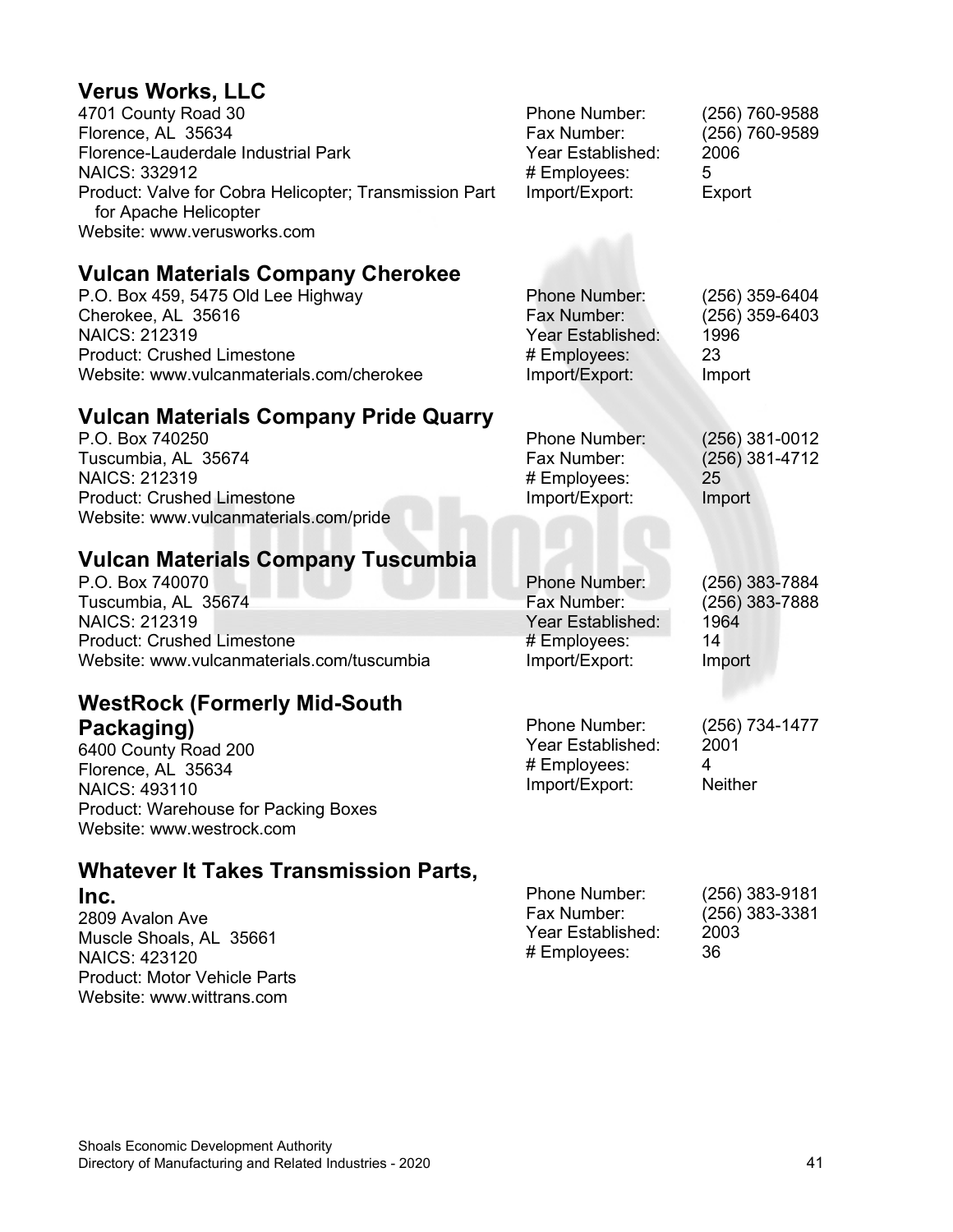#### **Whitesell Corporation**

P.O. Box 2571, 2703 E. Avalon Avenue Muscle Shoals, AL 35661 NAICS: 332116 Product: Fasteners Website: www.whitesellcorp.com

#### **Wynne Enterprises, Inc.**

P.O. Box 445 Tuscumbia, AL 35674 NAICS: 332321 Product: Aluminum Windows Website: www.wynneinc.com

#### **YUSEI Mold**

839 Wall Street Florence, AL 35630 NAICS: 333249 Product: Mold Manufacture and Repair Website: http://www.yusei.cn/

Phone Number: (256) 248-8500 Fax Number: (256) 248-8588 Year Established: 1972<br># Emplovees: 220 # Employees:<br>Import/Export:

Import and Export

Phone Number: (256) 383-5040 Fax Number: (256) 383-5415 Year Established: 1973<br># Employees: 49 # Employees: 49<br>
Import/Export: Import Import/Export:

Phone Number: (256) 284-7388<br>Year Established: 2014 Year Established: 2014<br># Emplovees: 6 # Employees: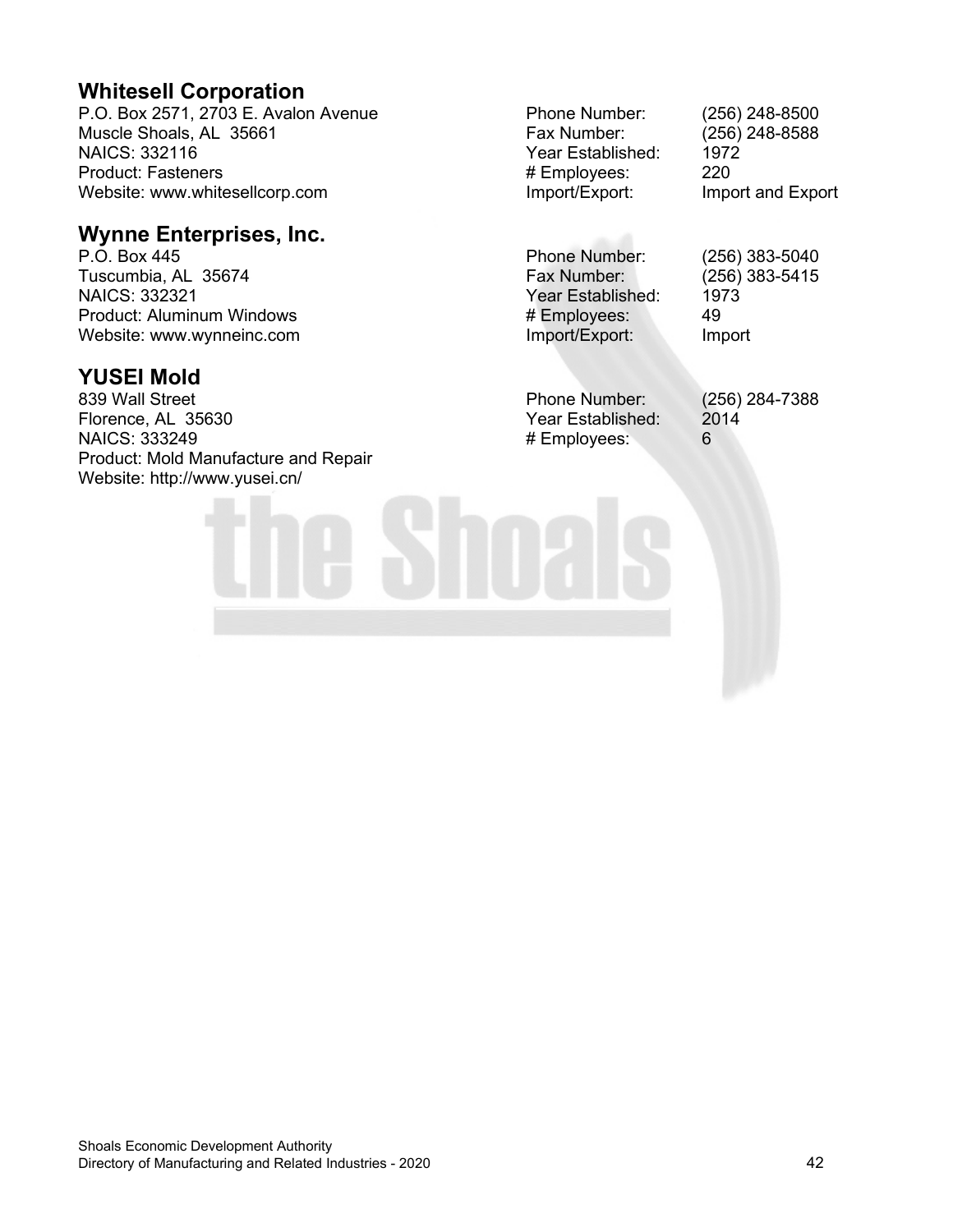<span id="page-42-0"></span>**LIST OF COMPANIES/PRODUCTS BY NAICS CODE**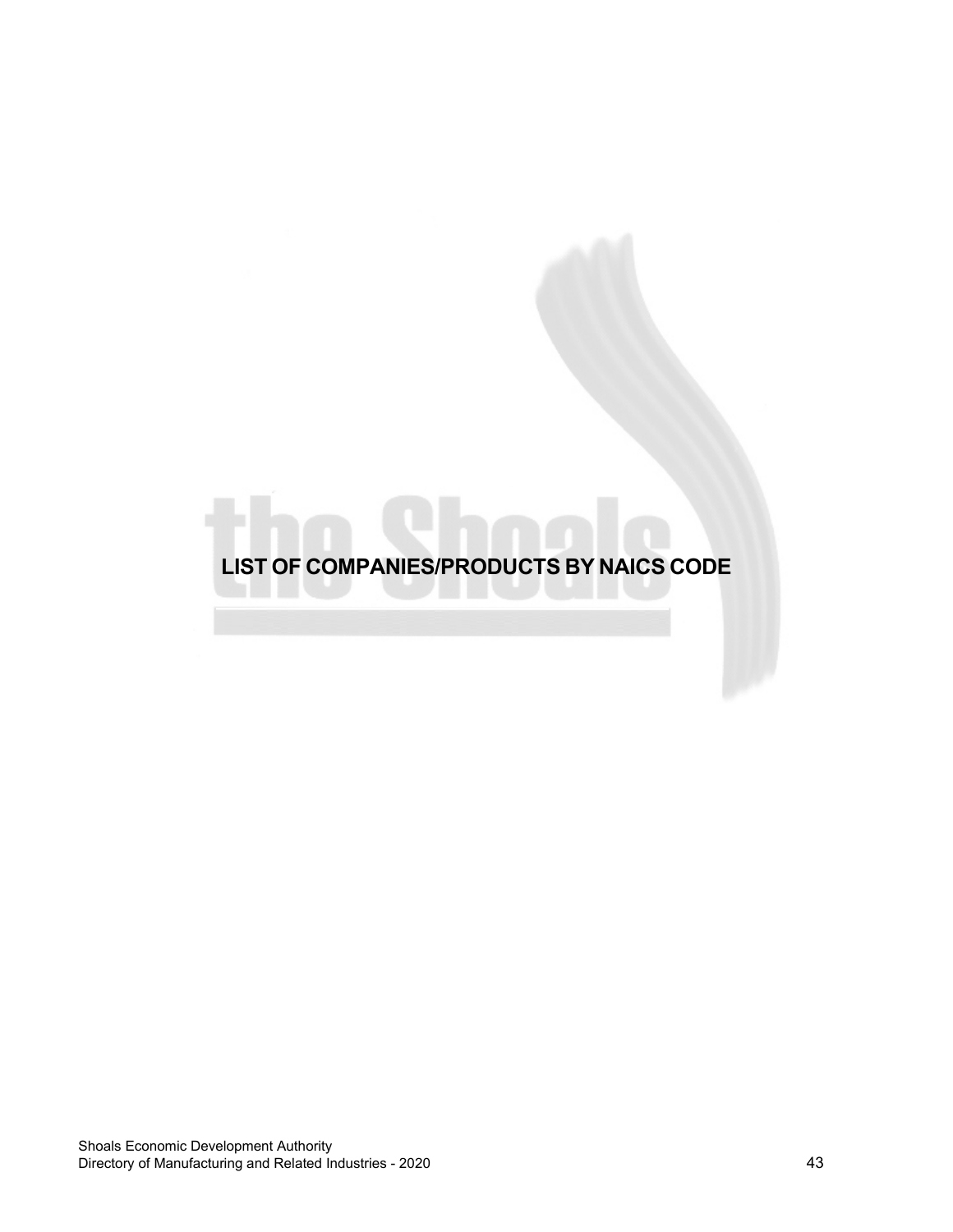| <b>NAICS Code</b><br>423    | <b>Product/Shoals Area Industries</b><br><b>Farris Wholesale Outlets</b>                                                                                                                                                                 |
|-----------------------------|------------------------------------------------------------------------------------------------------------------------------------------------------------------------------------------------------------------------------------------|
| <b>NAICS Code</b><br>517    | <b>Product/Shoals Area Industries</b><br><b>Ally Communications</b>                                                                                                                                                                      |
| <b>NAICS Code</b><br>541    | <b>Product/Shoals Area Industries</b><br>TheTechService (TTS)                                                                                                                                                                            |
| <b>NAICS Code</b><br>5415   | <b>Product/Shoals Area Industries</b><br>PartCycle Technologies<br>BrandPDQ (IPWatch)                                                                                                                                                    |
| <b>NAICS Code</b><br>23822  | <b>Product/Shoals Area Industries</b><br><b>Custom Building Systems</b>                                                                                                                                                                  |
| <b>NAICS Code</b><br>54151  | <b>Product/Shoals Area Industries</b><br>Sycamore Physician Contracting, LLC                                                                                                                                                             |
| <b>NAICS Code</b><br>212319 | <b>Product/Shoals Area Industries</b><br><b>Vulcan Materials Company Cherokee</b><br><b>Black Eagle Minerals, LLC</b><br>Rogers Group, Inc.<br><b>Vulcan Materials Company Pride Quarry</b><br><b>Vulcan Materials Company Tuscumbia</b> |
| <b>NAICS Code</b><br>236210 | <b>Product/Shoals Area Industries</b><br><b>Johnson Companies</b><br>MechCo Group, LLC                                                                                                                                                   |
| <b>NAICS Code</b><br>238160 | <b>Product/Shoals Area Industries</b><br><b>Acclaim Restoration</b><br><b>Babco Roofing Company</b>                                                                                                                                      |
| <b>NAICS Code</b><br>238220 | <b>Product/Shoals Area Industries</b><br>Pettus Plumbing & Piping, Inc.<br><b>Global Fire Sprinklers, LLC</b>                                                                                                                            |
| <b>NAICS Code</b><br>311119 | <b>Product/Shoals Area Industries</b><br>Life Data Labs, Inc.<br><b>Pilgrim's Pride NWAL</b>                                                                                                                                             |
| <b>NAICS Code</b><br>311421 | <b>Product/Shoals Area Industries</b><br><b>Two Mama's Gourmet</b><br>Mrs. Murphy & Company                                                                                                                                              |
| <b>NAICS Code</b><br>311612 | <b>Product/Shoals Area Industries</b><br>Shoals Provisions, Inc.                                                                                                                                                                         |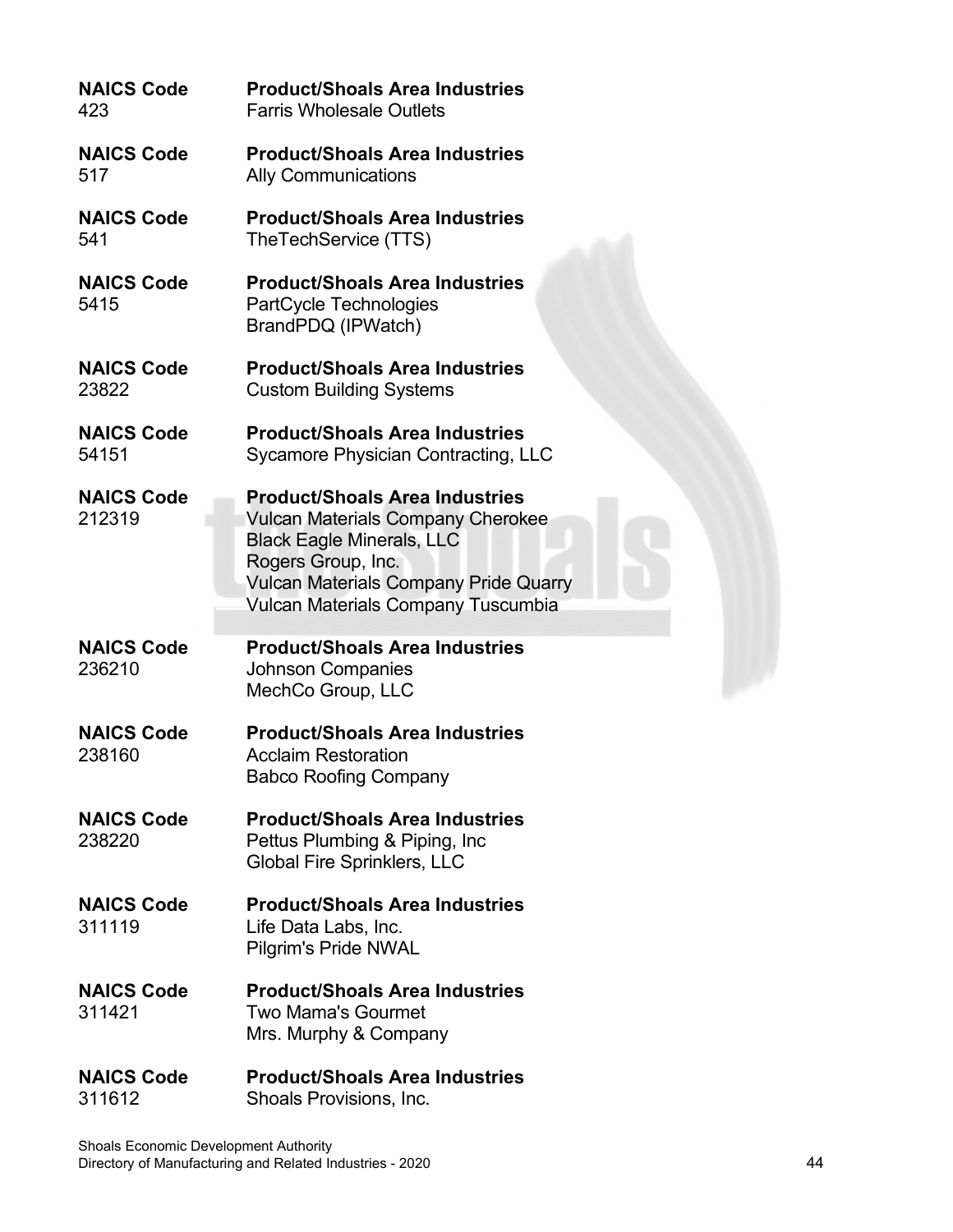#### **NAICS Code Product/Shoals Area Industries** 311615 Gemstone Foods, LLC

**NAICS Code Product/Shoals Area Industries** 311812 Red Gingham Gourmet

**NAICS Code Product/Shoals Area Industries** 311821 Mook's Cheese Straws

**NAICS Code Product/Shoals Area Industries** Katie's Mustard Slaw

**NAICS Code Product/Shoals Area Industries**<br>312120 Singing River Brewery Company. L Singing River Brewery Company, LLC

**NAICS Code Product/Shoals Area Industries** 313110 Custom Synthetic Fibers

**NAICS Code Product/Shoals Area Industries** 313320 OnPoint Manufacturing

**NAICS Code Product/Shoals Area Industries** 314911 Central Textil

**NAICS Code Product/Shoals Area Industries** Alabama Awnings

**NAICS Code Product/Shoals Area Industries** 314991 Running P Ropes, Inc.

**NAICS Code Product/Shoals Area Industries** 314999 Coleman Group (The)

**NAICS Code Product/Shoals Area Industries** 315280 Alabama Chanin

**NAICS Code Product/Shoals Area Industries** 316998 Shiloh Sewing Home Office

**NAICS Code Product/Shoals Area Industries** 321113 Sims Bark Company, Inc.

#### **NAICS Code Product/Shoals Area Industries**<br>321114 Great Southern Wood of N A Inc. Great Southern Wood of N.A., Inc. United Treating & Distribution Lumber One Wood Preserving United Lumber & Remanufacturing, LLC Lowery Lumber Company, LLC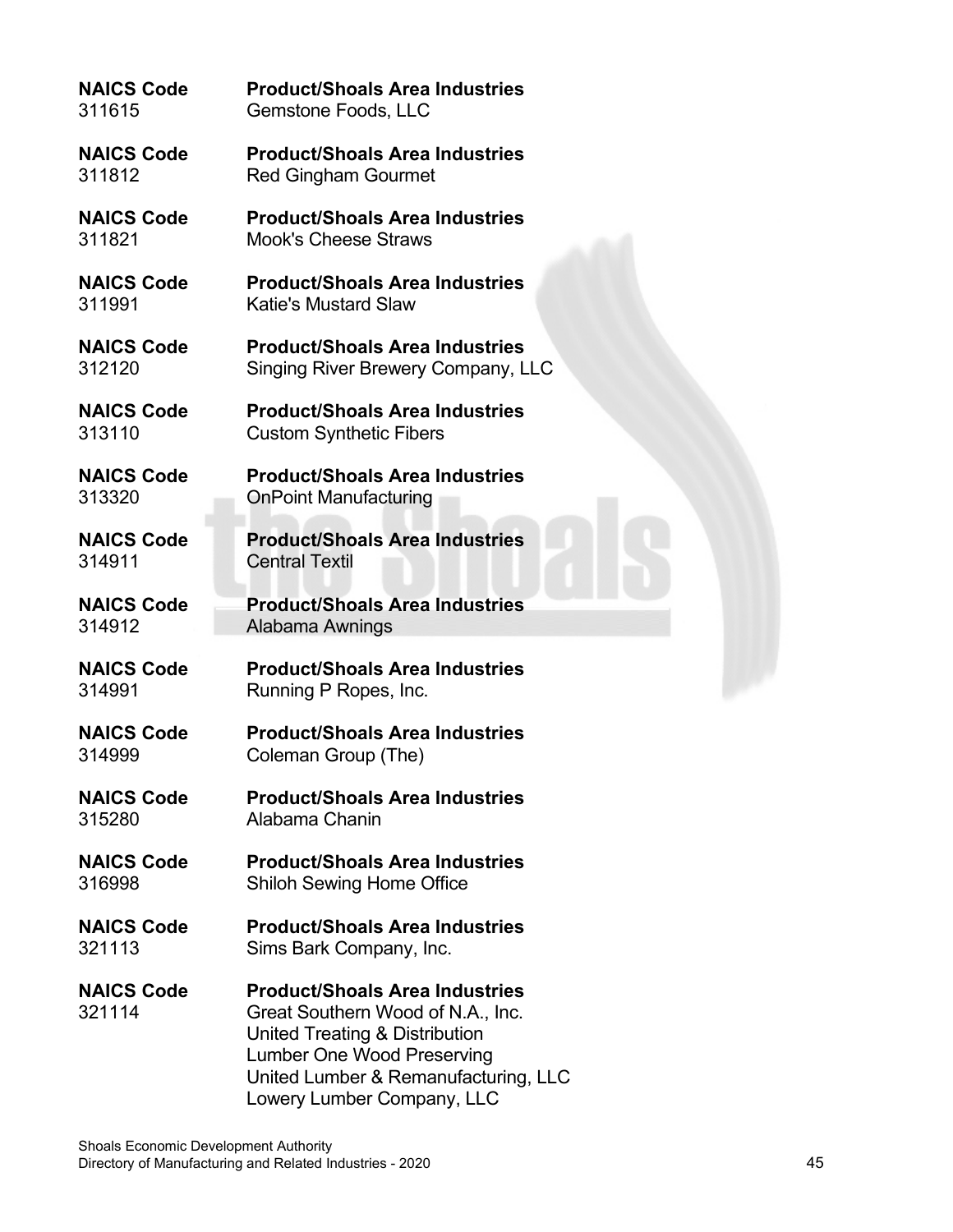| <b>NAICS Code</b><br>321911 | <b>Product/Shoals Area Industries</b><br><b>McDaniel Window &amp; Door</b><br>Darby Doors, Inc.                                                                                                                                                                                                                           |
|-----------------------------|---------------------------------------------------------------------------------------------------------------------------------------------------------------------------------------------------------------------------------------------------------------------------------------------------------------------------|
| <b>NAICS Code</b>           | <b>Product/Shoals Area Industries</b>                                                                                                                                                                                                                                                                                     |
| 321912                      | T.J. Moss Lumber Co., Inc.                                                                                                                                                                                                                                                                                                |
| <b>NAICS Code</b><br>321918 | <b>Product/Shoals Area Industries</b><br>MantelCraft, Inc.<br>Design the Space<br>Premier Mantels Company, LLC<br><b>Robin Wade Furniture</b>                                                                                                                                                                             |
| <b>NAICS Code</b>           | <b>Product/Shoals Area Industries</b>                                                                                                                                                                                                                                                                                     |
| 321920                      | McVantage Packaging LLC                                                                                                                                                                                                                                                                                                   |
| <b>NAICS Code</b>           | <b>Product/Shoals Area Industries</b>                                                                                                                                                                                                                                                                                     |
| 321992                      | <b>CHG Building Components</b>                                                                                                                                                                                                                                                                                            |
| <b>NAICS Code</b>           | <b>Product/Shoals Area Industries</b>                                                                                                                                                                                                                                                                                     |
| 321999                      | American Excelsior Co., Fiberex Div.                                                                                                                                                                                                                                                                                      |
| <b>NAICS Code</b>           | <b>Product/Shoals Area Industries</b>                                                                                                                                                                                                                                                                                     |
| 322121                      | Essity (SCA Tissue)                                                                                                                                                                                                                                                                                                       |
| <b>NAICS Code</b>           | <b>Product/Shoals Area Industries</b>                                                                                                                                                                                                                                                                                     |
| 322211                      | Shoals Box & Pallet, LLC                                                                                                                                                                                                                                                                                                  |
| <b>NAICS Code</b><br>323110 | <b>Product/Shoals Area Industries</b><br><b>Herald Printing Company</b><br>DB Printing Inc<br>A & M Printing, Inc.<br><b>Brooks Company (The)</b><br><b>Southern Accounting Systems</b><br><b>Bendall Printing Company</b><br>Printers & Stationers, Inc.<br>Eagle Signs of All Kinds<br><b>Mitchell Printing Company</b> |
| <b>NAICS Code</b><br>323113 | <b>Product/Shoals Area Industries</b><br>North Alabama Screen Printing<br>Images 2, Inc.                                                                                                                                                                                                                                  |
|                             | Lewey's Sports Apparel                                                                                                                                                                                                                                                                                                    |
| <b>NAICS Code</b>           | <b>Product/Shoals Area Industries</b>                                                                                                                                                                                                                                                                                     |
| 324121                      | Mid-South Paving, Inc.                                                                                                                                                                                                                                                                                                    |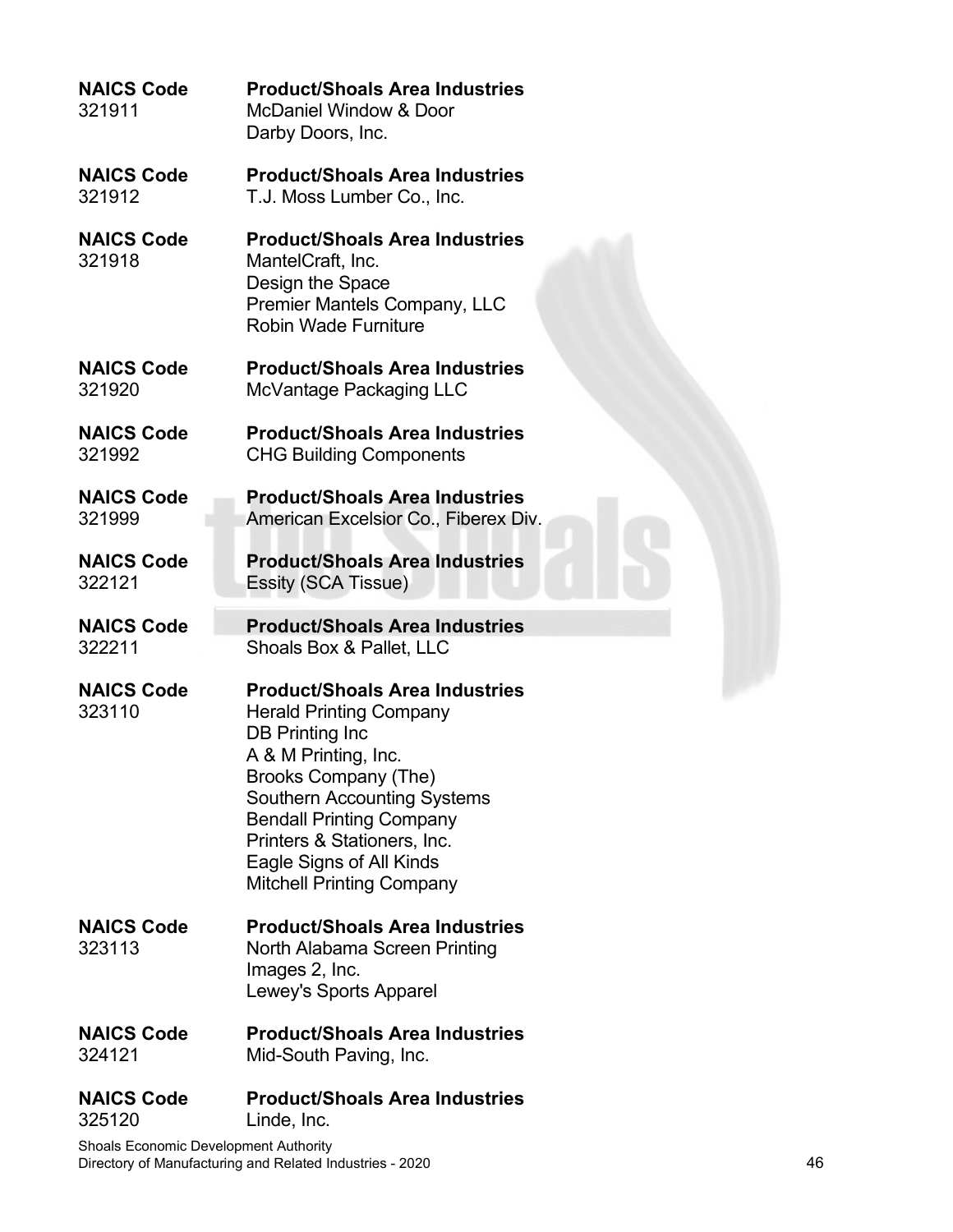| <b>NAICS Code</b>           | <b>Product/Shoals Area Industries</b>                                                                                                                                                                   |
|-----------------------------|---------------------------------------------------------------------------------------------------------------------------------------------------------------------------------------------------------|
| 325199                      | <b>Ginesis Natural Products</b>                                                                                                                                                                         |
| <b>NAICS Code</b>           | <b>Product/Shoals Area Industries</b>                                                                                                                                                                   |
| 325311                      | <b>Cherokee Nitrogen</b>                                                                                                                                                                                |
| <b>NAICS Code</b>           | <b>Product/Shoals Area Industries</b>                                                                                                                                                                   |
| 325411                      | Spurrs Big Fix                                                                                                                                                                                          |
| <b>NAICS Code</b><br>325612 | <b>Product/Shoals Area Industries</b><br>Arcadian Services, Inc.<br><b>Harcros Chemicals</b>                                                                                                            |
| <b>NAICS Code</b>           | <b>Product/Shoals Area Industries</b>                                                                                                                                                                   |
| 325920                      | <b>Austin Powder</b>                                                                                                                                                                                    |
| <b>NAICS Code</b>           | <b>Product/Shoals Area Industries</b>                                                                                                                                                                   |
| 326113                      | E S Robbins Corporation                                                                                                                                                                                 |
| <b>NAICS Code</b>           | <b>Product/Shoals Area Industries</b>                                                                                                                                                                   |
| 326140                      | ThermaSAVE Worldwide, LLC                                                                                                                                                                               |
| <b>NAICS Code</b><br>326192 | <b>Product/Shoals Area Industries</b><br><b>Tuflex Rubber Products, LLC</b><br><b>Tandus-Centiva</b><br><b>Flexco Corporation</b><br>Tarkett Alabama, Inc.                                              |
| <b>NAICS Code</b><br>326199 | <b>Product/Shoals Area Industries</b><br><b>Sparks Industries</b><br><b>Tasus Corporation</b><br>Diversified Plastics of Alabama<br>Tri-Cities Manufacturing, Inc.<br><b>High Performance Subfloors</b> |
| <b>NAICS Code</b>           | <b>Product/Shoals Area Industries</b>                                                                                                                                                                   |
| 326211                      | <b>Millenium Industrial Tires</b>                                                                                                                                                                       |
| <b>NAICS Code</b>           | <b>Product/Shoals Area Industries</b>                                                                                                                                                                   |
| 326220                      | Shoals Rubber & Gasket Company                                                                                                                                                                          |
| <b>NAICS Code</b>           | <b>Product/Shoals Area Industries</b>                                                                                                                                                                   |
| 326291                      | Rolls Incorporated                                                                                                                                                                                      |
| <b>NAICS Code</b><br>326299 | <b>Product/Shoals Area Industries</b><br>Robbins  A HEXPOL Company<br><b>Firestone Building Products Company, LLC</b>                                                                                   |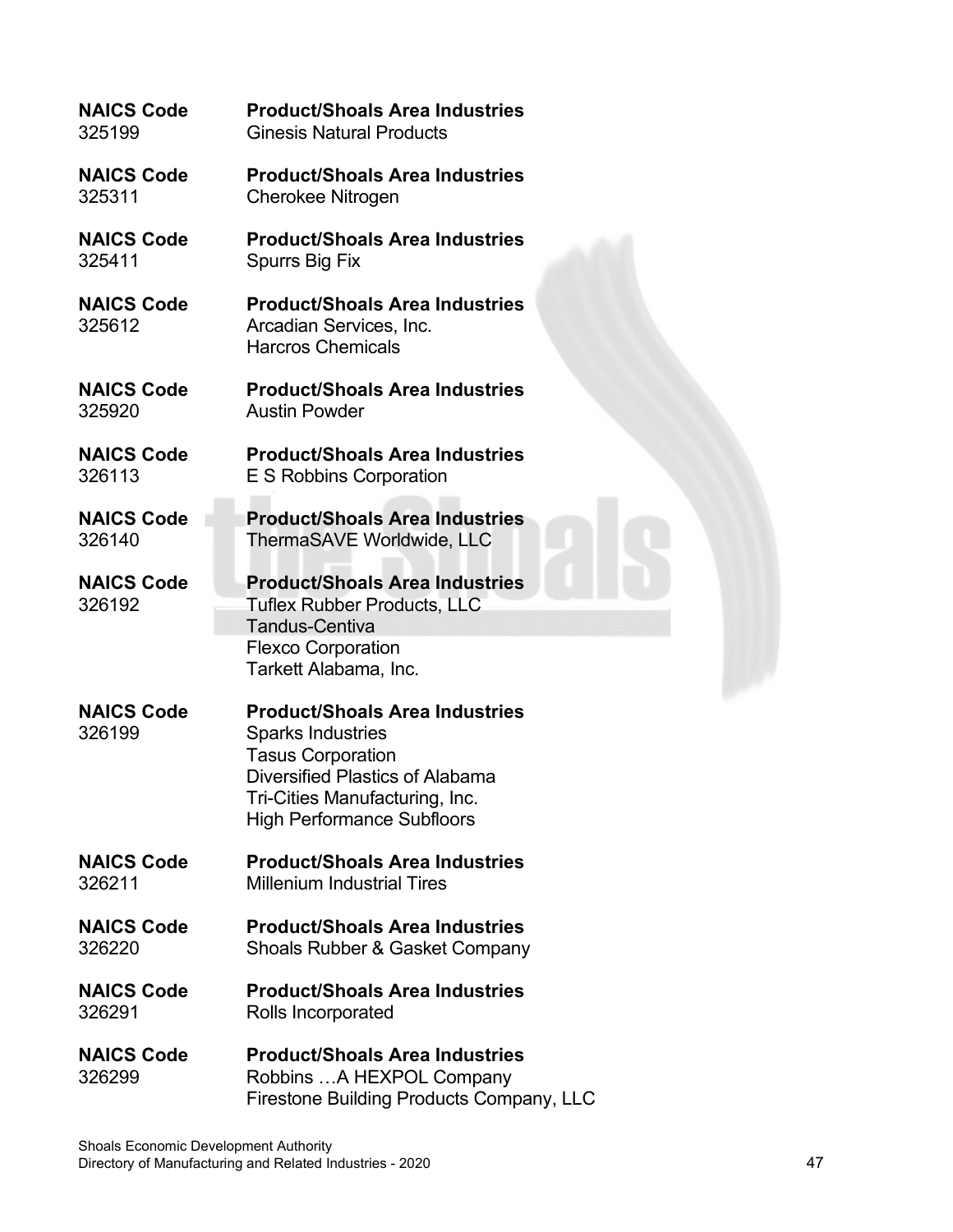| <b>NAICS Code</b>           | <b>Product/Shoals Area Industries</b>                                                                                                                                 |
|-----------------------------|-----------------------------------------------------------------------------------------------------------------------------------------------------------------------|
| 327120                      | Pavestone                                                                                                                                                             |
| <b>NAICS Code</b>           | <b>Product/Shoals Area Industries</b>                                                                                                                                 |
| 327122                      | <b>Monarch Ceramic Tile</b>                                                                                                                                           |
| <b>NAICS Code</b>           | <b>Product/Shoals Area Industries</b>                                                                                                                                 |
| 327215                      | Hendrix Glass Service, Inc.                                                                                                                                           |
| <b>NAICS Code</b><br>327320 | <b>Product/Shoals Area Industries</b><br>Ready Mix USA, Blue Star District<br><b>Rock Solid Ready Mix</b><br>Proshot Concrete, Inc.<br><b>Blue Star Ready Mix USA</b> |
| <b>NAICS Code</b>           | <b>Product/Shoals Area Industries</b>                                                                                                                                 |
| 327390                      | C <sub>3</sub> Cast Stone                                                                                                                                             |
| <b>NAICS Code</b><br>327991 | <b>Product/Shoals Area Industries</b><br><b>Beckman Monument Company</b><br>Florence Marble & Granite Works                                                           |
| <b>NAICS Code</b>           | <b>Product/Shoals Area Industries</b>                                                                                                                                 |
| 327999                      | Applied Plastics, Inc.                                                                                                                                                |
| <b>NAICS Code</b>           | <b>Product/Shoals Area Industries</b>                                                                                                                                 |
| 331210                      | Delta Steel & Tube                                                                                                                                                    |
| <b>NAICS Code</b>           | <b>Product/Shoals Area Industries</b>                                                                                                                                 |
| 331315                      | <b>Constellium Muscle Shoals</b>                                                                                                                                      |
| <b>NAICS Code</b>           | <b>Product/Shoals Area Industries</b>                                                                                                                                 |
| 331319                      | Kaiser Aluminum                                                                                                                                                       |
| <b>NAICS Code</b>           | <b>Product/Shoals Area Industries</b>                                                                                                                                 |
| 331421                      | Southwire Company                                                                                                                                                     |
| <b>NAICS Code</b>           | <b>Product/Shoals Area Industries</b>                                                                                                                                 |
| 331511                      | Imperial Casting Co., Inc.                                                                                                                                            |
| <b>NAICS Code</b><br>332116 | <b>Product/Shoals Area Industries</b><br>Tool Masters, Inc.<br>Elixir Door & Metals<br><b>Whitesell Corporation</b>                                                   |
| <b>NAICS Code</b>           | <b>Product/Shoals Area Industries</b>                                                                                                                                 |
| 332213                      | Miner Saw, Inc.                                                                                                                                                       |

#### **NAICS Code Product/Shoals Area Industries**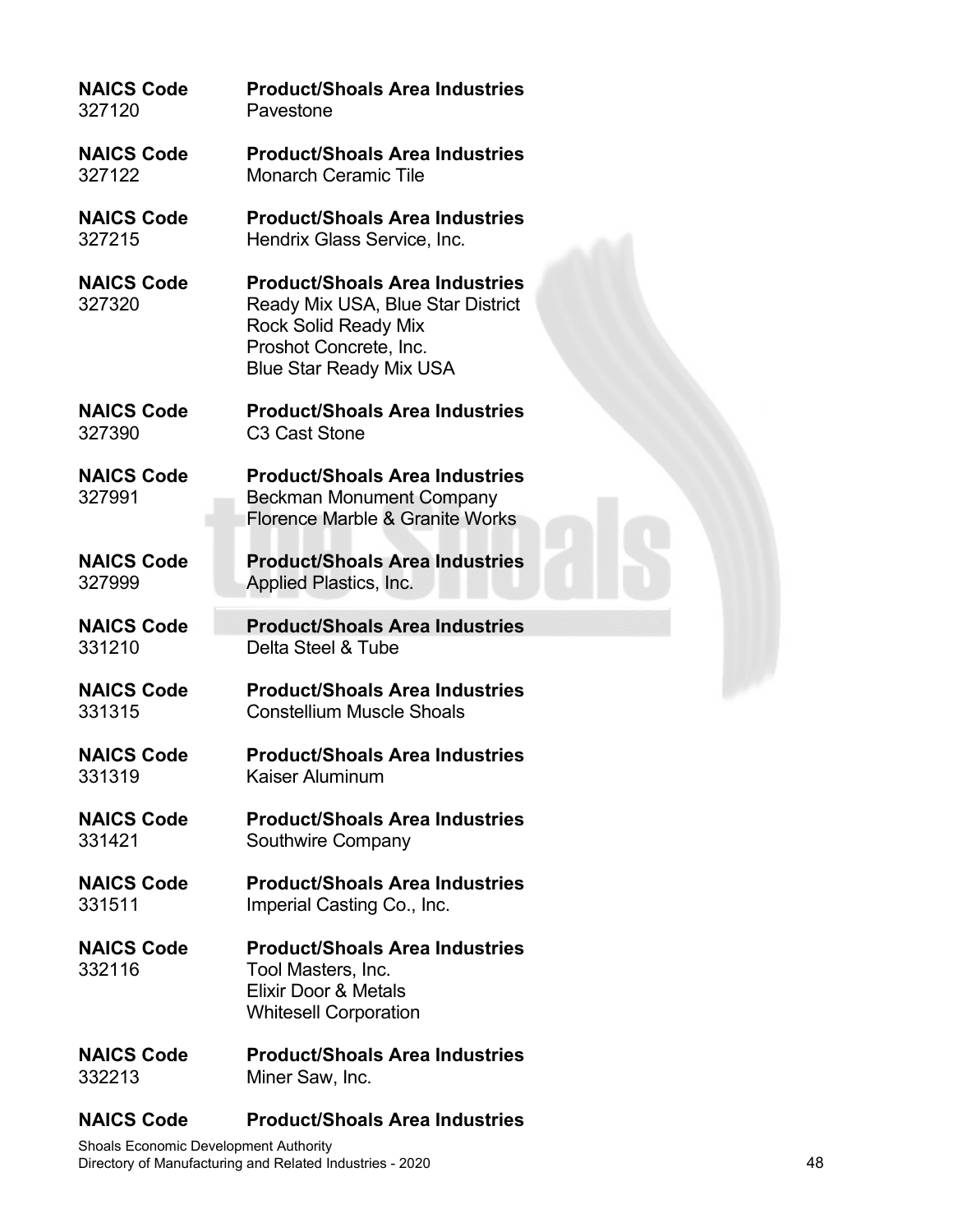| 332311                      | Oakland Metal Buildings Inc.<br>Bigbee Steel Buildings, Inc.                                                                                                                  |
|-----------------------------|-------------------------------------------------------------------------------------------------------------------------------------------------------------------------------|
| <b>NAICS Code</b><br>332312 | <b>Product/Shoals Area Industries</b><br>Triple A Welding, Fabricating & Machine<br><b>Shoals Fabricating</b><br><b>Valley Metal Fabricating</b><br>Alabama Welding & Machine |
| <b>NAICS Code</b>           | <b>Product/Shoals Area Industries</b>                                                                                                                                         |
| 332321                      | Wynne Enterprises, Inc.                                                                                                                                                       |
| <b>NAICS Code</b>           | <b>Product/Shoals Area Industries</b>                                                                                                                                         |
| 332323                      | Coble's Ornamental Iron, Inc.                                                                                                                                                 |
| <b>NAICS Code</b>           | <b>Product/Shoals Area Industries</b>                                                                                                                                         |
| 332618                      | LP Brown Co., Inc.                                                                                                                                                            |
| <b>NAICS Code</b><br>332710 | <b>Product/Shoals Area Industries</b><br><b>McDaniel Machine Shop</b><br><b>Rebel Shop</b><br>Double M Hydraulic & Machine, Inc.<br><b>Jake Enterprises</b>                   |
| <b>NAICS Code</b>           | <b>Product/Shoals Area Industries</b>                                                                                                                                         |
| 332722                      | <b>ReAct Fastener Manufacturing</b>                                                                                                                                           |
| <b>NAICS Code</b>           | <b>Product/Shoals Area Industries</b>                                                                                                                                         |
| 332813                      | <b>Graves Plating Company</b>                                                                                                                                                 |
| <b>NAICS Code</b>           | <b>Product/Shoals Area Industries</b>                                                                                                                                         |
| 332912                      | Verus Works, LLC                                                                                                                                                              |
| <b>NAICS Code</b>           | <b>Product/Shoals Area Industries</b>                                                                                                                                         |
| 332996                      | <b>MS Metal Solutions Alabama</b>                                                                                                                                             |
| <b>NAICS Code</b><br>332999 | <b>Product/Shoals Area Industries</b><br>Alabama Hose Products<br>Metro Welding & Hydraulic Hoses<br>Ballman Metals (formerly Absolute Fabrication)                           |
| <b>NAICS Code</b>           | <b>Product/Shoals Area Industries</b>                                                                                                                                         |
| 333120                      | A-1 Machine & Fab., Inc.                                                                                                                                                      |
| <b>NAICS Code</b><br>333249 | <b>Product/Shoals Area Industries</b><br>Collier Equipment, Inc.<br><b>YUSEI Mold</b>                                                                                         |

#### **NAICS Code Product/Shoals Area Industries**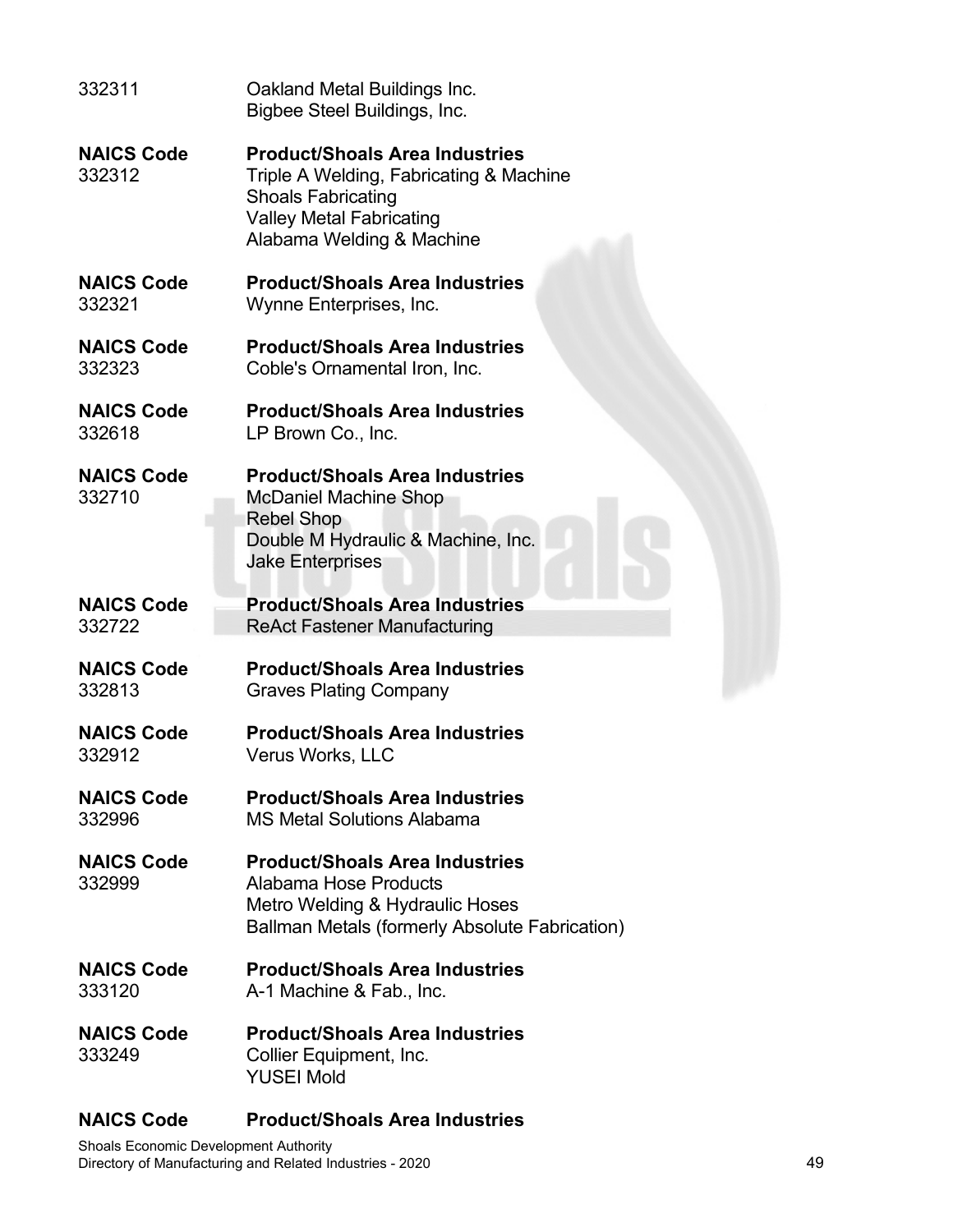| 333291                      | Valmet Inc.                                                                                                                                                                                                                                                                                                                                                             |
|-----------------------------|-------------------------------------------------------------------------------------------------------------------------------------------------------------------------------------------------------------------------------------------------------------------------------------------------------------------------------------------------------------------------|
| <b>NAICS Code</b><br>333298 | <b>Product/Shoals Area Industries</b><br>Dill Engineering, Inc.<br><b>Applied Chemical Technology</b><br>Forsythe & Long Engineering, Inc.<br>One Stop Manufacturing                                                                                                                                                                                                    |
| <b>NAICS Code</b><br>333411 | <b>Product/Shoals Area Industries</b><br><b>TBH Gmbh</b><br>FilterPro USA, LLC                                                                                                                                                                                                                                                                                          |
| <b>NAICS Code</b><br>333415 | <b>Product/Shoals Area Industries</b><br>Shoals Tubular, Inc.<br>Johnson Systems, Inc.                                                                                                                                                                                                                                                                                  |
| <b>NAICS Code</b><br>333511 | <b>Product/Shoals Area Industries</b><br>Quality Mold & Die Co, Inc.<br>Die-Tech, Inc.<br>Premiere Mold & Die                                                                                                                                                                                                                                                           |
| <b>NAICS Code</b><br>333512 | <b>Product/Shoals Area Industries</b><br>B & W Machine & Tool Co., Inc.                                                                                                                                                                                                                                                                                                 |
| <b>NAICS Code</b><br>333514 | <b>Product/Shoals Area Industries</b><br>American Machine & Tool<br>Consolidated Tool, Inc.<br>Southeastern Extrusion & Tool<br>C & R Tool & Engineering, Inc.<br>Four Star Tool and Die<br>Total Support Tooling, Inc.<br>Mid-South Extrusion Die, Inc.<br>Alabama Industrial Solutions, Inc.<br>Central/Mid-South Extrusion Die Company<br>Mangas Tool & Die Division |
| <b>NAICS Code</b><br>333994 | <b>Product/Shoals Area Industries</b><br><b>Mansell &amp; Associates</b>                                                                                                                                                                                                                                                                                                |
| <b>NAICS Code</b><br>334412 | <b>Product/Shoals Area Industries</b><br>Assembled Products, Inc.                                                                                                                                                                                                                                                                                                       |
| <b>NAICS Code</b><br>334514 | <b>Product/Shoals Area Industries</b><br>Ark Innovations, Inc.                                                                                                                                                                                                                                                                                                          |
| <b>NAICS Code</b><br>335312 | <b>Product/Shoals Area Industries</b><br>Adventech, LLC<br>ACC Performance Products, Inc.<br>Flanders Electric Motor Services, Inc.                                                                                                                                                                                                                                     |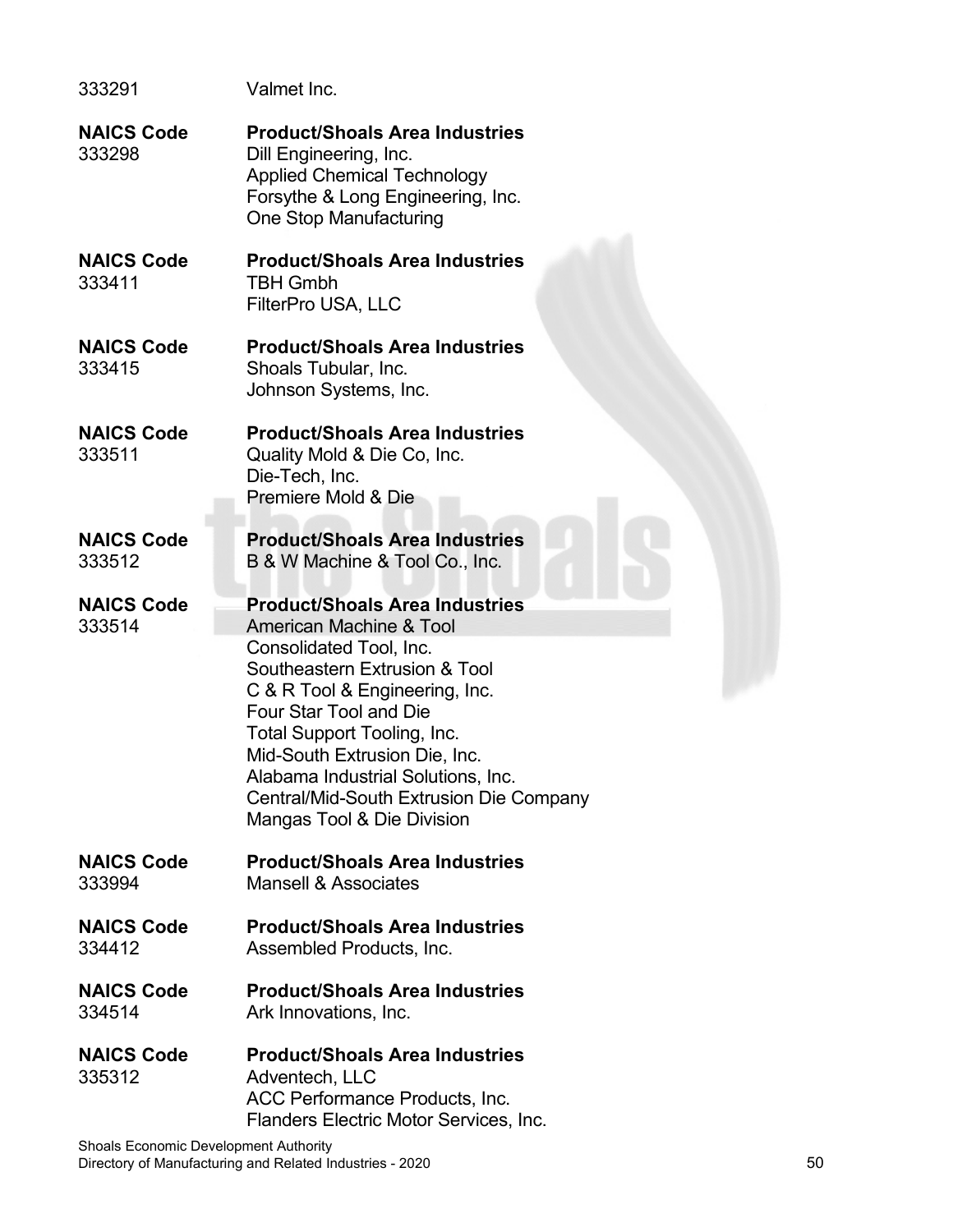| <b>NAICS Code</b>           | <b>Product/Shoals Area Industries</b>                                                                                                                                                                                                                                 |
|-----------------------------|-----------------------------------------------------------------------------------------------------------------------------------------------------------------------------------------------------------------------------------------------------------------------|
| 336211                      | <b>Senators Coaches</b>                                                                                                                                                                                                                                               |
| <b>NAICS Code</b><br>336321 | <b>Product/Shoals Area Industries</b><br><b>CBC INGS America LLC</b><br>North American Lighting, Inc. Muscle Shoals                                                                                                                                                   |
| <b>NAICS Code</b>           | <b>Product/Shoals Area Industries</b>                                                                                                                                                                                                                                 |
| 336322                      | <b>Empire Electronics</b>                                                                                                                                                                                                                                             |
| <b>NAICS Code</b><br>336350 | <b>Product/Shoals Area Industries</b><br><b>Shoals Torque Converters</b><br>Alabama Bands, Inc.<br>Performance Torque Converters                                                                                                                                      |
| <b>NAICS Code</b>           | <b>Product/Shoals Area Industries</b>                                                                                                                                                                                                                                 |
| 336399                      | Shoals Technologies Group, Inc.                                                                                                                                                                                                                                       |
| <b>NAICS Code</b>           | <b>Product/Shoals Area Industries</b>                                                                                                                                                                                                                                 |
| 336415                      | North Alabama Composites Co., Inc. (NACCO Aerospace)                                                                                                                                                                                                                  |
| <b>NAICS Code</b>           | <b>Product/Shoals Area Industries</b>                                                                                                                                                                                                                                 |
| 336419                      | <b>KT Engineering</b>                                                                                                                                                                                                                                                 |
| <b>NAICS Code</b>           | <b>Product/Shoals Area Industries</b>                                                                                                                                                                                                                                 |
| 336510                      | FreightCar America Barton                                                                                                                                                                                                                                             |
| <b>NAICS Code</b><br>337110 | <b>Product/Shoals Area Industries</b><br>Lamtech Inc<br>Commercial Millwork & Specialty Co., Inc.<br><b>Cabinet Designs</b><br>Kent & Fuller Cabinets & Supply<br><b>Furnace Hill Millworks LLC</b><br>Boatwright & Scott Cabinets, Inc.<br><b>Signature Cabinets</b> |
| <b>NAICS Code</b>           | <b>Product/Shoals Area Industries</b>                                                                                                                                                                                                                                 |
| 337215                      | Valley Fixtures, Inc.                                                                                                                                                                                                                                                 |
| <b>NAICS Code</b>           | <b>Product/Shoals Area Industries</b>                                                                                                                                                                                                                                 |
| 339100                      | Elite-Medical                                                                                                                                                                                                                                                         |
| <b>NAICS Code</b><br>339113 | <b>Product/Shoals Area Industries</b><br><b>Shoals Orthotics &amp; Prosthetics</b><br>Hanger Prosthetics & Orthotics, Inc.                                                                                                                                            |
| <b>NAICS Code</b>           | <b>Product/Shoals Area Industries</b>                                                                                                                                                                                                                                 |
| 339920                      | <b>Rockwood Studios</b>                                                                                                                                                                                                                                               |

Shoals Economic Development Authority Directory of Manufacturing and Related Industries - 2020 **51** SM and the United States of the States of States of St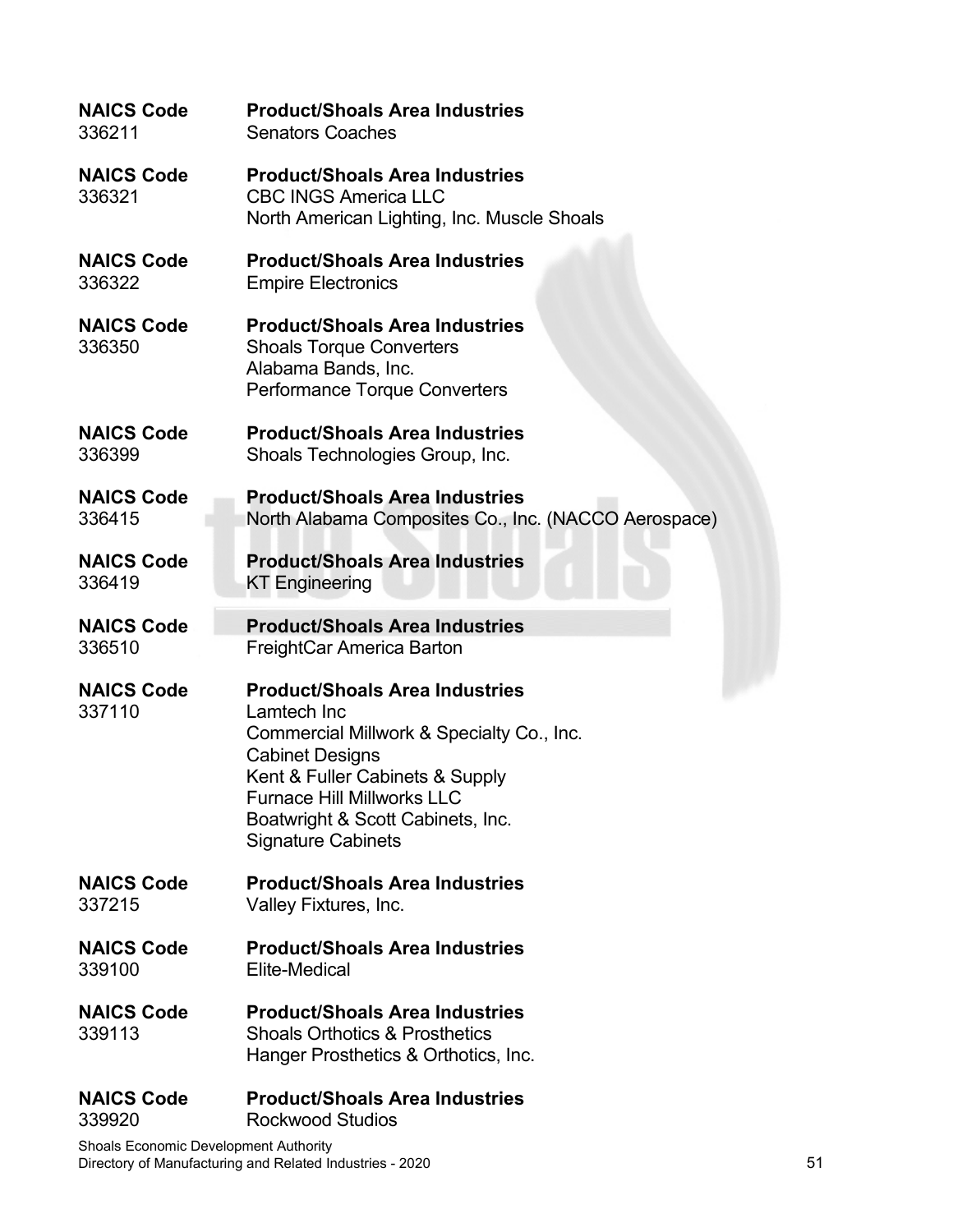| <b>NAICS Code</b><br>339950 | <b>Product/Shoals Area Industries</b><br><b>Specialized Graphics &amp; Stitchworks</b><br>Dixie Signs & Decals, Inc.<br><b>Designers Graphics</b><br><b>General Sign Company</b><br>Mid-South Signs |
|-----------------------------|-----------------------------------------------------------------------------------------------------------------------------------------------------------------------------------------------------|
| <b>NAICS Code</b>           | <b>Product/Shoals Area Industries</b>                                                                                                                                                               |
| 339990                      | PolyPac Sheffield                                                                                                                                                                                   |
| <b>NAICS Code</b>           | <b>Product/Shoals Area Industries</b>                                                                                                                                                               |
| 339991                      | <b>Hi-Temp Corporation</b>                                                                                                                                                                          |
| <b>NAICS Code</b>           | <b>Product/Shoals Area Industries</b>                                                                                                                                                               |
| 339995                      | Thacker Casket Manufacturing, Inc.                                                                                                                                                                  |
| <b>NAICS Code</b>           | <b>Product/Shoals Area Industries</b>                                                                                                                                                               |
| 422430                      | Purity Dairies, Inc.                                                                                                                                                                                |
| <b>NAICS Code</b><br>423120 | <b>Product/Shoals Area Industries</b><br>Whatever It Takes Transmission Parts, Inc.<br><b>Transtar Industries</b>                                                                                   |
| <b>NAICS Code</b>           | <b>Product/Shoals Area Industries</b>                                                                                                                                                               |
| 423310                      | Northwest Hardwoods Inc. (formerly Weyerhaeuser)                                                                                                                                                    |
| <b>NAICS Code</b><br>423510 | <b>Product/Shoals Area Industries</b><br>Bohler-Uddeholm North America<br>Tri-State Metals Company, Inc.                                                                                            |
| <b>NAICS Code</b>           | <b>Product/Shoals Area Industries</b>                                                                                                                                                               |
| 423710                      | Fasco America                                                                                                                                                                                       |
| <b>NAICS Code</b><br>423840 | <b>Product/Shoals Area Industries</b><br>Martin Supply Co., Inc.<br><b>American Paper &amp; Twine</b>                                                                                               |
| <b>NAICS Code</b><br>423920 | <b>Product/Shoals Area Industries</b><br><b>ArtiCrafts</b><br><b>TNT Fireworks</b><br>Anderson Press Inc.                                                                                           |
| <b>NAICS Code</b>           | <b>Product/Shoals Area Industries</b>                                                                                                                                                               |
| 424310                      | <b>Fabric Finders</b>                                                                                                                                                                               |
| <b>NAICS Code</b>           | <b>Product/Shoals Area Industries</b>                                                                                                                                                               |
| 424410                      | Golden Flake Snack Foods Inc.                                                                                                                                                                       |

Shoals Economic Development Authority Directory of Manufacturing and Related Industries - 2020 52 Services and the state of the state of the Society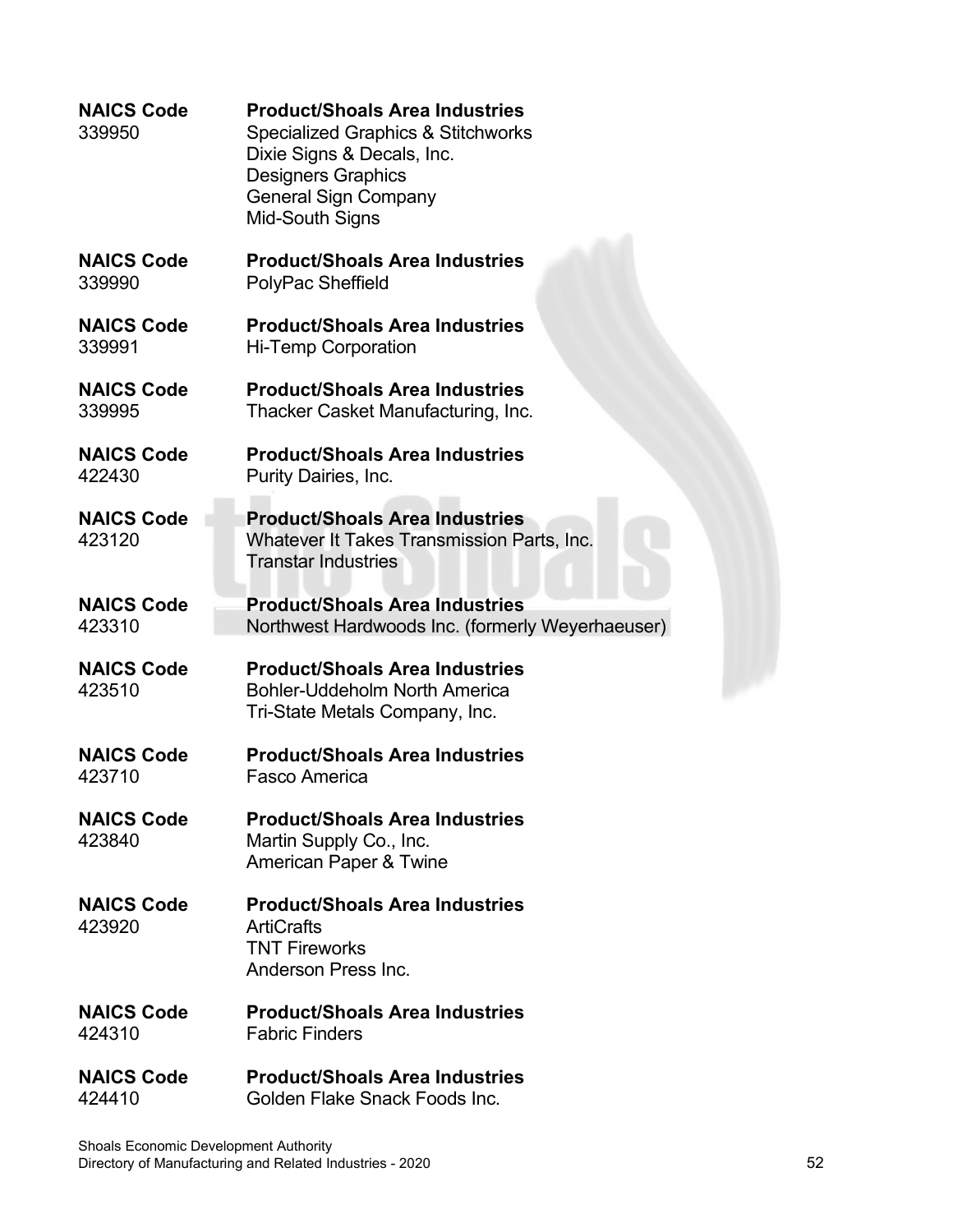| <b>NAICS Code</b><br>424490 | <b>Product/Shoals Area Industries</b><br>Buffalo Rock Pepsi Cola Company<br>Coca-Cola Bottling Company of Florence<br>Frito-Lay Inc<br><b>Flowers Baking LLC Distribution Center</b> |
|-----------------------------|--------------------------------------------------------------------------------------------------------------------------------------------------------------------------------------|
| <b>NAICS Code</b>           | <b>Product/Shoals Area Industries</b>                                                                                                                                                |
| 424690                      | Trinity Ceramic Supply East, Inc.                                                                                                                                                    |
| <b>NAICS Code</b>           | <b>Product/Shoals Area Industries</b>                                                                                                                                                |
| 424920                      | American Wholesale Book Company                                                                                                                                                      |
| <b>NAICS Code</b>           | <b>Product/Shoals Area Industries</b>                                                                                                                                                |
| 441310                      | <b>Redneck Trailer Supply</b>                                                                                                                                                        |
| <b>NAICS Code</b>           | <b>Product/Shoals Area Industries</b>                                                                                                                                                |
| 453910                      | Pet Depot                                                                                                                                                                            |
| <b>NAICS Code</b>           | <b>Product/Shoals Area Industries</b>                                                                                                                                                |
| 454110                      | Birthday Direct, Inc.                                                                                                                                                                |
| <b>NAICS Code</b>           | <b>Product/Shoals Area Industries</b>                                                                                                                                                |
| 454111                      | <b>Renovation Brands</b>                                                                                                                                                             |
| <b>NAICS Code</b><br>493110 | <b>Product/Shoals Area Industries</b><br><b>Global Home Retail</b><br>WestRock (Formerly Mid-South Packaging)                                                                        |
| <b>NAICS Code</b><br>511110 | <b>Product/Shoals Area Industries</b><br><b>East Lauderdale News</b><br>Colbert County Reporter / Standard & Times<br><b>Courier Journal</b>                                         |
| <b>NAICS Code</b>           | <b>Product/Shoals Area Industries</b>                                                                                                                                                |
| 511130                      | <b>Lambert Book House</b>                                                                                                                                                            |
| <b>NAICS Code</b>           | <b>Product/Shoals Area Industries</b>                                                                                                                                                |
| 511210                      | <b>Simon Solutions</b>                                                                                                                                                               |
| <b>NAICS Code</b>           | <b>Product/Shoals Area Industries</b>                                                                                                                                                |
| 512230                      | House of Fame, Inc.                                                                                                                                                                  |
| <b>NAICS Code</b>           | <b>Product/Shoals Area Industries</b>                                                                                                                                                |
| 517911                      | Alabama Interconnect                                                                                                                                                                 |
| <b>NAICS Code</b>           | <b>Product/Shoals Area Industries</b>                                                                                                                                                |
| 541330                      | Alliance Automation & Control, Inc.                                                                                                                                                  |

### **NAICS Code Product/Shoals Area Industries**

Shoals Economic Development Authority Directory of Manufacturing and Related Industries - 2020 53 S3 and the state of the state of the state of the state of the state of the state of the state of the state of the state of the state of the state of the state of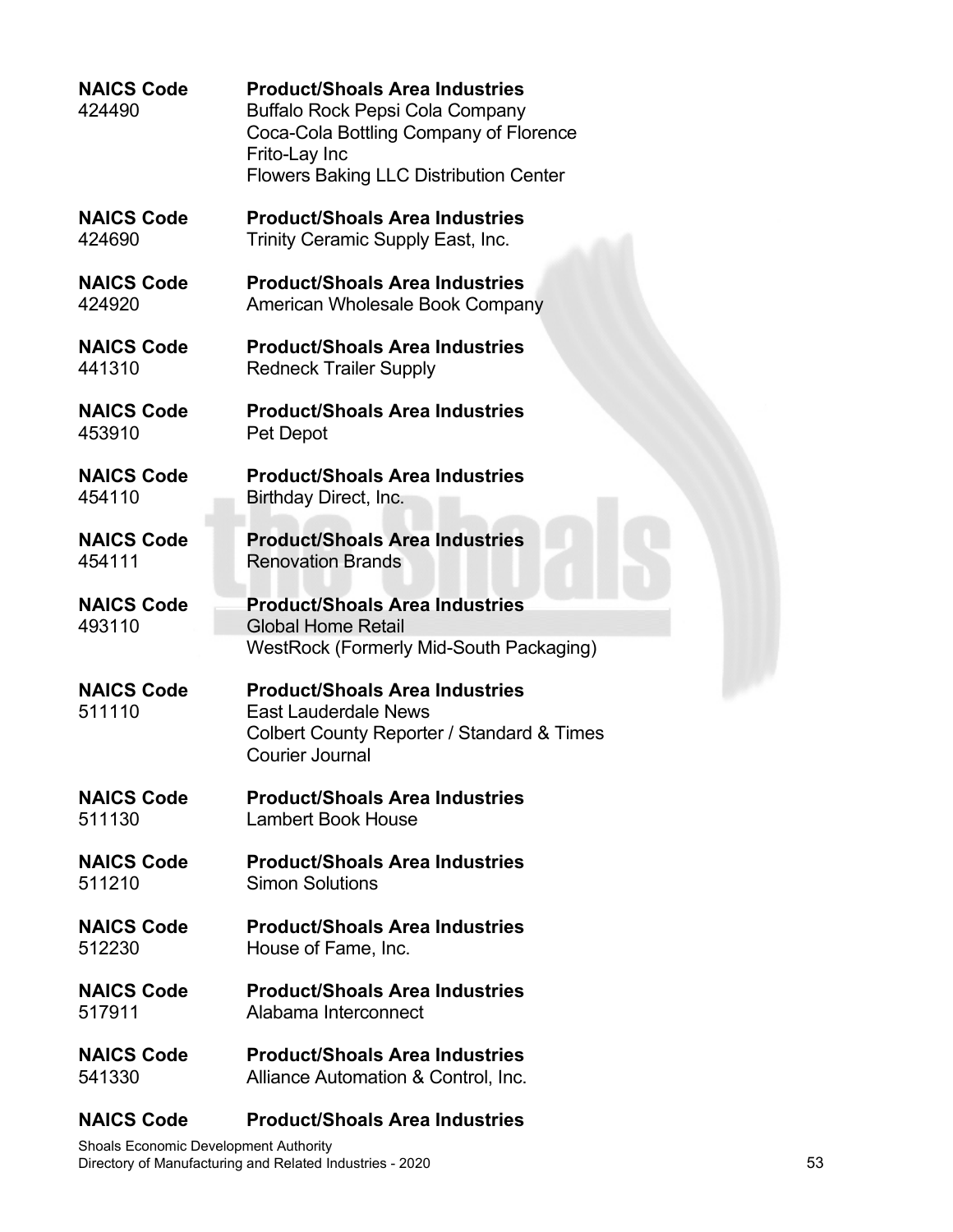541511 Compliance Management, LLC

**NAICS Code Product/Shoals Area Industries** 541512

**NAICS Code Product/Shoals Area Industries** RMR-Barton, LLC

**NAICS Code Product/Shoals Area Industries**<br>811310 Southern Plastics & Inventory Cont Southern Plastics & Inventory Control, LLC